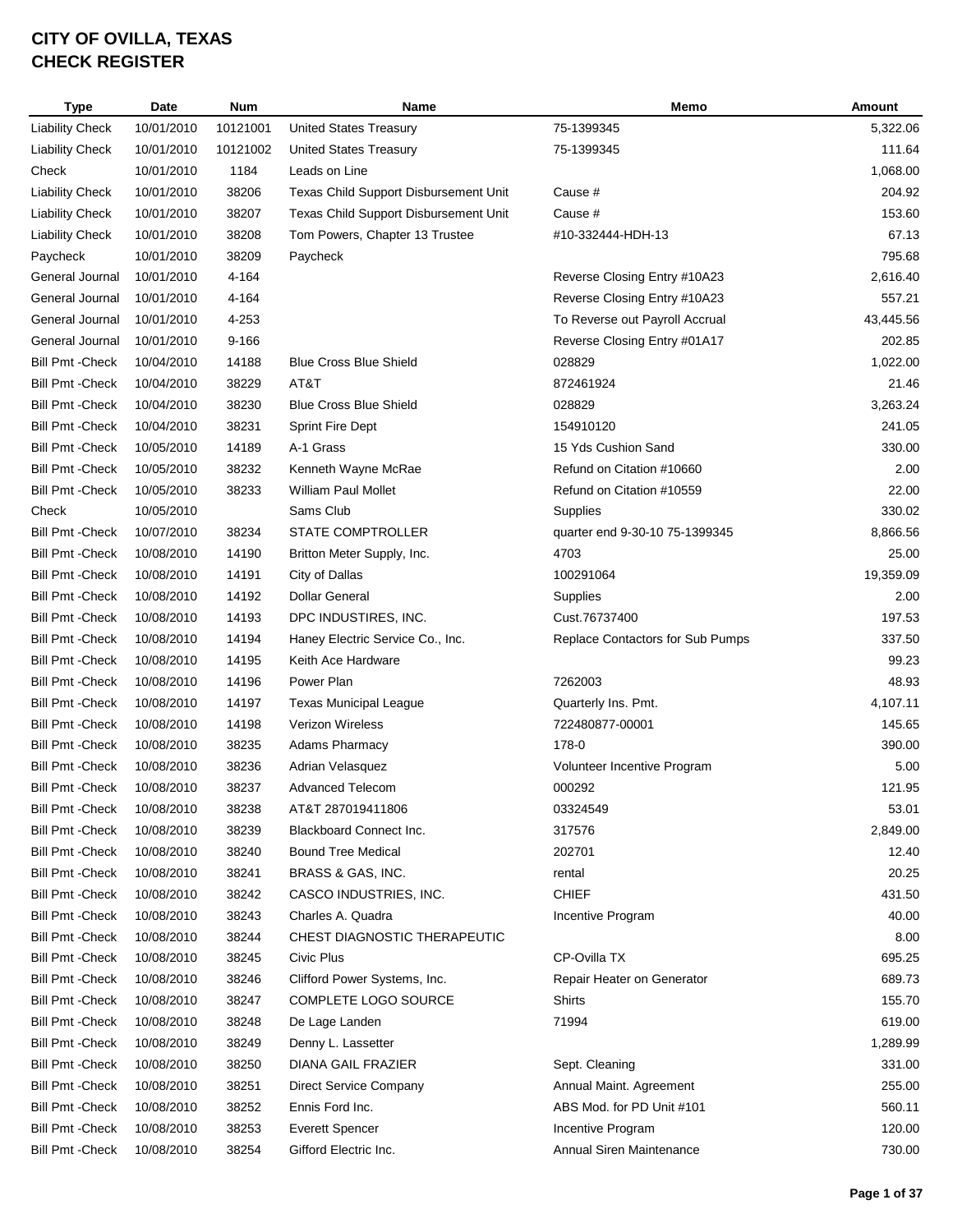| <b>Type</b>             | Date       | Num      | Name                                   | Memo                                      | Amount    |
|-------------------------|------------|----------|----------------------------------------|-------------------------------------------|-----------|
| <b>Bill Pmt - Check</b> | 10/08/2010 | 38255    | <b>GST PUBLIC SAFETY SUPPLY</b>        |                                           | 354.00    |
| <b>Bill Pmt - Check</b> | 10/08/2010 | 38256    | Jacki Witherspoon                      | Volunteer Incentive Program               | 155.00    |
| <b>Bill Pmt - Check</b> | 10/08/2010 | 38257    | <b>JIM HANSON</b>                      | Incentive Program                         | 205.00    |
| <b>Bill Pmt - Check</b> | 10/08/2010 | 38258    | John Binford                           | Volunteer Incentive                       | 10.00     |
| <b>Bill Pmt - Check</b> | 10/08/2010 | 38259    | Joni Sidler                            | Incentive Program                         | 45.00     |
| <b>Bill Pmt - Check</b> | 10/08/2010 | 38260    | <b>KBEC</b>                            | Heritage Day                              | 50.00     |
| <b>Bill Pmt - Check</b> | 10/08/2010 | 38261    | Keith Ace Hardware                     |                                           | 320.73    |
| <b>Bill Pmt - Check</b> | 10/08/2010 | 38262    | KONICA MINOLTA BUSINESS SOLUTION       | 061-0040730-000                           | 243.60    |
| <b>Bill Pmt - Check</b> | 10/08/2010 | 38263    | KWIK KAR LUBE                          |                                           | 43.50     |
| <b>Bill Pmt - Check</b> | 10/08/2010 | 38264    | McMaster-Carr Supply Co.               | 6795522-00                                | 174.60    |
| <b>Bill Pmt - Check</b> | 10/08/2010 | 38265    | MES - Texas                            | 32402                                     | 214.59    |
| <b>Bill Pmt - Check</b> | 10/08/2010 | 38266    | Metro Fire Apparatus Specialists, Inc. |                                           | 855.00    |
| <b>Bill Pmt - Check</b> | 10/08/2010 | 38267    | NTIL Enterprises, Inc.                 | <b>Irrigation Repairs</b>                 | 87.50     |
| <b>Bill Pmt - Check</b> | 10/08/2010 | 38268    | Patrick Paluga                         | Incentive Program                         | 115.00    |
| <b>Bill Pmt - Check</b> | 10/08/2010 | 38269    | QUILL                                  |                                           | 689.31    |
| <b>Bill Pmt - Check</b> | 10/08/2010 | 38270    | Quill Corporation #C5342336            | Account C5342336                          | 357.82    |
| <b>Bill Pmt - Check</b> | 10/08/2010 | 38271    | Randall Bailey                         | Firefighter Volunteer Program             | 25.00     |
| <b>Bill Pmt - Check</b> | 10/08/2010 | 38272    | <b>Red Oak Auto Parts</b>              |                                           | 619.76    |
| <b>Bill Pmt - Check</b> | 10/08/2010 | 38273    | <b>RED OAK CARWASH</b>                 |                                           | 19.98     |
| <b>Bill Pmt - Check</b> | 10/08/2010 | 38274    | Ricoh Americas Corportation            | 001-0084752-001                           | 106.32    |
| <b>Bill Pmt - Check</b> | 10/08/2010 | 38275    | Rodney Pat Ramsey                      | City Prosecutor for Sept.                 | 390.00    |
| <b>Bill Pmt - Check</b> | 10/08/2010 | 38276    | <b>SAM'S CLUB</b>                      | Membership Renewal                        | 105.00    |
| <b>Bill Pmt - Check</b> | 10/08/2010 | 38277    | Sean McCumber                          | Incentive Program                         | 60.00     |
| <b>Bill Pmt - Check</b> |            | 38278    |                                        |                                           |           |
|                         | 10/08/2010 |          | Shawn Blanchet                         | <b>Volunteer Fire Fighter</b>             | 50.00     |
| <b>Bill Pmt - Check</b> | 10/08/2010 | 38280    | Steve O'Brien                          | Incentive Program                         | 85.00     |
| <b>Bill Pmt - Check</b> | 10/08/2010 | 38281    | <b>TEXAS MUNICIPAL LEAGUE IRP</b>      | Quarterly Insur. Payment                  | 14,344.39 |
| <b>Bill Pmt - Check</b> | 10/08/2010 | 38282    | <b>Texas Police Association</b>        | Membership Renewal Chief Moon             | 30.00     |
| <b>Bill Pmt - Check</b> | 10/08/2010 | 38283    | <b>Verizon Wireless</b>                | 722480877-00001                           | 526.28    |
| <b>Bill Pmt - Check</b> | 10/08/2010 | 38284    | <b>Warren Bell</b>                     | Volunteer Firefighter Incentive           | 85.00     |
| <b>Bill Pmt - Check</b> | 10/08/2010 | 38285    | WAXAHACHIE ENVIRONMENTAL HEALTH        | Sept. Impound Fees                        | 122.00    |
| <b>Bill Pmt - Check</b> | 10/08/2010 | 38286    | <b>William Neal Holt</b>               | Incentive Program                         | 45.00     |
| Bill Pmt - Check        | 10/08/2010 | 38287    | <b>Wilson Fire/Rescue</b>              | Air Bag Testing                           | 600.00    |
| <b>Bill Pmt - Check</b> | 10/08/2010 | 38288    | TEXAS MUNICIPAL LEAGUE IRP             | Quarterly Insur. Payment Apply Credit     | 14.00     |
| General Journal         | 10/08/2010 | 4-195    |                                        | Interest Posted twice in Sept. 2010       | 119.93    |
| <b>Bill Pmt - Check</b> | 10/12/2010 | 14201    | A-1 Grass                              | 15 Yds Cushion Sand                       | 330.00    |
| Check                   | 10/12/2010 |          | East Texas Arson Conf                  |                                           | 150.00    |
| <b>Bill Pmt - Check</b> | 10/14/2010 | 14202    | A-1 Grass                              | 5 Yds. Cushion Sand                       | 110.00    |
| <b>Liability Check</b>  | 10/14/2010 | 38293    | T. M. R. S.                            | 00961                                     | 8,291.99  |
| <b>Liability Check</b>  | 10/14/2010 |          | QuickBooks Payroll Service             | Created by Payroll Services on 10/12/2010 | 30,997.99 |
| <b>Liability Check</b>  | 10/15/2010 | 10121015 | <b>United States Treasury</b>          | 75-1399345                                | 5,337.56  |
| <b>Bill Pmt - Check</b> | 10/15/2010 | 14203    | JPMorgan Chase Bank NA                 | M8484                                     | 679.04    |
| <b>Bill Pmt - Check</b> | 10/15/2010 | 14204    | Shell                                  | 80-728-0062-9                             | 653.30    |
| <b>Liability Check</b>  | 10/15/2010 | 38289    | Texas Child Support Disbursement Unit  | Cause #                                   | 204.92    |
| <b>Liability Check</b>  | 10/15/2010 | 38290    | Texas Child Support Disbursement Unit  | Cause #                                   | 153.60    |
| <b>Liability Check</b>  | 10/15/2010 | 38291    | Tom Powers, Chapter 13 Trustee         | #10-332444-HDH-13                         | 134.26    |
| Paycheck                | 10/15/2010 | 38292    | Paycheck                               |                                           | 560.49    |
| <b>Bill Pmt - Check</b> | 10/15/2010 | 38294    | <b>ATMOS Energy</b>                    | 000291506                                 | 23.88     |
| <b>Bill Pmt - Check</b> | 10/15/2010 | 38295    | JPMorgan Chase Bank NA                 | 0750                                      | 4,950.38  |
| <b>Bill Pmt - Check</b> | 10/15/2010 | 38296    | <b>Shell Card Services</b>             | 80-728-0062-9                             | 2,531.57  |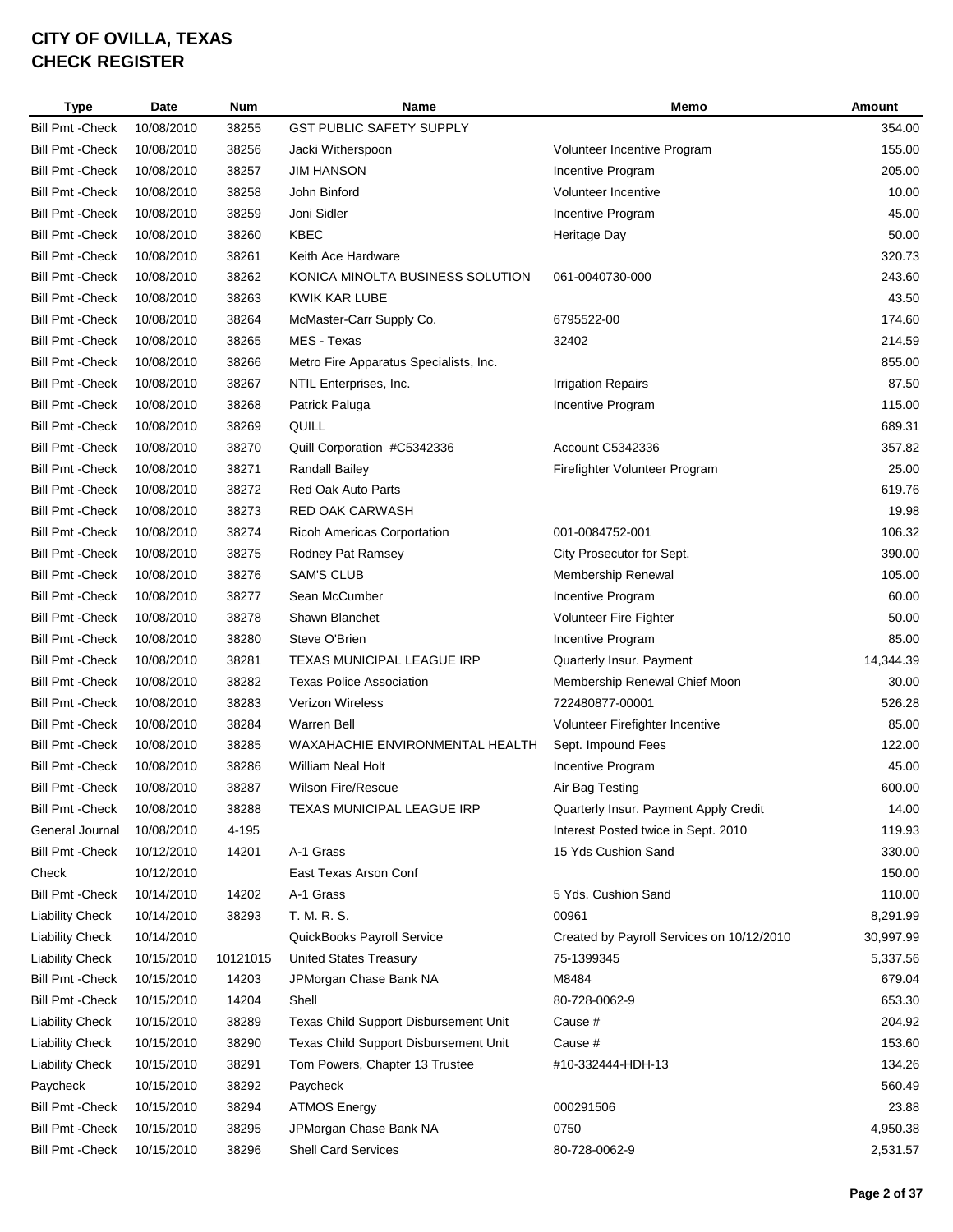| <b>Type</b>             | Date                     | <b>Num</b>   | Name                                     | Memo                                      | Amount    |
|-------------------------|--------------------------|--------------|------------------------------------------|-------------------------------------------|-----------|
| <b>Bill Pmt - Check</b> | 10/15/2010               | 38297        | <b>STERICYCLE</b>                        |                                           | 149.18    |
| <b>Bill Pmt - Check</b> | 10/15/2010               | 38298        | <b>Texas Department of Public Safety</b> | DWI supplies                              | 2.50      |
| Check                   | 10/15/2010               | Draft        | <b>AFLAC</b>                             | Insurance                                 | 544.68    |
| Check                   | 10/15/2010               |              | Costco                                   |                                           | 100.00    |
| Check                   | 10/19/2010               | $\mathbf{1}$ | State Comptroller                        | 1-75-1399345-5                            | 1,016.14  |
| <b>Bill Pmt - Check</b> | 10/22/2010               | 14205        | Britton Meter Supply, Inc.               |                                           | 550.25    |
| <b>Bill Pmt - Check</b> | 10/22/2010               | 14206        | DPC INDUSTIRES, INC.                     | Cust.76737400                             | 39.00     |
| <b>Bill Pmt - Check</b> | 10/22/2010               | 14207        | Haney Electric Service Co., Inc.         |                                           | 1,312.50  |
| <b>Bill Pmt - Check</b> | 10/22/2010               | 14208        | <b>Mike Dooly</b>                        | Reimb. Pmt. for Water Class               | 185.00    |
| <b>Bill Pmt - Check</b> | 10/22/2010               | 14209        | Trinity Rivier Authority of Texas        | CTR000610                                 | 3,925.00  |
| <b>Bill Pmt - Check</b> | 10/22/2010               | 14210        | WHECO Electric, Inc.                     | Repair from Lighting Strike               | 1,990.07  |
| <b>Bill Pmt - Check</b> | 10/22/2010               | 38299        | Amy Keifer Womack                        | <b>Bond Refund</b>                        | 372.00    |
| <b>Bill Pmt - Check</b> | 10/22/2010               | 38300        | AT&T 515-3390                            | 972 515-3390 980 3                        | 50.33     |
| <b>Bill Pmt - Check</b> | 10/22/2010               | 38301        | <b>Bound Tree Medical</b>                |                                           | 247.77    |
| <b>Bill Pmt - Check</b> | 10/22/2010               | 38302        | Bureau Veritas North America, Inc.       |                                           | 695.34    |
| <b>Bill Pmt - Check</b> | 10/22/2010               | 38303        | Denny L. Lassetter                       | Update QB, set up AVR Pam's Computer      | 562.50    |
| <b>Bill Pmt - Check</b> | 10/22/2010               | 38304        | <b>DPS General Services Bureau</b>       | <b>Alcohol Blood Test Kits</b>            | 24.00     |
| <b>Bill Pmt - Check</b> | 10/22/2010               | 38305        | <b>EARTH LINK/MIND SPRING</b>            | 2078872                                   | 23.95     |
| <b>Bill Pmt - Check</b> | 10/22/2010               | 38306        | FIRE PUMP SPECIALTY, Inc.                |                                           | 746.50    |
| <b>Bill Pmt - Check</b> | 10/22/2010               | 38308        | GT Distributors, Inc.                    | 002698                                    | 74.75     |
| <b>Bill Pmt - Check</b> | 10/22/2010               | 38309        | L. & L. Graphics                         | <b>Business Cards for Mayor</b>           | 49.10     |
| <b>Bill Pmt - Check</b> | 10/22/2010               | 38310        | MES - Texas                              | 32402                                     | 97.59     |
| <b>Bill Pmt - Check</b> | 10/22/2010               | 38311        | NORTH CENTRAL TEXAS COG                  | <b>DOVIL</b>                              | 200.00    |
| <b>Bill Pmt - Check</b> | 10/22/2010               | 38312        | O'REILLY AUTO PARTS                      | 394415                                    | 6.98      |
| <b>Bill Pmt - Check</b> | 10/22/2010               | 38313        | Petty Cash                               | reimbursement                             | 7.51      |
| <b>Bill Pmt - Check</b> | 10/22/2010               | 38314        | <b>Pivot Networks</b>                    | Reporting issues on Crimes Grant SW       | 450.00    |
| <b>Bill Pmt - Check</b> | 10/22/2010               | 38315        | QUILL                                    | Account#C5884618                          | 213.90    |
| <b>Bill Pmt - Check</b> | 10/22/2010               | 38316        | <b>Sprint Fire Dept</b>                  | 154910120                                 | 240.77    |
| <b>Bill Pmt - Check</b> | 10/22/2010               | 38317        | UNITED SITE SERVICES OF Texas, Inc.      | HBI-05767                                 | 196.72    |
| <b>Bill Pmt - Check</b> | 10/22/2010               | 38318        | Petty Cash                               | reimbursement                             | 3.89      |
| <b>Bill Pmt - Check</b> | 10/22/2010               | 38319        | <b>Community Waste Disposal</b>          | 102326-001                                | 397.10    |
| <b>Bill Pmt - Check</b> | 10/22/2010               | 38320        | <b>STATE COMPTROLLER</b>                 | Child Safety Seat & Seat Belt 9-30-10     | 50.00     |
| <b>Bill Pmt - Check</b> | 10/27/2010               | 14211        | U.S. Postal Service                      | Water Bills for Sept.                     | 368.20    |
| <b>Bill Pmt - Check</b> | 10/27/2010               | 38326        | Scott Kurth                              | Judge fee for October                     | 440.00    |
| <b>Liability Check</b>  | 10/28/2010               |              | QuickBooks Payroll Service               | Created by Payroll Services on 10/25/2010 | 30,230.87 |
| <b>Liability Check</b>  | 10/29/2010               | 10121029     | <b>United States Treasury</b>            | 75-1399345                                | 5,241.42  |
| Bill Pmt - Check        | 10/29/2010               | 14212        | <b>Blue Cross Blue Shield</b>            | 028829                                    | 1,022.00  |
| <b>Bill Pmt - Check</b> |                          | 14213        |                                          | 4859                                      | 205.55    |
| <b>Bill Pmt - Check</b> | 10/29/2010<br>10/29/2010 |              | Britton Meter Supply, Inc.               |                                           |           |
|                         |                          | 14214        | Cbeyond                                  | 37994                                     | 155.55    |
| Bill Pmt - Check        | 10/29/2010               | 14215        | Circle H Contractors, LP                 | Elmwood Project                           | 225.00    |
| <b>Bill Pmt - Check</b> | 10/29/2010               | 14216        | Eddie & Nancy Etchieson                  | Water Deposit Refund                      | 56.92     |
| Bill Pmt - Check        | 10/29/2010               | 14217        | Hilco Electric Cooperative, Inc.         | 5605450                                   | 70.03     |
| <b>Bill Pmt - Check</b> | 10/29/2010               | 14218        | Lucretia & Vernon Baker                  | Water Deposit Refund                      | 11.52     |
| <b>Bill Pmt - Check</b> | 10/29/2010               | 14219        | Marshall Wade                            | Water Deposit Refund                      | 6.94      |
| <b>Bill Pmt - Check</b> | 10/29/2010               | 14220        | Red Oak Auto Parts                       | 862250                                    | 14.86     |
| Bill Pmt - Check        | 10/29/2010               | 14221        | <b>Trinity River Authority</b>           | CTR000610                                 | 55.00     |
| Bill Pmt - Check        | 10/29/2010               | 14222        | Waterfront Divers, LLC                   |                                           | 3,550.00  |
| <b>Bill Pmt - Check</b> | 10/29/2010               | 14223        | City of Ovilla General Fund              | Garbage Transfer to GF for Oct.           | 16,497.11 |
| <b>Liability Check</b>  | 10/29/2010               | 38322        | Texas Child Support Disbursement Unit    | Cause #                                   | 204.92    |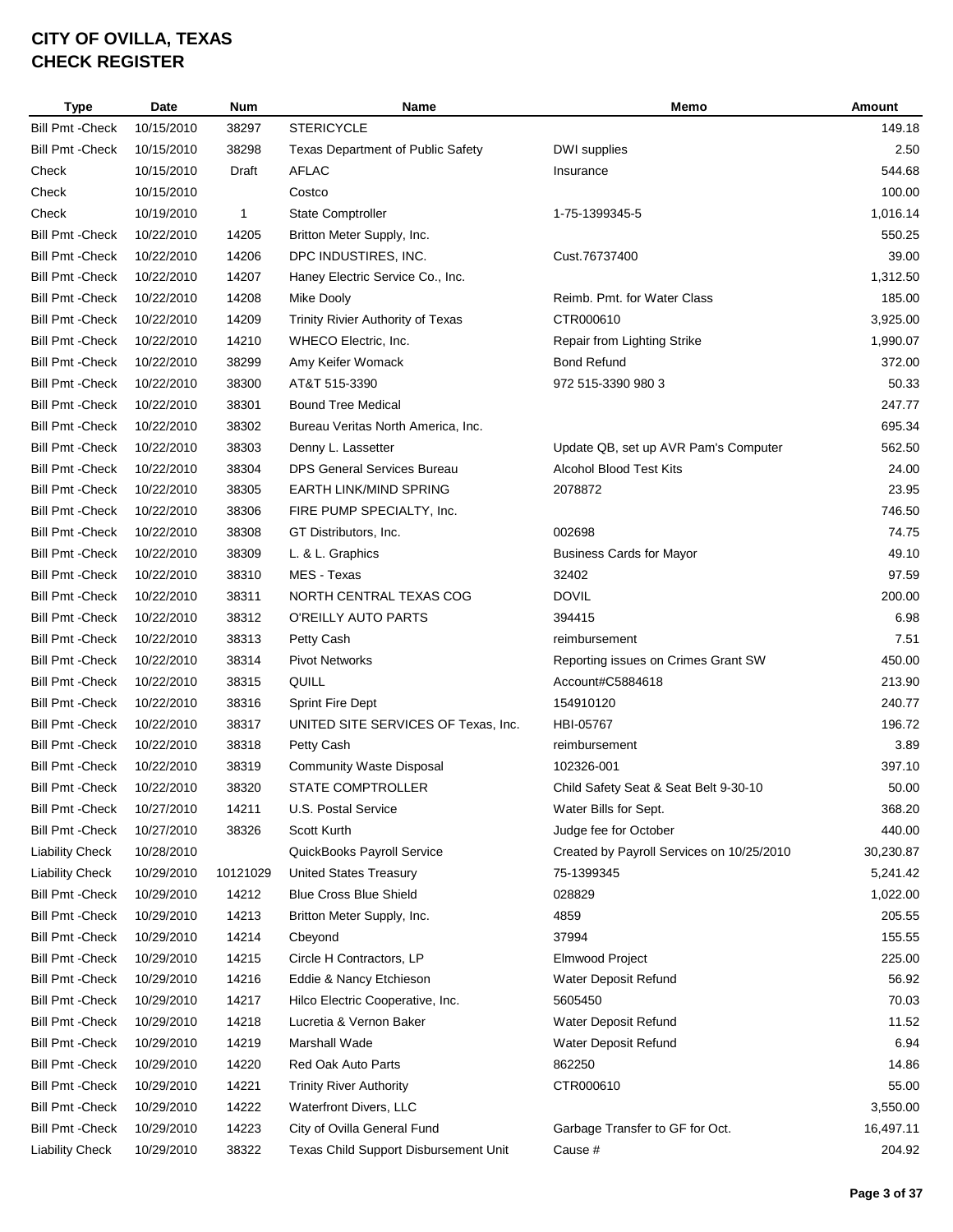| <b>Type</b>             | <b>Date</b> | <b>Num</b> | Name                                    | Memo                                      | Amount    |
|-------------------------|-------------|------------|-----------------------------------------|-------------------------------------------|-----------|
| <b>Liability Check</b>  | 10/29/2010  | 38323      | Texas Child Support Disbursement Unit   | Cause #                                   | 153.60    |
| <b>Liability Check</b>  | 10/29/2010  | 38324      | Tom Powers, Chapter 13 Trustee          | #10-332444-HDH-13                         | 134.26    |
| Paycheck                | 10/29/2010  | 38325      | Paycheck                                |                                           | 572.09    |
| <b>Bill Pmt - Check</b> | 10/29/2010  | 38327      | Aetna                                   | Acct#81628978                             | 394.00    |
| <b>Bill Pmt - Check</b> | 10/29/2010  | 38328      | Al's Pest Control Services, Inc.        | 1552                                      | 140.00    |
| <b>Bill Pmt - Check</b> | 10/29/2010  | 38329      | APAC TEXAS, INC                         | Customer#209019                           | 622.70    |
| <b>Bill Pmt - Check</b> | 10/29/2010  | 38330      | <b>Blue Cross Blue Shield</b>           | 028829                                    | 4,348.50  |
| <b>Bill Pmt - Check</b> | 10/29/2010  | 38331      | <b>Bound Tree Medical</b>               |                                           | 299.41    |
| <b>Bill Pmt - Check</b> | 10/29/2010  | 38332      | Cassidy Rockwell                        | Refund for Overpmt. of TIcket             | 10.00     |
| <b>Bill Pmt - Check</b> | 10/29/2010  | 38333      | <b>CBEYOND Communications</b>           | 37994                                     | 585.10    |
| <b>Bill Pmt - Check</b> | 10/29/2010  | 38334      | <b>Colonial Life Processing Center</b>  | E3281110                                  | 87.40     |
| <b>Bill Pmt - Check</b> | 10/29/2010  | 38335      | Denny L. Lassetter                      | Transfer DNS Records & 1 Yr. Subscription | 372.52    |
| <b>Bill Pmt - Check</b> | 10/29/2010  | 38336      | Ennis Ford Inc.                         | Air Tank of 1998 Ford Dump Truck          | 280.60    |
| <b>Bill Pmt - Check</b> | 10/29/2010  | 38337      | <b>GST PUBLIC SAFETY SUPPLY</b>         | 12244                                     | 1.20      |
| <b>Bill Pmt - Check</b> | 10/29/2010  | 38338      | HILCO ELECTRIC COOPERATIVE, INC.        | 4400864000                                | 366.39    |
| <b>Bill Pmt - Check</b> | 10/29/2010  | 38339      | Metro Fire Apparatus Specialists, Inc.  | 10 <sub>v</sub> Battery                   | 266.00    |
| <b>Bill Pmt - Check</b> | 10/29/2010  | 38340      | OAK CLIFF OFFICE SUPPLY & Printing Inc. | office supplies                           | 209.58    |
| <b>Bill Pmt - Check</b> | 10/29/2010  | 38341      | OFFICE DEPOT                            | 6011564204068364                          | 24.22     |
| <b>Bill Pmt - Check</b> | 10/29/2010  | 38342      | QUILL                                   | Account#C5884618                          | 180.82    |
| <b>Bill Pmt - Check</b> | 10/29/2010  | 38343      | Sardis Tires & Wheels                   |                                           | 313.65    |
| <b>Bill Pmt - Check</b> | 10/29/2010  | 38344      | <b>STERICYCLE</b>                       | 4012564                                   | 86.18     |
| <b>Bill Pmt - Check</b> | 10/29/2010  | 38345      | TXU Energy 900012116108                 | 900012116108                              | 4,439.70  |
| <b>Bill Pmt - Check</b> | 10/29/2010  | 38346      | <b>Tyler Technologies</b>               | 44160                                     | 1,529.85  |
| <b>Bill Pmt - Check</b> | 10/29/2010  | 38347      | <b>Wilson Fire/Rescue</b>               | Parts                                     | 624.90    |
| <b>Bill Pmt - Check</b> | 10/29/2010  | 38348      | <b>Blue Cross Blue Shield</b>           | 028829                                    | 511.00    |
| <b>Liability Check</b>  | 10/29/2010  |            | QuickBooks Payroll Service              | Created by Payroll Services on 10/27/2010 | 3,812.00  |
| General Journal         | 10/31/2010  | $9 - 131$  |                                         | Returned Cks. & Bk. Chgs. for Oct.        | 1,351.86  |
| <b>Liability Check</b>  | 11/01/2010  | 10121101   | <b>United States Treasury</b>           | 75-1399345                                | 111.64    |
| Check                   | 11/01/2010  |            | Sams Club                               | Supplies                                  | 408.90    |
| <b>Bill Pmt - Check</b> | 11/05/2010  | 14224      | Britton Meter Supply, Inc.              | 4900                                      | 21.68     |
| <b>Bill Pmt - Check</b> | 11/05/2010  | 14225      | <b>Certified Labs</b>                   | Cust#SO130596                             | 287.54    |
| <b>Bill Pmt - Check</b> | 11/05/2010  | 14226      | City of Dallas                          | 100291064                                 | 22,296.74 |
| <b>Bill Pmt - Check</b> | 11/05/2010  | 14227      | Direct Energy Business-914787           | 914787                                    | 53.27     |
| <b>Bill Pmt - Check</b> | 11/05/2010  | 14228      | Direct Energy Business-914790           | 914790                                    | 100.47    |
| <b>Bill Pmt - Check</b> | 11/05/2010  | 14229      | Direct Energy Business-914791           | 914791                                    | 2,215.86  |
| <b>Bill Pmt - Check</b> | 11/05/2010  | 14230      | DPC INDUSTIRES, INC.                    | Cust.76737400                             | 498.74    |
| <b>Bill Pmt - Check</b> | 11/05/2010  | 14231      | Keith Ace Hardware                      |                                           | 145.23    |
| <b>Bill Pmt - Check</b> | 11/05/2010  | 14232      | TXU 900010305937                        | 900010305937                              | 108.99    |
| <b>Bill Pmt - Check</b> | 11/05/2010  | 14233      | Verizon Wireless                        | 722480877-00001                           | 145.28    |
| <b>Bill Pmt - Check</b> | 11/05/2010  | 38349      | APAC TEXAS, INC                         | Customer#209019                           | 2,879.22  |
| <b>Bill Pmt - Check</b> | 11/05/2010  | 38350      | <b>Community Waste Disposal</b>         | 102326-001                                | 16,072.00 |
| <b>Bill Pmt - Check</b> | 11/05/2010  | 38351      | De Lage Landen                          | 71994                                     | 619.00    |
| <b>Bill Pmt - Check</b> | 11/05/2010  | 38352      | DIANA GAIL FRAZIER                      | Sept. Cleaning                            | 325.00    |
| <b>Bill Pmt - Check</b> | 11/05/2010  | 38353      | <b>Direct Energy Business</b>           |                                           | 407.09    |
| <b>Bill Pmt - Check</b> | 11/05/2010  | 38354      | <b>ERCOT</b>                            | <b>ERCOT Membership</b>                   | 100.00    |
| <b>Bill Pmt - Check</b> | 11/05/2010  | 38355      | Flags N' More                           | Replace Rope on Flag Pole in Park         | 250.40    |
| <b>Bill Pmt - Check</b> | 11/05/2010  | 38356      | Jared Hurt                              | Reimburse for Overpayment                 | 75.00     |
| <b>Bill Pmt - Check</b> | 11/05/2010  | 38357      | Keith Ace Hardware                      |                                           | 98.86     |
| <b>Bill Pmt - Check</b> | 11/05/2010  | 38358      | Krueger's Auto Service Center           |                                           | 60.44     |
|                         |             |            |                                         |                                           |           |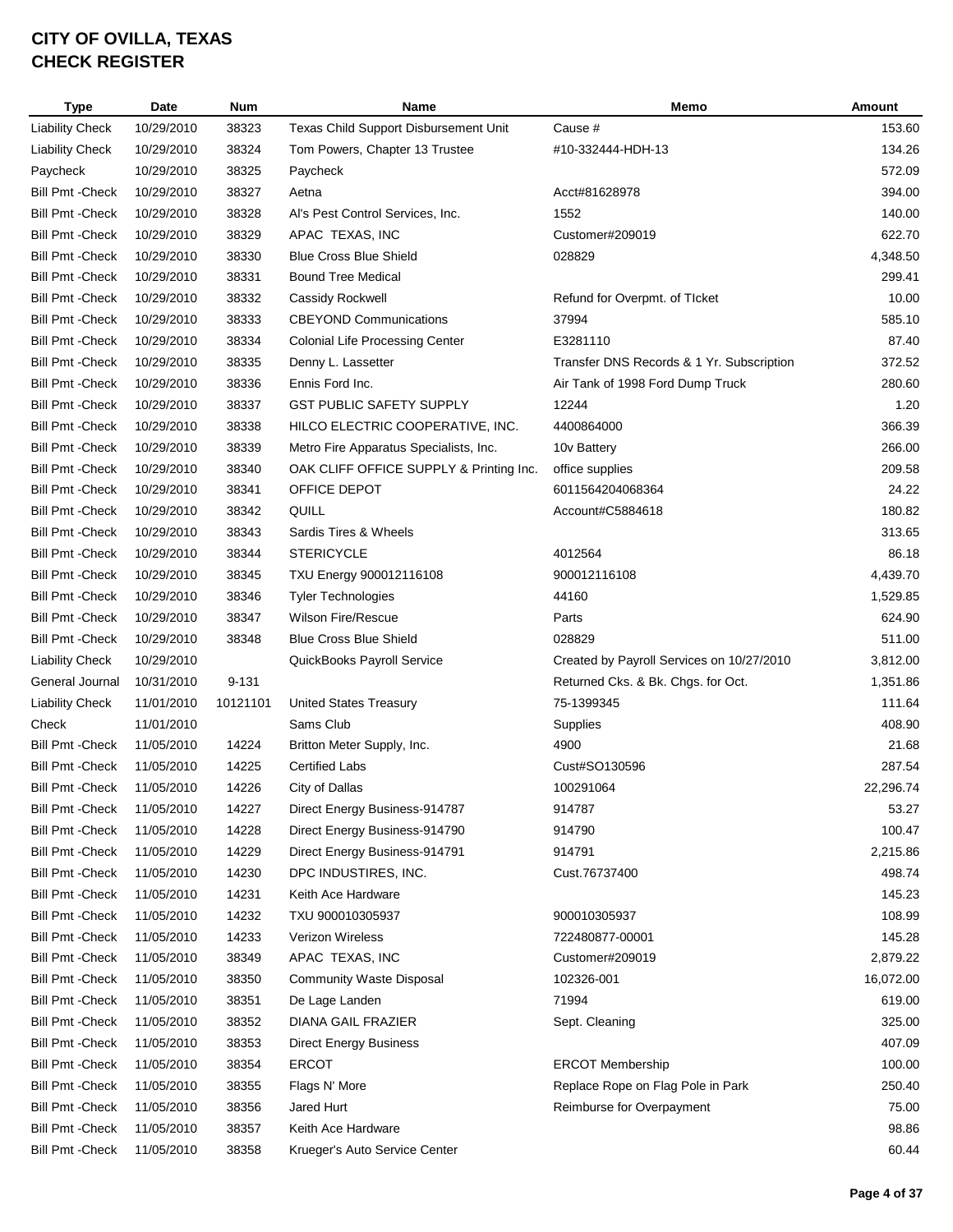| <b>Type</b>             | <b>Date</b> | <b>Num</b> | Name                                      | Memo                                          | Amount    |
|-------------------------|-------------|------------|-------------------------------------------|-----------------------------------------------|-----------|
| <b>Bill Pmt - Check</b> | 11/05/2010  | 38359      | Petty Cash                                | reimbursement                                 | 18.00     |
| <b>Bill Pmt - Check</b> | 11/05/2010  | 38360      | Red Oak Auto Parts                        | Customer #300                                 | 227.96    |
| <b>Bill Pmt - Check</b> | 11/05/2010  | 38361      | <b>Ricoh Americas Corportation</b>        | 001-0084752-001                               | 106.32    |
| <b>Bill Pmt - Check</b> | 11/05/2010  | 38362      | Rodney Pat Ramsey                         | <b>October Services</b>                       | 412.50    |
| <b>Bill Pmt - Check</b> | 11/05/2010  | 38363      | <b>Texas Municipal Courts Association</b> | Pam Higgins Membership                        | 85.00     |
| <b>Bill Pmt - Check</b> | 11/05/2010  | 38364      | <b>Verizon Wireless</b>                   | 722480877-00001                               | 413.07    |
| <b>Bill Pmt - Check</b> | 11/05/2010  | 38365      | WAXAHACHIE ENVIRONMENTAL HEALTH           | Oct. Impound Fees                             | 40.00     |
| Check                   | 11/10/2010  | 1185       | Denny Lassetter                           | Set up 5 Laptop Computers for Crimes Grant SV | 2,025.00  |
| <b>Liability Check</b>  | 11/10/2010  | 38370      | T. M. R. S.                               | 00961                                         | 12,710.24 |
| Check                   | 11/10/2010  | Draft      | <b>AFLAC</b>                              | Insurance                                     | 745.56    |
| <b>Liability Check</b>  | 11/10/2010  |            | QuickBooks Payroll Service                | Created by Payroll Services on 11/08/2010     | 30,368.24 |
| <b>Bill Pmt - Check</b> | 11/11/2010  | 14234      | Britton Meter Supply, Inc.                | 4921                                          | 227.96    |
| <b>Bill Pmt - Check</b> | 11/11/2010  | 14235      | Ennis Ford Mercury, LTD                   | 98 Ford Crown Victoria                        | 96.74     |
| <b>Bill Pmt - Check</b> | 11/11/2010  | 38371      | A-1 Grass                                 | 5 YDs. Grit Sand                              | 200.00    |
| <b>Bill Pmt - Check</b> | 11/11/2010  | 38372      | Adrian Velasquez                          | Vol. Incentive Program                        | 10.00     |
| <b>Bill Pmt - Check</b> | 11/11/2010  | 38373      | APAC TEXAS, INC                           | Customer#209019                               | 575.90    |
| <b>Bill Pmt - Check</b> | 11/11/2010  | 38374      | AT&T-Mobility                             | 872461924                                     | 21.40     |
| <b>Bill Pmt - Check</b> | 11/11/2010  | 38375      | AT&T 287019411806                         | 03324549                                      | 49.53     |
| <b>Bill Pmt - Check</b> | 11/11/2010  | 38376      | <b>Bound Tree Medical</b>                 |                                               | 95.88     |
| <b>Bill Pmt - Check</b> | 11/11/2010  | 38377      | BRASS & GAS, INC.                         |                                               | 66.85     |
| <b>Bill Pmt - Check</b> | 11/11/2010  | 38378      | CASCO INDUSTRIES, INC.                    | <b>CHIEF</b>                                  | 367.00    |
| <b>Bill Pmt - Check</b> | 11/11/2010  | 38379      | Charles A. Quadra                         | Incentive Program                             | 50.00     |
| <b>Bill Pmt - Check</b> | 11/11/2010  | 38380      | CHEST DIAGNOSTIC THERAPEUTIC              | tank rental                                   | 4.00      |
| <b>Bill Pmt - Check</b> | 11/11/2010  | 38381      | Ennis Ford Inc.                           | PD #101                                       | 192.46    |
| <b>Bill Pmt - Check</b> | 11/11/2010  | 38382      | <b>Everett Spencer</b>                    | Incentive Program                             | 115.00    |
| <b>Bill Pmt - Check</b> | 11/11/2010  | 38383      | Gillette Automotive Services, Inc.        | 1998 Ford Truck                               | 62.00     |
| <b>Bill Pmt - Check</b> | 11/11/2010  | 38384      | <b>GST PUBLIC SAFETY SUPPLY</b>           |                                               | 927.60    |
| <b>Bill Pmt - Check</b> | 11/11/2010  | 38385      | Jacki Witherspoon                         | Vol. Incentive Program                        | 160.00    |
| <b>Bill Pmt - Check</b> | 11/11/2010  | 38386      | <b>JIM HANSON</b>                         | Incentive Program                             | 185.00    |
| <b>Bill Pmt - Check</b> | 11/11/2010  | 38387      | Joni Sidler                               | Incentive Program                             | 50.00     |
| <b>Bill Pmt - Check</b> | 11/11/2010  | 38388      | KONICA MINOLTA BUSINESS                   | 143030                                        | 208.70    |
| <b>Bill Pmt - Check</b> | 11/11/2010  | 38389      | <b>KWIK KAR LUBE</b>                      | State Inspec.1991 Ford                        | 14.50     |
| <b>Bill Pmt - Check</b> | 11/11/2010  | 38390      | Metro Fire Apparatus Specialists, Inc.    | Parts                                         | 34.00     |
| <b>Bill Pmt - Check</b> | 11/11/2010  | 38391      | NTIL Enterprises, Inc.                    | <b>Irrigation Repairs</b>                     | 87.50     |
| <b>Bill Pmt - Check</b> | 11/11/2010  | 38392      | Patrick Paluga                            | Incentive Program                             | 100.00    |
| <b>Bill Pmt - Check</b> | 11/11/2010  | 38393      | Randall Bailey                            | Volunteer Firefighter Incentive               | 65.00     |
| <b>Bill Pmt - Check</b> | 11/11/2010  | 38394      | Red Oak Car Wash                          | Car Wash Charges                              | 9.99      |
| <b>Bill Pmt - Check</b> | 11/11/2010  | 38395      | Sean McCumber                             | Incentive Program                             | 40.00     |
| <b>Bill Pmt - Check</b> | 11/11/2010  | 38396      | Shawn Blanchet                            | Volunteer Fire Fighter                        | 10.00     |
| <b>Bill Pmt - Check</b> | 11/11/2010  | 38397      | Steve O'Brien                             | Incentive Program                             | 15.00     |
| <b>Bill Pmt - Check</b> | 11/11/2010  | 38398      | Taylor, Olson, Adkins, Sralla             | Legal Fees forSept. 2010                      | 5,322.84  |
| <b>Bill Pmt - Check</b> | 11/11/2010  | 38399      | The Pollice and Sheriffs Press            | ID Card -                                     | 52.61     |
| <b>Bill Pmt - Check</b> | 11/11/2010  | 38400      | Warren Bell                               | Volunteer Firefighter Incentive               | 20.00     |
| <b>Bill Pmt - Check</b> | 11/11/2010  | 38401      | WAXAHACHIE DAILY LIGHT                    | B116101                                       | 149.49    |
| <b>Bill Pmt - Check</b> | 11/11/2010  | 38402      | <b>William Neal Holt</b>                  | Incentive Program                             | 20.00     |
| <b>Liability Check</b>  | 11/12/2010  | 10041112   | <b>United States Treasury</b>             | 75-1399345                                    | 5,395.56  |
| <b>Liability Check</b>  | 11/12/2010  | 38366      | Texas Child Support Disbursement Unit     | Cause #                                       | 204.92    |
| <b>Liability Check</b>  | 11/12/2010  | 38367      | Texas Child Support Disbursement Unit     | Cause #                                       | 153.60    |
|                         |             | 38368      |                                           | #10-332444-HDH-13                             | 134.26    |
| <b>Liability Check</b>  | 11/12/2010  |            | Tom Powers, Chapter 13 Trustee            |                                               |           |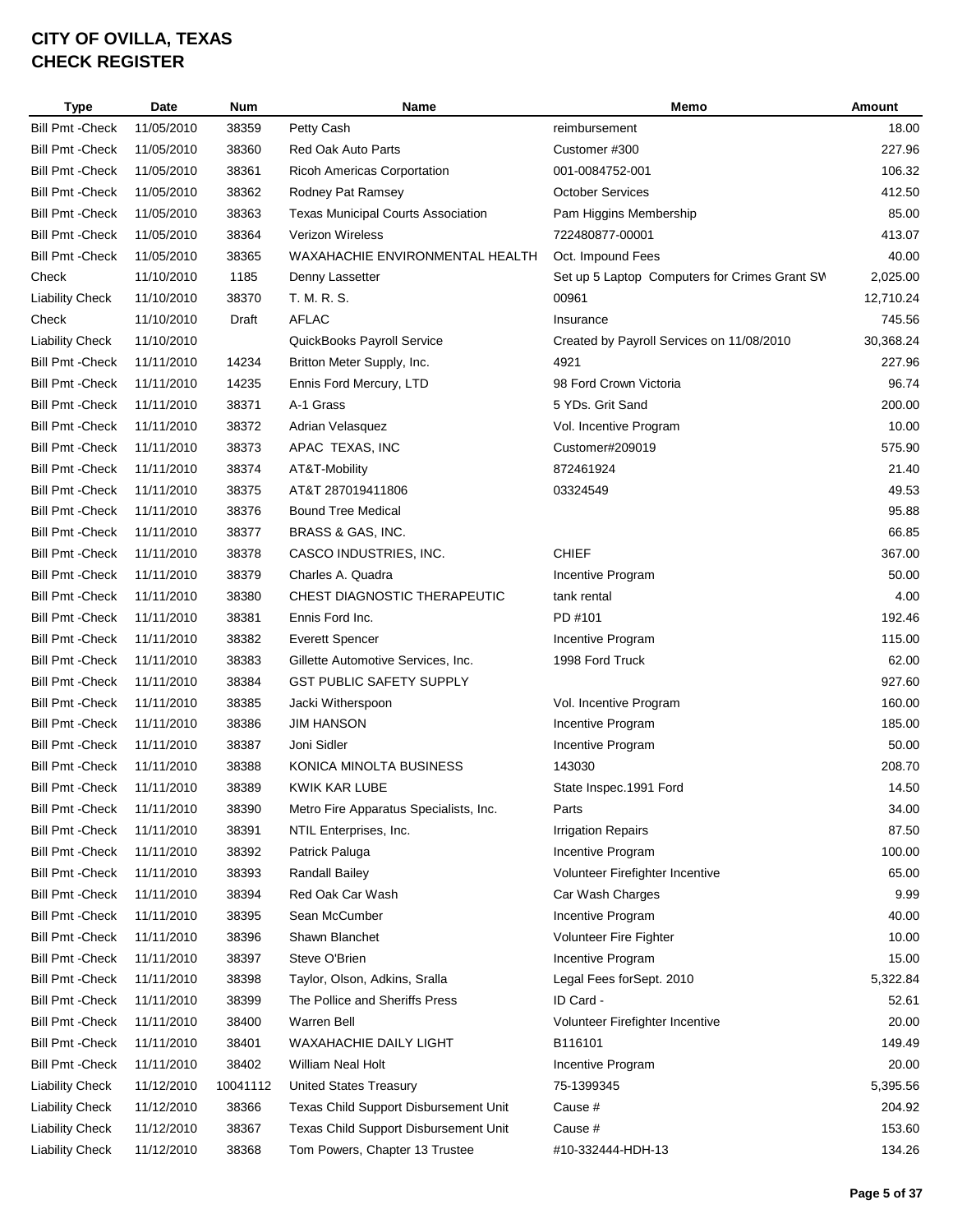| <b>Type</b>             | Date       | <b>Num</b> | Name                                        | Memo                                      | Amount    |
|-------------------------|------------|------------|---------------------------------------------|-------------------------------------------|-----------|
| Paycheck                | 11/12/2010 | 38369      | Paycheck                                    |                                           | 629.57    |
| <b>Bill Pmt - Check</b> | 11/17/2010 | 14236      | DPC INDUSTIRES, INC.                        | Cust.76737400                             | 39.00     |
| <b>Bill Pmt - Check</b> | 11/17/2010 | 14237      | Hilco Electric Cooperative, Inc.            | 5605450                                   | 75.00     |
| <b>Bill Pmt - Check</b> | 11/17/2010 | 14238      | <b>ITT Water and Wastewater USA</b>         | Customer #067970                          | 2,673.40  |
| <b>Bill Pmt - Check</b> | 11/17/2010 | 14239      | JPMorgan Chase Bank NA                      | M8484                                     | 85.13     |
| <b>Bill Pmt - Check</b> | 11/17/2010 | 14240      | Shell                                       | 80-728-0062-9                             | 821.69    |
| <b>Bill Pmt - Check</b> | 11/17/2010 | 38403      | <b>ATMOS Energy</b>                         | 000291506                                 | 31.22     |
| <b>Bill Pmt - Check</b> | 11/17/2010 | 38404      | Bureau Veritas North America, Inc.          | 16010-246894.00                           | 76.92     |
| <b>Bill Pmt - Check</b> | 11/17/2010 | 38405      | Ellis County Precinct #4                    | Pot Holing Truck on 11/6/10               | 1,125.00  |
| <b>Bill Pmt - Check</b> | 11/17/2010 | 38406      | HILCO ELECTRIC COOPERATIVE, INC.            | 4400864000                                | 366.39    |
| <b>Bill Pmt - Check</b> | 11/17/2010 | 38407      | Jorge Macias                                | Contract Labor for Pot Holes              | 225.00    |
| <b>Bill Pmt - Check</b> | 11/17/2010 | 38408      | JPMorgan Chase Bank NA                      | 0750                                      | 2,725.93  |
| <b>Bill Pmt - Check</b> | 11/17/2010 | 38409      | Leo Grifaldo                                | <b>Contract Labor for Pot Holes</b>       | 225.00    |
| <b>Bill Pmt - Check</b> | 11/17/2010 | 38410      | QUILL                                       | Account#C5884618                          | 166.19    |
| <b>Bill Pmt - Check</b> | 11/17/2010 | 38411      | Scott Kurth                                 | <b>Court for November</b>                 | 440.00    |
| <b>Bill Pmt - Check</b> | 11/17/2010 | 38412      | <b>Shell Card Services</b>                  | 80-728-0062-9                             | 2,536.71  |
| <b>Bill Pmt - Check</b> | 11/17/2010 | 38413      | Smith Municipal Supplies                    | <b>Street Signs</b>                       | 361.62    |
| <b>Bill Pmt - Check</b> | 11/17/2010 | 38414      | <b>Texas Comptroller of Public Accounts</b> | State of Texas CO-OP Dues Acct. # M8484   | 100.00    |
| Check                   | 11/18/2010 | Draft      | State Comptroller                           | 1-75-1399345-5                            | 1,025.90  |
| Check                   | 11/22/2010 | 1186       | Dell                                        |                                           | 1,152.00  |
| <b>Bill Pmt - Check</b> | 11/23/2010 | 14241      | U.S. Postal Service                         | <b>Water Bills</b>                        | 369.60    |
| <b>Bill Pmt - Check</b> | 11/23/2010 | 14242      | U.S. Postal Service                         | Permit #6 Renewal                         | 185.00    |
| <b>Bill Pmt - Check</b> | 11/23/2010 | 38419      | <b>Texas Department of Public Safety</b>    | CDL License for Jimmy Bryant              | 61.00     |
| <b>Liability Check</b>  | 11/23/2010 |            | QuickBooks Payroll Service                  | Created by Payroll Services on 11/22/2010 | 30,088.05 |
| <b>Liability Check</b>  | 11/24/2010 | 10041124   | <b>United States Treasury</b>               | 75-1399345                                | 5,244.26  |
| <b>Bill Pmt - Check</b> | 11/24/2010 | 14243      | <b>Blue Cross Blue Shield</b>               | 028829                                    | 1,022.00  |
| <b>Bill Pmt - Check</b> | 11/24/2010 | 14244      | Britton Meter Supply, Inc.                  |                                           | 260.11    |
| <b>Bill Pmt - Check</b> | 11/24/2010 | 14245      | Cbeyond                                     | 37994                                     | 155.11    |
| <b>Bill Pmt - Check</b> | 11/24/2010 | 14246      | Sardis Tire & Wheel                         | 4 Tires for 1998 Ford Crown Victoris      | 300.00    |
| <b>Bill Pmt - Check</b> | 11/24/2010 | 14247      | <b>Texas Commission on Environmental</b>    | 90700067                                  | 2,689.65  |
| <b>Bill Pmt - Check</b> | 11/24/2010 | 14248      | <b>Trinity River Authority</b>              | CTR000610                                 | 68.75     |
| <b>Liability Check</b>  | 11/24/2010 | 38415      | Texas Child Support Disbursement Unit       | Cause #                                   | 204.92    |
| <b>Liability Check</b>  | 11/24/2010 | 38416      | Texas Child Support Disbursement Unit       | Cause #                                   | 153.60    |
| <b>Liability Check</b>  | 11/24/2010 | 38417      | Tom Powers, Chapter 13 Trustee              | #10-332444-HDH-13                         | 134.26    |
| Paycheck                | 11/24/2010 | 38418      | Paycheck                                    |                                           | 590.79    |
| <b>Bill Pmt - Check</b> | 11/24/2010 | 38420      | A & B State Inspection                      | State Inspection 2006 Chevy               | 29.99     |
| <b>Bill Pmt - Check</b> | 11/24/2010 | 38421      | Aetna                                       | Acct#81628978                             | 394.00    |
| <b>Bill Pmt - Check</b> | 11/24/2010 | 38422      | AT&T 515-3390                               | 972 515-3390 980 3                        | 50.32     |
| <b>Bill Pmt - Check</b> | 11/24/2010 | 38423      | <b>Blue Cross Blue Shield</b>               | 028829                                    | 5,110.00  |
| Bill Pmt - Check        | 11/24/2010 | 38424      | <b>CBEYOND Communications</b>               | 37994                                     | 583.44    |
| <b>Bill Pmt - Check</b> | 11/24/2010 | 38425      | <b>Colonial Life Processing Center</b>      | E3281110                                  | 87.40     |
| <b>Bill Pmt - Check</b> | 11/24/2010 | 38426      | Dallas Central Appraisal District           | 2nd Qtr. Budget Allocation                | 194.00    |
| <b>Bill Pmt - Check</b> | 11/24/2010 | 38427      | <b>EARTH LINK/MIND SPRING</b>               | 2078872                                   | 23.95     |
| <b>Bill Pmt - Check</b> | 11/24/2010 | 38428      | Ellis County Fire Fighters Assoc            | Dues Jan 1 - Dec 31 2011                  | 25.00     |
| <b>Bill Pmt - Check</b> | 11/24/2010 | 38429      | Ellis County Precinct #4                    | Pot Holing Truck on 11/1310               | 1,125.00  |
| <b>Bill Pmt - Check</b> | 11/24/2010 | 38430      | Ennis Ford Inc.                             | PD #102                                   | 354.27    |
| <b>Bill Pmt - Check</b> | 11/24/2010 | 38431      | Jorge Macias                                | Pot Hole Work on 11/13/10                 | 225.00    |
| <b>Bill Pmt - Check</b> | 11/24/2010 | 38432      | Leo Grifaldo                                | Pot Hole Labor for 11/13/10               | 225.00    |
| <b>Bill Pmt - Check</b> | 11/24/2010 | 38433      | OFFICE DEPOT                                | 6011564204068364                          | 65.97     |
|                         |            |            |                                             |                                           |           |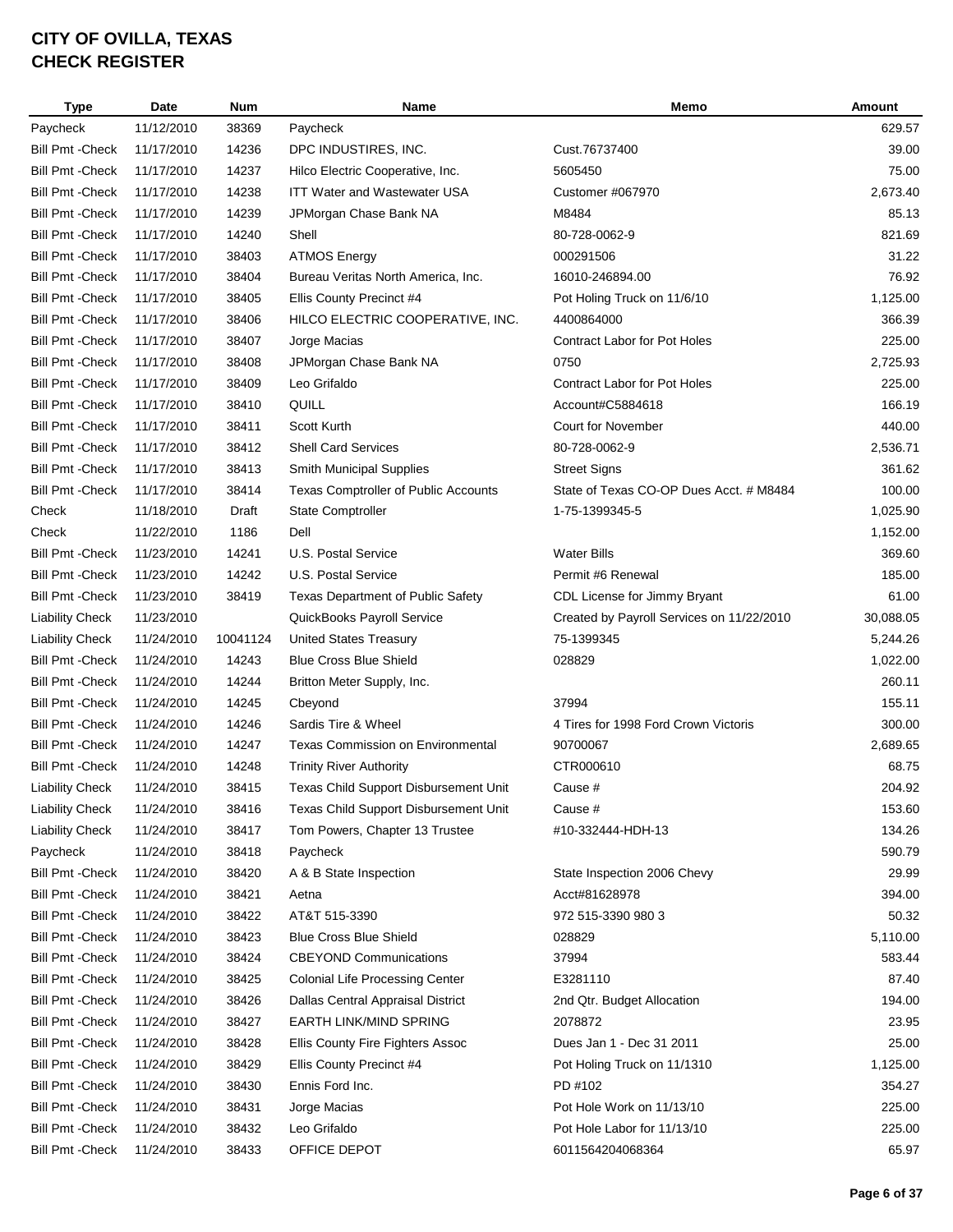| <b>Type</b>             | <b>Date</b> | <b>Num</b> | Name                                     | Memo                                       | Amount    |
|-------------------------|-------------|------------|------------------------------------------|--------------------------------------------|-----------|
| <b>Bill Pmt - Check</b> | 11/24/2010  | 38434      | Sirchie                                  | <b>Fingerprint Kit</b>                     | 41.54     |
| <b>Bill Pmt - Check</b> | 11/24/2010  | 38435      | <b>Sprint Fire Dept</b>                  | 154910120                                  | 241.22    |
| <b>Bill Pmt - Check</b> | 11/24/2010  | 38436      | <b>STERICYCLE</b>                        | 4012564                                    | 86.18     |
| <b>Bill Pmt - Check</b> | 11/24/2010  | 38437      | Texas Municipal Clerks Cert. Program     | <b>Texas Municipal Election Law Update</b> | 15.00     |
| <b>Bill Pmt - Check</b> | 11/24/2010  | 38438      | TXU Energy 900012116108                  | 900012116108                               | 4,174.99  |
| <b>Bill Pmt - Check</b> | 11/24/2010  | 38439      | Yeldell, Wilson & Co., P.C.              | <b>Accounting Consulting</b>               | 347.80    |
| <b>Bill Pmt - Check</b> | 11/24/2010  | 38440      | <b>Bound Tree Medical</b>                | 202701                                     | 146.34    |
| <b>Bill Pmt - Check</b> | 11/24/2010  | 38441      | CASCO INDUSTRIES, INC.                   | <b>CHIEF</b>                               | 701.00    |
| <b>Bill Pmt - Check</b> | 11/24/2010  | 38442      | Texas Department of State Health Service | Renew First Responder Registration         | 70.00     |
| Check                   | 11/24/2010  | Draft      | <b>AFLAC</b>                             | Insurance                                  | 745.56    |
| Check                   | 11/26/2010  |            | Sams Club                                | Supplies                                   | 166.85    |
| <b>Bill Pmt - Check</b> | 11/29/2010  | 14249      | City of Ovilla General Fund              | Garbage Transfer to GF for Nov             | 15,739.51 |
| General Journal         | 11/30/2010  | $2 - 24$   |                                          | Elmwood Loop Expenses                      | 170.62    |
| <b>Bill Pmt - Check</b> | 11/30/2010  | 38443      | Petty Cash                               | reimbursement                              | 12.00     |
| <b>Bill Pmt - Check</b> | 11/30/2010  | 38444      | Petty Cash                               | reimbursement                              | 7.00      |
| General Journal         | 11/30/2010  | 9-134      |                                          | Returned Cks & Bk. Chgs. for November      | 1,227.75  |
| <b>Liability Check</b>  | 11/30/2010  |            | QuickBooks Payroll Service               | Created by Payroll Services on 11/23/2010  | 3,811.98  |
| <b>Liability Check</b>  | 12/01/2010  | 10121201   | <b>United States Treasury</b>            | 75-1399345                                 | 111.68    |
| <b>Bill Pmt - Check</b> | 12/03/2010  | 14251      | Direct Energy Business-914787            | 914787                                     | 47.27     |
| <b>Bill Pmt - Check</b> | 12/03/2010  | 14252      | Direct Energy Business-914790            | 914790                                     | 118.71    |
| <b>Bill Pmt - Check</b> | 12/03/2010  | 14253      | Direct Energy Business-914791            | 914791                                     | 1,422.14  |
| <b>Bill Pmt - Check</b> | 12/03/2010  | 14254      | Ennis Ford Mercury, LTD                  |                                            | 121.67    |
| <b>Bill Pmt - Check</b> | 12/03/2010  | 14255      | TXU 900010305937                         | 900010305937                               | 141.95    |
| <b>Bill Pmt - Check</b> | 12/03/2010  | 14256      | <b>Walmart Community</b>                 | 6032-2020-1014-9012                        | 162.20    |
| <b>Bill Pmt - Check</b> | 12/03/2010  | 14257      | DPC INDUSTIRES, INC.                     | Cust.76737400                              | 197.53    |
| <b>Bill Pmt - Check</b> | 12/03/2010  | 14258      | Kruegar's Auto Service                   |                                            | 171.76    |
| <b>Bill Pmt - Check</b> | 12/03/2010  | 14259      | City of Dallas                           | 100291064                                  | 18,383.16 |
| <b>Bill Pmt - Check</b> | 12/03/2010  | 38445      | AT&T-Mobility                            | 872461924                                  | 21.40     |
| <b>Bill Pmt - Check</b> | 12/03/2010  | 38446      | BRASS & GAS, INC.                        | <b>Cylinder Rental</b>                     | 20.25     |
| <b>Bill Pmt - Check</b> | 12/03/2010  | 38447      | <b>Central Kubota</b>                    | <b>CITYOVILLA</b>                          | 585.35    |
| <b>Bill Pmt - Check</b> | 12/03/2010  | 38448      | CPI Imaging                              | 301028                                     | 14.50     |
| <b>Bill Pmt - Check</b> | 12/03/2010  | 38449      | De Lage Landen                           | 71994                                      | 619.00    |
| <b>Bill Pmt - Check</b> | 12/03/2010  | 38450      | Denny L. Lassetter                       | Police & Admin Support                     | 150.00    |
| <b>Bill Pmt - Check</b> | 12/03/2010  | 38451      | DIANA GAIL FRAZIER                       | Nov. Cleaning                              | 329.50    |
| <b>Bill Pmt - Check</b> | 12/03/2010  | 38452      | <b>Direct Energy Business</b>            |                                            | 405.82    |
| <b>Bill Pmt - Check</b> | 12/03/2010  | 38453      | Ellis County Glass, LLC                  | Windshield for PD Unit 103                 | 149.00    |
| <b>Bill Pmt - Check</b> | 12/03/2010  | 38454      | Ellis County Precinct #4                 | 18x18 Arched Culvert                       | 200.00    |
| <b>Bill Pmt - Check</b> | 12/03/2010  | 38455      | KONICA MINOLTA BUSINESS                  | 143030                                     | 217.77    |
| <b>Bill Pmt - Check</b> | 12/03/2010  | 38456      | Landmark Equipment, Inc.                 | Spreader                                   | 595.00    |
| <b>Bill Pmt - Check</b> | 12/03/2010  | 38457      | <b>NCTTRAC</b>                           | NCTTRAC Membership 9/1/10 to 8/31/11       | 15.00     |
| <b>Bill Pmt - Check</b> | 12/03/2010  | 38458      | OAK CLIFF OFFICE SUPPLY & Printing Inc.  | office supplies                            | 103.10    |
| <b>Bill Pmt - Check</b> | 12/03/2010  | 38459      | QUILL                                    | Account#C5884618                           | 302.43    |
| <b>Bill Pmt - Check</b> | 12/03/2010  | 38460      | Quill Corporation #C5342336              |                                            | 571.46    |
| <b>Bill Pmt - Check</b> | 12/03/2010  | 38461      | Red Oak Auto Parts                       | Customer #300                              | 23.72     |
| <b>Bill Pmt - Check</b> | 12/03/2010  | 38462      | Sardis Tires & Wheels                    | 2 tires for PD #102                        | 216.46    |
| <b>Bill Pmt - Check</b> | 12/03/2010  | 38463      | Taylor, Olson, Adkins, Sralla            | Legal Fees fo Oct. 2010                    | 2,273.66  |
| <b>Bill Pmt - Check</b> | 12/03/2010  | 38464      | UNITED SITE SERVICES OF Texas, Inc.      | HBI-05767                                  | 196.72    |
| <b>Bill Pmt - Check</b> | 12/03/2010  | 38465      | WAL-MART COMMUNITY                       | 9012                                       | 5.47      |
| <b>Bill Pmt - Check</b> | 12/03/2010  | 38466      | WAXAHACHIE DAILY LIGHT                   |                                            | 101.17    |
|                         |             |            |                                          |                                            |           |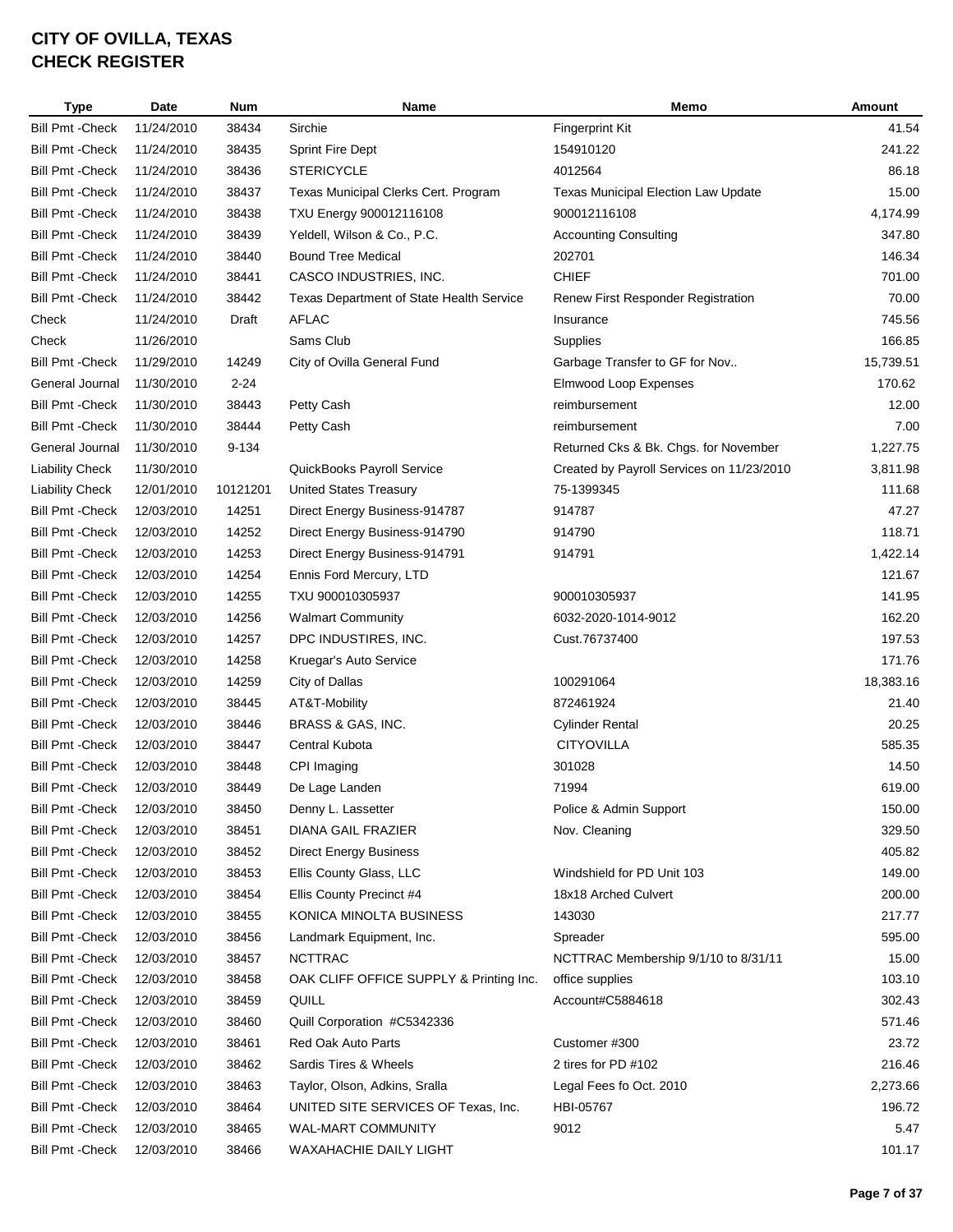| <b>Type</b>             | Date       | <b>Num</b> | Name                                    | Memo                                      | Amount    |
|-------------------------|------------|------------|-----------------------------------------|-------------------------------------------|-----------|
| <b>Bill Pmt - Check</b> | 12/03/2010 | 38467      | Zep Manufacturing Co.                   | NA0001903                                 | 151.76    |
| <b>Bill Pmt - Check</b> | 12/03/2010 | 38468      | Krueger's Auto Service Center           |                                           | 35.46     |
| <b>Bill Pmt - Check</b> | 12/03/2010 | 38469      | Petty Cash                              | reimbursement                             | 22.00     |
| General Journal         | 12/03/2010 | 4-121      |                                         | Returned CK. & Bank Charge for Dec. 2010  | 155.00    |
| Check                   | 12/07/2010 | 2402       | American Trophy Awards                  |                                           | 375.00    |
| Check                   | 12/07/2010 | 2403       | Appe-Teaser Catering                    | banquest meal                             | 1,407.15  |
| <b>Liability Check</b>  | 12/09/2010 |            | QuickBooks Payroll Service              | Created by Payroll Services on 12/06/2010 | 30,031.76 |
| <b>Liability Check</b>  | 12/10/2010 | 38470      | Texas Child Support Disbursement Unit   | Cause #                                   | 153.60    |
| <b>Liability Check</b>  | 12/10/2010 | 38471      | Texas Child Support Disbursement Unit   | Cause #                                   | 204.92    |
| <b>Liability Check</b>  | 12/10/2010 | 38472      | Tom Powers, Chapter 13 Trustee          | #10-332444-HDH-13                         | 229.63    |
| Paycheck                | 12/10/2010 | 38473      | Paycheck                                |                                           | 665.12    |
| <b>Liability Check</b>  | 12/10/2010 | 38474      | <b>United States Treasury</b>           | 75-1399345                                | 5,317.40  |
| <b>Bill Pmt - Check</b> | 12/14/2010 | 14260      | Britton Meter Supply, Inc.              | 4955                                      | 226.52    |
| <b>Bill Pmt - Check</b> | 12/14/2010 | 14261      | JPMorgan Chase Bank NA                  | M8484                                     | 247.04    |
| <b>Bill Pmt - Check</b> | 12/14/2010 | 14262      | Keith Ace Hardware                      |                                           | 6.18      |
| <b>Bill Pmt - Check</b> | 12/14/2010 | 14263      | Shell                                   | 80-728-0062-9                             | 664.79    |
| <b>Bill Pmt - Check</b> | 12/14/2010 | 14264      | Trinity Rivier Authority of Texas       | CTR000610                                 | 2,749.00  |
| <b>Bill Pmt - Check</b> | 12/14/2010 | 14265      | <b>Verizon Wireless</b>                 | 722480877-00001                           | 146.25    |
| <b>Bill Pmt - Check</b> | 12/14/2010 | 14266      | Keith Ace Hardware                      | Customer 862250                           | 9.89      |
| <b>Bill Pmt - Check</b> | 12/14/2010 | 38475      | Adrian Velasquez                        |                                           | 10.00     |
| <b>Bill Pmt - Check</b> | 12/14/2010 | 38476      | <b>ATMOS Energy</b>                     | 000291506                                 | 90.26     |
| <b>Bill Pmt - Check</b> | 12/14/2010 | 38477      | Britton Meter Supply, Inc.              | Parts                                     | 39.00     |
| <b>Bill Pmt - Check</b> | 12/14/2010 | 38478      | Charles A. Quadra                       | Incentive Program                         | 75.00     |
| <b>Bill Pmt - Check</b> | 12/14/2010 | 38479      | City of Midlothian                      | <b>EMS Transport Service Oct.-Dec</b>     | 15,318.00 |
| <b>Bill Pmt - Check</b> | 12/14/2010 | 38480      | <b>Community Waste Disposal</b>         | 102326-001                                | 16,072.00 |
| <b>Bill Pmt - Check</b> | 12/14/2010 | 38481      | Ellis County Precinct #4                | Second Payment on 2010 Road Work          | 50,000.00 |
| <b>Bill Pmt - Check</b> | 12/14/2010 | 38482      | <b>Everett Spencer</b>                  | Incentive Program                         | 165.00    |
| <b>Bill Pmt - Check</b> | 12/14/2010 | 38483      | J.P. Cooke Company                      | Dog Tags 2011                             | 186.83    |
| <b>Bill Pmt - Check</b> | 12/14/2010 | 38484      | Jacki Witherspoon                       | Volunteer firefighter incentive           | 85.00     |
| <b>Bill Pmt - Check</b> | 12/14/2010 | 38485      | <b>JIM HANSON</b>                       | Incentive Program                         | 165.00    |
| <b>Bill Pmt - Check</b> | 12/14/2010 | 38486      | Joni Sidler                             | Incentive Program                         | 60.00     |
| Bill Pmt - Check        | 12/14/2010 | 38487      | JPMorgan Chase Bank NA                  | 0750                                      | 1,482.05  |
| <b>Bill Pmt - Check</b> | 12/14/2010 | 38488      | Keith Ace Hardware                      |                                           | 137.11    |
| <b>Bill Pmt - Check</b> | 12/14/2010 | 38489      | OAK CLIFF OFFICE SUPPLY & Printing Inc. | office supplies                           | 35.36     |
| <b>Bill Pmt - Check</b> | 12/14/2010 | 38490      | Patrick Paluga                          | Incentive Program                         | 65.00     |
| <b>Bill Pmt - Check</b> | 12/14/2010 | 38491      | <b>Randall Bailey</b>                   | Firefighter Volunteer Incentive           | 120.00    |
| <b>Bill Pmt - Check</b> | 12/14/2010 | 38492      | Red Oak Car Wash                        | Car Wash Charges                          | 9.99      |
| <b>Bill Pmt - Check</b> | 12/14/2010 | 38493      | Ricoh Americas Corportation             | 001-0084752-001                           | 106.32    |
| <b>Bill Pmt - Check</b> | 12/14/2010 | 38494      | Rodney Pat Ramsey                       | Nov.& Dec. Legal Services                 | 1,162.50  |
| <b>Bill Pmt - Check</b> | 12/14/2010 | 38495      | Sean McCumber                           | Incentive Program                         | 35.00     |
| <b>Bill Pmt - Check</b> | 12/14/2010 | 38496      | Shawn Blanchet                          | Volunteer Fire Fighter                    | 15.00     |
| <b>Bill Pmt - Check</b> | 12/14/2010 | 38497      | <b>Shell Card Services</b>              | 80-728-0062-9                             | 2,318.38  |
| <b>Bill Pmt - Check</b> | 12/14/2010 | 38498      | Steve O'Brien                           | Incentive Program                         | 30.00     |
| <b>Bill Pmt - Check</b> | 12/14/2010 | 38499      | Taylor, Olson, Adkins, Sralla           | Legal Fees for Nov 2010                   | 1,899.35  |
| <b>Bill Pmt - Check</b> | 12/14/2010 | 38500      | UNITED SITE SERVICES OF Texas, Inc.     | HBI-05767                                 | 196.72    |
| <b>Bill Pmt - Check</b> | 12/14/2010 | 38501      | Verizon Wireless                        | 722480877-00001                           | 472.65    |
| <b>Bill Pmt - Check</b> | 12/14/2010 | 38502      | VFIS of Texas/Regnier & Associates      | OVILL-1                                   | 7,810.00  |
| <b>Bill Pmt - Check</b> | 12/14/2010 | 38503      | Warren Bell                             | Volunteer Firefighter Incentive           | 25.00     |
| <b>Bill Pmt - Check</b> | 12/14/2010 | 38504      | WAXAHACHIE ENVIRONMENTAL HEALTH         | Nov. Impound Fees                         | 511.00    |
|                         |            |            |                                         |                                           |           |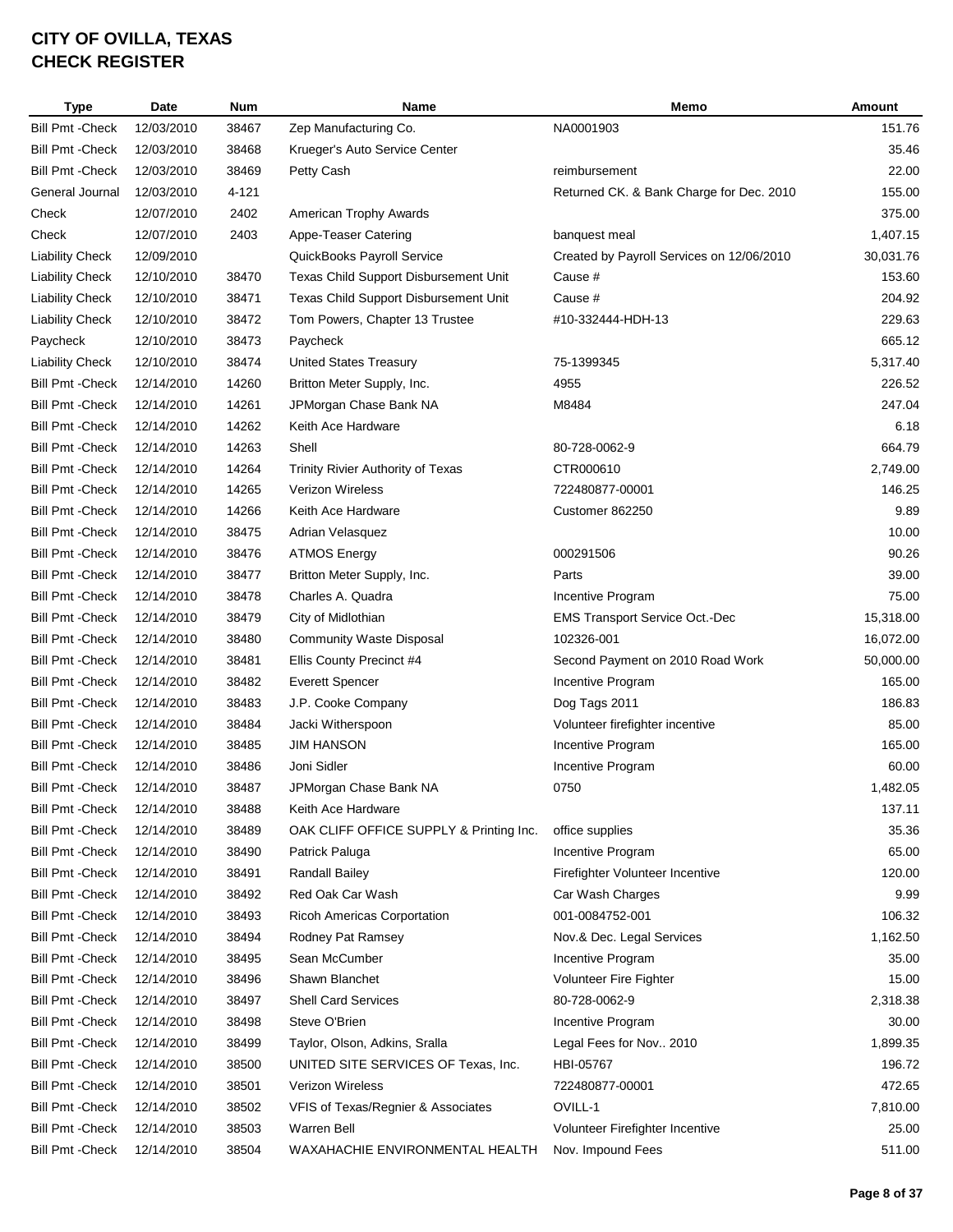| <b>Type</b>             | Date                     | <b>Num</b>     | Name                                      | Memo                                         | Amount    |
|-------------------------|--------------------------|----------------|-------------------------------------------|----------------------------------------------|-----------|
| <b>Bill Pmt - Check</b> | 12/14/2010               | 38505          | <b>William Neal Holt</b>                  | Incentive Program                            | 40.00     |
| <b>Liability Check</b>  | 12/14/2010               | 38506          | T. M. R. S.                               | 00961                                        | 8,371.09  |
| <b>Bill Pmt - Check</b> | 12/17/2010               | 14267          | AVR Inc.                                  | <b>AVR Annual SW Support</b>                 | 2,986.00  |
| <b>Bill Pmt - Check</b> | 12/17/2010               | 14268          | DPC INDUSTIRES, INC.                      | Cust.76737400                                | 45.00     |
| <b>Bill Pmt - Check</b> | 12/17/2010               | 14269          | <b>Trinity River Authority</b>            | CTR000610                                    | 82.50     |
| <b>Bill Pmt - Check</b> | 12/17/2010               | 14270          | <b>Trinity Rivier Authority of Texas</b>  | CTR000610                                    | 2,749.00  |
| Check                   | 12/17/2010               | $\overline{2}$ | State Comptroller                         | 1-75-1399345-5                               | 978.83    |
| <b>Bill Pmt - Check</b> | 12/17/2010               | 38507          | APAC TEXAS, INC                           | Customer#209019                              | 591.50    |
| <b>Bill Pmt - Check</b> | 12/17/2010               | 38508          | AT&T 287019411806                         | 03324549                                     | 51.13     |
| <b>Bill Pmt - Check</b> | 12/17/2010               | 38509          | AT&T 515-3390                             | 972 515-3390 980 3                           | 50.32     |
| <b>Bill Pmt - Check</b> | 12/17/2010               | 38510          | AUGUST INDUSTRIES, INC.                   | Customer#9OVILL                              | 322.15    |
| <b>Bill Pmt - Check</b> | 12/17/2010               | 38511          | Bureau Veritas North America, Inc.        |                                              | 385.71    |
| <b>Bill Pmt - Check</b> | 12/17/2010               | 38512          | CASCO INDUSTRIES, INC.                    |                                              | 595.00    |
| <b>Bill Pmt - Check</b> | 12/17/2010               | 38513          | CHEST DIAGNOSTIC THERAPEUTIC              | tank rental                                  | 4.00      |
| <b>Bill Pmt - Check</b> | 12/17/2010               | 38514          | <b>Chuck Fairbanks Chevrolet</b>          | Account #1422                                | 421.76    |
| <b>Bill Pmt - Check</b> | 12/17/2010               | 38515          | Critical Information Network, LLC         | FETN DVD Combo                               | 634.50    |
| <b>Bill Pmt - Check</b> | 12/17/2010               | 38516          | Ellis Central Appraisal District          | 1st Qtr. Pmt. 2011 EAD Budget                | 3,789.58  |
| <b>Bill Pmt - Check</b> | 12/17/2010               | 38517          | F.I.A.N.T.                                | 2011 Annual Membership                       | 100.00    |
| <b>Bill Pmt - Check</b> | 12/17/2010               | 38518          | OAK CLIFF OFFICE SUPPLY & Printing Inc.   | office supplies                              | 129.99    |
| <b>Bill Pmt - Check</b> | 12/17/2010               | 38519          | Quill Corporation #C5342336               | Account C5342336                             | 37.98     |
| <b>Bill Pmt - Check</b> | 12/17/2010               | 38520          | <b>Sprint Fire Dept</b>                   | 154910120                                    | 240.77    |
| <b>Bill Pmt - Check</b> | 12/21/2010               | 14271          | U.S. Postal Service                       | <b>Water Bills</b>                           | 367.92    |
| <b>Liability Check</b>  | 12/21/2010               |                | QuickBooks Payroll Service                | Created by Payroll Services on 12/20/2010    | 29,505.29 |
| Check                   | 12/22/2010               | 1187           | Reggie Carrr                              | Xmas Party - Meat                            | 269.73    |
| <b>Liability Check</b>  | 12/22/2010               | 12041222       | <b>United States Treasury</b>             | 75-1399345                                   | 5,179.28  |
| <b>Bill Pmt - Check</b> | 12/22/2010               | 14272          | Ashburne Glen Homeowners Assoc.Inc.       | Homeowner Dues Sept.-Nov. 2010               | 4,559.54  |
| <b>Bill Pmt - Check</b> | 12/22/2010               | 14273          | Britton Meter Supply, Inc.                | 5055                                         | 106.54    |
| <b>Bill Pmt - Check</b> | 12/22/2010               | 14274          | City of Midlothian                        | 5384                                         | 4,230.00  |
| <b>Bill Pmt - Check</b> | 12/22/2010               | 14275          | <b>Heather Hester</b>                     | Water Deposit Refund                         | 15.57     |
| <b>Bill Pmt - Check</b> | 12/22/2010               | 14276          | Homeowners of Meadow Glen                 | Homeowner Dues Sept.-Nov.                    | 943.36    |
| <b>Bill Pmt - Check</b> | 12/22/2010               | 14277          | L & L Graphics                            | <b>Water Bills</b>                           | 455.68    |
| Bill Pmt - Check        | 12/22/2010               | 14278          | Loreen Silva                              | Water Deposit Refund                         | 24.57     |
| <b>Bill Pmt - Check</b> | 12/22/2010               | 14279          | <b>Robert Stanley</b>                     | Water Deposit Refund                         | 14.87     |
| <b>Bill Pmt - Check</b> | 12/22/2010               | 14280          | Samantha Reid                             | Water Dep. Refund 924 Red Oak Creek Rd.      | 18.02     |
| <b>Bill Pmt - Check</b> | 12/22/2010               | 14281          | Tracy & Lloyd St John                     | Water Deposit Refund                         | 3.37      |
| <b>Bill Pmt - Check</b> | 12/22/2010               | 14282          | Yeldell, Wilson & Co., P.C.               | 2178                                         | 3,500.00  |
| <b>Liability Check</b>  | 12/22/2010               | 38521          | Texas Child Support Disbursement Unit     | Cause #                                      | 204.92    |
| <b>Liability Check</b>  | 12/22/2010               | 38522          | Texas Child Support Disbursement Unit     | Cause #                                      | 153.60    |
| <b>Liability Check</b>  | 12/22/2010               | 38523          | Tom Powers, Chapter 13 Trustee            | #10-332444-HDH-13                            | 229.63    |
| Paycheck                | 12/22/2010               | 38524          | Paycheck                                  |                                              | 595.81    |
| <b>Bill Pmt - Check</b> | 12/22/2010               | 38525          | A & B State Inspection                    | State Inspection on 2008 Chevy               | 29.99     |
| <b>Bill Pmt - Check</b> | 12/22/2010               | 38526          | Aetna                                     | Acct#81628978                                | 394.00    |
| <b>Bill Pmt - Check</b> |                          |                |                                           | Qtr. Pmt. Comm. & Jail Services              | 11,520.00 |
| <b>Bill Pmt - Check</b> | 12/22/2010<br>12/22/2010 | 38527<br>38528 | City of Midlothian<br>Dell Marketing L.P. | 017131346                                    | 302.02    |
|                         |                          |                |                                           |                                              |           |
| <b>Bill Pmt - Check</b> | 12/22/2010               | 38529          | Gillette Automotive Services, Inc.        | 2001 Dodge Truck                             | 39.75     |
| <b>Bill Pmt - Check</b> | 12/22/2010               | 38530          | Pursuit Safety Inc.                       | Work on Camera in 2008 Crown Vic, Police Car | 127.50    |
| <b>Bill Pmt - Check</b> | 12/22/2010               | 38531          | QUILL                                     |                                              | 81.02     |
| <b>Bill Pmt - Check</b> | 12/22/2010               | 38532          | The Pollice and Sheriffs Press            | ID Card -                                    | 12.44     |
| <b>Bill Pmt - Check</b> | 12/22/2010               | 38533          | WAXAHACHIE DAILY LIGHT                    | B116101                                      | 167.61    |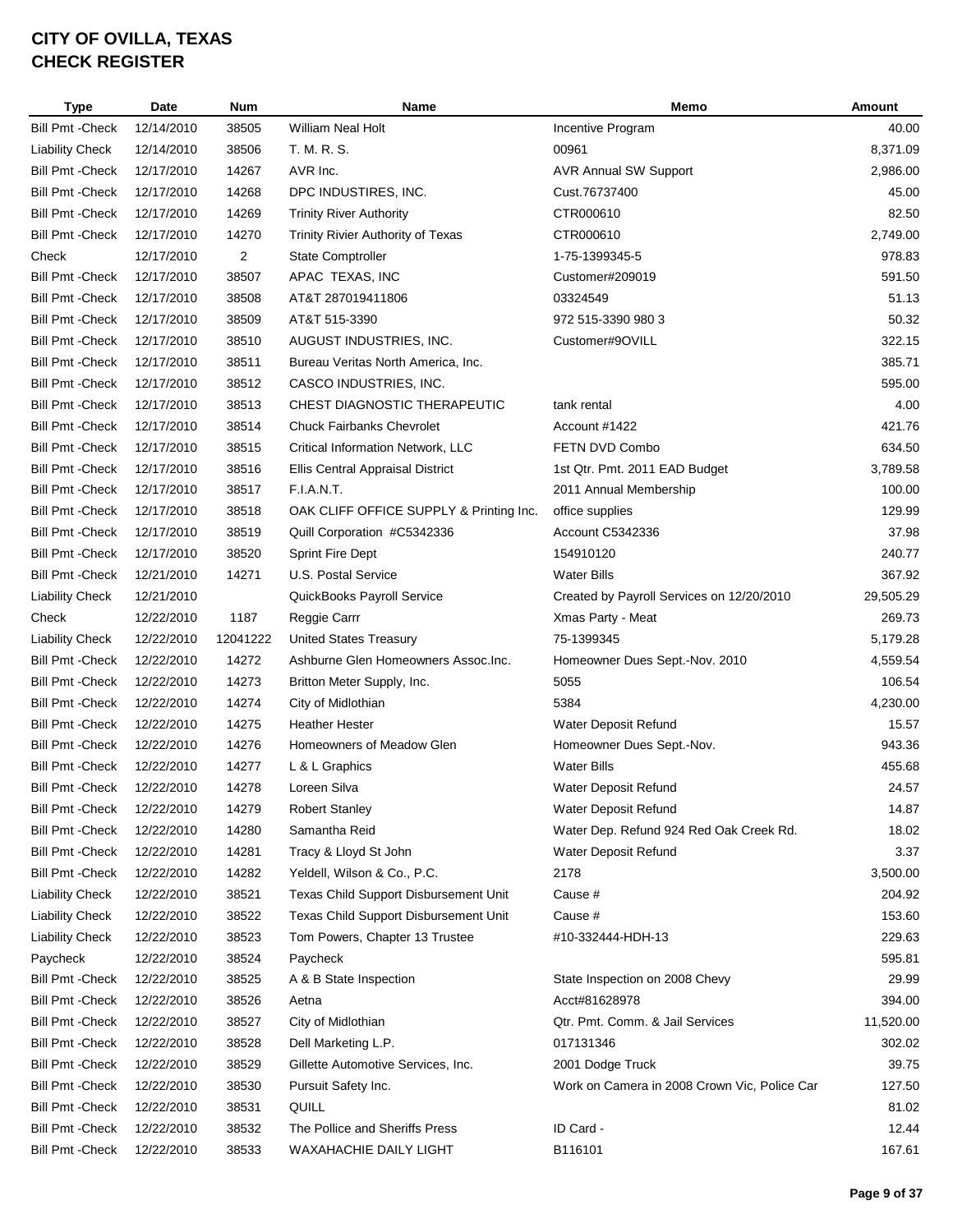| <b>Type</b>             | Date       | <b>Num</b>   | Name                                           | Memo                                      | Amount    |
|-------------------------|------------|--------------|------------------------------------------------|-------------------------------------------|-----------|
| <b>Bill Pmt - Check</b> | 12/22/2010 | 38534        | Yeldell, Wilson & Co., P.C.                    | Progress Billing 2009-2010 Audit          | 5,500.00  |
| Check                   | 12/27/2010 | Draft        | <b>AFLAC</b>                                   | Insurance                                 | 745.56    |
| <b>Bill Pmt - Check</b> | 12/28/2010 | 38535        | A-1 Grass                                      | 5 YDs. Road Base                          | 190.00    |
| <b>Bill Pmt - Check</b> | 12/28/2010 | 38536        | A-1 Grass                                      | 5 YDs. Road Base                          | 185.00    |
| <b>Bill Pmt - Check</b> | 12/29/2010 | 14283        | <b>Blue Cross Blue Shield</b>                  | 028829                                    | 1,022.00  |
| <b>Bill Pmt - Check</b> | 12/29/2010 | 14284        | Britton Meter Supply, Inc.                     | 5055                                      | 78.56     |
| <b>Bill Pmt - Check</b> | 12/29/2010 | 14285        | Cbeyond                                        | 37994                                     | 155.32    |
| <b>Bill Pmt - Check</b> | 12/29/2010 | 14286        | City of Ovilla General Fund                    | Garbage Transfer to GF for Dec.           | 16,189.06 |
| <b>Bill Pmt - Check</b> | 12/29/2010 | 14287        | DPC INDUSTIRES, INC.                           | Cust.76737400                             | 301.21    |
| <b>Bill Pmt - Check</b> | 12/29/2010 | 14288        | Hilco Electric Cooperative, Inc.               | 5605450                                   | 73.97     |
| <b>Bill Pmt - Check</b> | 12/29/2010 | 14289        | Office Depot                                   | 6011564204068364                          | 55.98     |
| <b>Bill Pmt - Check</b> | 12/29/2010 | 14290        | TXU 900010305937                               | 900010305937                              | 140.82    |
| <b>Bill Pmt - Check</b> | 12/29/2010 | 14291        | City of Ovilla General Fund                    | Quarterly Payroll Transfer                | 11,109.33 |
| <b>Bill Pmt - Check</b> | 12/29/2010 | 38537        | Al's Pest Control Services, Inc.               | 1552                                      | 135.00    |
| <b>Bill Pmt - Check</b> | 12/29/2010 | 38538        | AT&T-Mobility                                  | 872461924                                 | 21.51     |
| <b>Bill Pmt - Check</b> | 12/29/2010 | 38539        | <b>Blue Cross Blue Shield</b>                  | 028829                                    | 5,110.00  |
| <b>Bill Pmt - Check</b> | 12/29/2010 | 38540        | <b>CBEYOND Communications</b>                  | 37994                                     | 584.28    |
| <b>Bill Pmt - Check</b> | 12/29/2010 | 38541        | <b>Colonial Life Processing Center</b>         | E3281110                                  | 87.40     |
| <b>Bill Pmt - Check</b> | 12/29/2010 | 38542        | HILCO ELECTRIC COOPERATIVE, INC.               | 4400864000                                | 366.39    |
| <b>Bill Pmt - Check</b> | 12/29/2010 | 38544        | MED-TECH RESOURCE, INC.                        |                                           | 277.96    |
| <b>Bill Pmt - Check</b> | 12/29/2010 | 38545        | State Farm Fire & Casualty Co.                 | <b>Fidelity Bond</b>                      | 250.00    |
| <b>Bill Pmt - Check</b> | 12/29/2010 | 38546        | <b>STERICYCLE</b>                              | 4012564                                   | 86.18     |
| <b>Bill Pmt - Check</b> | 12/29/2010 | 38547        | Texas Commission on Environmental Quality      | 20032780                                  | 100.00    |
| <b>Bill Pmt - Check</b> | 12/29/2010 | 38548        | <b>TEXAS MUNICIPAL LEAGUE IRP</b>              | Quarterly Insur. Payment Apply Credit     | 945.00    |
| <b>Bill Pmt - Check</b> | 12/29/2010 | 38549        | TXU Energy 900012116108                        | 900012116108                              | 4,466.71  |
| <b>Bill Pmt - Check</b> | 12/29/2010 | 38550        | Urban Fire Protection Inc.                     |                                           | 420.00    |
| <b>Bill Pmt - Check</b> | 12/29/2010 | 38552        | McMaster-Carr Supply Co.                       | 6795522-00                                | 507.76    |
| <b>Bill Pmt - Check</b> | 12/29/2010 | 38553        | Petty Cash                                     | reimbursement                             | 19.58     |
| <b>Liability Check</b>  | 12/29/2010 |              | QuickBooks Payroll Service                     | Created by Payroll Services on 12/28/2010 | 3,465.72  |
| <b>Liability Check</b>  | 12/30/2010 | 10041230     | <b>United States Treasury</b>                  | 75-1399345                                | 101.54    |
| Check                   | 12/30/2010 | <b>DRAFT</b> | <b>TEXAS EMERGNCY SERVICES RETIREMEN #1219</b> |                                           | 972.00    |
| Check                   | 12/31/2010 | 2404         | Sams Club                                      | Supplies                                  | 260.58    |
| General Journal         | 12/31/2010 | $9 - 140$    |                                                | Returned Cks. & Service Fees for Dec.     | 316.48    |
| <b>Bill Pmt - Check</b> | 01/04/2011 | 38558        | STATE COMPTROLLER                              | quarter end 12-31-10 75-1399345           | 6,692.90  |
| <b>Bill Pmt - Check</b> | 01/05/2011 | 14292        | <b>Ovilla Grocery Market</b>                   | Garbage Refund Aug-Nov. 2010              | 99.36     |
| <b>Bill Pmt - Check</b> | 01/05/2011 | 14293        | TCEQ - Exam                                    | johnny Cruz Wastewater Class              | 111.00    |
| General Journal         | 01/06/2011 | $9 - 152$    |                                                | <b>Credit Card Fees</b>                   | 29.58     |
| <b>Liability Check</b>  | 01/06/2011 |              | QuickBooks Payroll Service                     | Created by Payroll Services on 01/03/2011 | 28,083.54 |
| <b>Liability Check</b>  | 01/07/2011 | 11010107     | United States Treasury                         | 75-1399345                                | 5,358.62  |
| <b>Bill Pmt - Check</b> | 01/07/2011 | 14294        | AVR Inc.                                       | AVR Maint. 2/1/11 to 1/31/12              | 371.00    |
| <b>Bill Pmt - Check</b> | 01/07/2011 | 14295        | Direct Energy Business-914787                  | 914787                                    | 51.94     |
| <b>Bill Pmt - Check</b> | 01/07/2011 | 14296        | Direct Energy Business-914790                  | 914790                                    | 157.09    |
| <b>Bill Pmt - Check</b> | 01/07/2011 | 14297        | Direct Energy Business-914791                  | 914791                                    | 1,972.73  |
| <b>Bill Pmt - Check</b> | 01/07/2011 | 14298        | Keith Ace Hardware                             |                                           | 74.89     |
| <b>Bill Pmt - Check</b> | 01/07/2011 | 14299        | Kruegar's Auto Service                         | 1987 Chevy Fuel Gasket                    | 7.89      |
| <b>Bill Pmt - Check</b> | 01/07/2011 | 14300        | <b>Texas Municipal League</b>                  | Quarterly Ins. Pmt.                       | 4,107.11  |
| <b>Bill Pmt - Check</b> | 01/07/2011 | 14301        | Verizon Wireless                               | 722480877-00001                           | 144.95    |
| <b>Liability Check</b>  | 01/07/2011 | 38554        | Texas Child Support Disbursement Unit          | Cause #                                   | 204.92    |
|                         |            |              |                                                |                                           |           |
| <b>Liability Check</b>  | 01/07/2011 | 38555        | Texas Child Support Disbursement Unit          | Cause #                                   | 153.60    |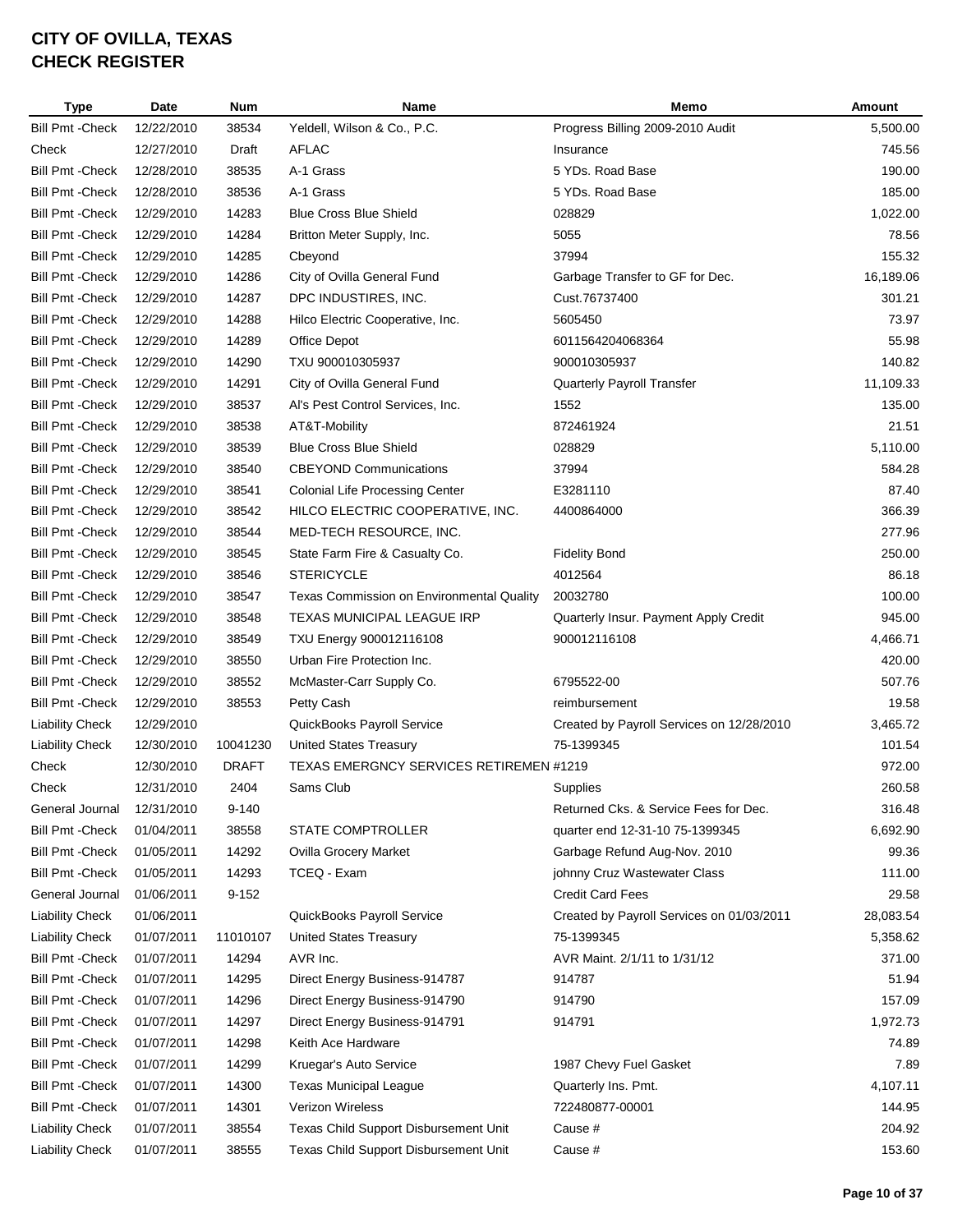| <b>Type</b>             | Date       | <b>Num</b> | Name                                     | Memo                            | Amount    |
|-------------------------|------------|------------|------------------------------------------|---------------------------------|-----------|
| <b>Liability Check</b>  | 01/07/2011 | 38556      | Tom Powers, Chapter 13 Trustee           | #10-332444-HDH-13               | 229.63    |
| Paycheck                | 01/07/2011 | 38557      | Paycheck                                 |                                 | 488.51    |
| <b>Bill Pmt - Check</b> | 01/07/2011 | 38559      | Adrian Velasquez                         | Volunteer Firefighter Incentive | 30.00     |
| <b>Bill Pmt - Check</b> | 01/07/2011 | 38560      | Charles A. Quadra                        | Incentive Program               | 45.00     |
| <b>Bill Pmt - Check</b> | 01/07/2011 | 38561      | City of Midlothian                       |                                 | 17,318.00 |
| <b>Bill Pmt - Check</b> | 01/07/2011 | 38562      | <b>Community Waste Disposal</b>          | 102326-001                      | 15,967.55 |
| <b>Bill Pmt - Check</b> | 01/07/2011 | 38563      | <b>DIANA GAIL FRAZIER</b>                | Dec. Cleaning                   | 325.00    |
| <b>Bill Pmt - Check</b> | 01/07/2011 | 38564      | <b>Direct Energy Business</b>            |                                 | 566.97    |
| <b>Bill Pmt - Check</b> | 01/07/2011 | 38565      | Jacki Witherspoon                        | Volunteer Firefighter Incentive | 145.00    |
| <b>Bill Pmt - Check</b> | 01/07/2011 | 38566      | <b>JIM HANSON</b>                        | Incentive Program               | 205.00    |
| <b>Bill Pmt - Check</b> | 01/07/2011 | 38567      | Joni Sidler                              | Incentive Program               | 25.00     |
| <b>Bill Pmt - Check</b> | 01/07/2011 | 38568      | Keith Ace Hardware                       |                                 | 102.53    |
| <b>Bill Pmt - Check</b> | 01/07/2011 | 38569      | Krueger's Auto Service Center            |                                 | 140.46    |
| <b>Bill Pmt - Check</b> | 01/07/2011 | 38570      | Patrick Paluga                           | Incentive Program               | 65.00     |
| <b>Bill Pmt - Check</b> | 01/07/2011 | 38571      | Randall Bailey                           | Volunteer Firefighter Incentive | 65.00     |
| <b>Bill Pmt - Check</b> | 01/07/2011 | 38572      | Red Oak Auto Parts                       | Customer #300                   | 93.98     |
| <b>Bill Pmt - Check</b> | 01/07/2011 | 38573      | Red Oak Car Wash                         | Car Wash Charges                | 9.99      |
| <b>Bill Pmt - Check</b> | 01/07/2011 | 38574      | <b>Ricoh Americas Corportation</b>       | 001-0084752-001                 | 106.32    |
| <b>Bill Pmt - Check</b> | 01/07/2011 | 38575      | Sean McCumber                            | Incentive Program               | 30.00     |
| <b>Bill Pmt - Check</b> | 01/07/2011 | 38576      | Shawn Blanchet                           | <b>Volunteer Fire Fighter</b>   | 50.00     |
| <b>Bill Pmt - Check</b> | 01/07/2011 | 38577      | Steve O'Brien                            | Incentive Program               | 120.00    |
| <b>Bill Pmt - Check</b> | 01/07/2011 | 38578      | <b>TEXAS MUNICIPAL LEAGUE IRP</b>        | Quarterly Pmt. Oct.-Dec. 2010   | 14,372.39 |
| <b>Bill Pmt - Check</b> | 01/07/2011 | 38579      | <b>Verizon Wireless</b>                  | 722480877-00001                 | 472.16    |
| <b>Bill Pmt - Check</b> | 01/07/2011 | 38580      | <b>Warren Bell</b>                       | Volunteer Firefighter Incentive | 60.00     |
| <b>Bill Pmt - Check</b> | 01/07/2011 | 38581      | <b>William Neal Holt</b>                 | Incentive Program               | 5.00      |
| <b>Bill Pmt - Check</b> | 01/07/2011 | 38582      | <b>Everett Spencer</b>                   | Incentive Program               | 160.00    |
| <b>Liability Check</b>  | 01/13/2011 | 38583      | T. M. R. S.                              | 00961                           | 8,535.33  |
| <b>Bill Pmt - Check</b> | 01/14/2011 | 14302      | City of Dallas                           | 100291064                       | 15,223.92 |
| <b>Bill Pmt - Check</b> | 01/14/2011 | 14303      | DPC INDUSTIRES, INC.                     | Cust.76737400                   | 33.00     |
| <b>Bill Pmt - Check</b> | 01/14/2011 | 14304      | JPMorgan Chase Bank NA                   | M8484                           | 168.62    |
| <b>Bill Pmt - Check</b> | 01/14/2011 | 14305      | Municipal Water Works Supply, LP         |                                 | 6,913.91  |
| <b>Bill Pmt - Check</b> | 01/14/2011 | 14306      | <b>Trinity Rivier Authority of Texas</b> | CTR000610                       | 2,749.00  |
| <b>Bill Pmt - Check</b> | 01/14/2011 | 14307      | Texas Tier 2 Reporting Program           | Tier 2 Report 2010              | 50.00     |
| <b>Bill Pmt - Check</b> | 01/14/2011 | 38587      | <b>Best Southwest Partnership</b>        | Best SW Assoc. Membership       | 1,000.00  |
| <b>Bill Pmt - Check</b> | 01/14/2011 | 38588      | BIRKHOFF, HENDRICKS, & Carter, L.L.P.    | Project 0004035                 | 464.35    |
| Bill Pmt - Check        | 01/14/2011 | 38589      | <b>Bound Tree Medical</b>                |                                 | 163.32    |
| <b>Bill Pmt - Check</b> | 01/14/2011 | 38590      | BRASS & GAS, INC.                        | <b>Cylinder Rental</b>          | 20.25     |
| <b>Bill Pmt - Check</b> | 01/14/2011 | 38591      | CASCO INDUSTRIES, INC.                   |                                 | 562.00    |
| <b>Bill Pmt - Check</b> | 01/14/2011 | 38592      | Civic Plus                               | CP-Ovilla TX                    | 695.25    |
| <b>Bill Pmt - Check</b> | 01/14/2011 | 38593      | Ellis County Garage Door Service         | Fire Dept. Garage Door Repair   | 652.50    |
| <b>Bill Pmt - Check</b> | 01/14/2011 | 38594      | Ennis Ford Inc.                          |                                 | 140.98    |
| <b>Bill Pmt - Check</b> | 01/14/2011 | 38595      | First Check Applicant Screening          | Fire Dept. Applicant Screening  | 200.00    |
| Bill Pmt - Check        | 01/14/2011 | 38596      | JPMorgan Chase Bank NA                   | 0750                            | 1,314.39  |
| <b>Bill Pmt - Check</b> | 01/14/2011 | 38597      | KONICA MINOLTA BUSINESS                  | 143030                          | 230.25    |
| <b>Bill Pmt - Check</b> | 01/14/2011 | 38598      | KWIK KAR LUBE                            |                                 | 43.50     |
| <b>Bill Pmt - Check</b> | 01/14/2011 | 38599      | MIDWEST RADAR & EQUIPMENT                | Certify Radar Guns              | 175.00    |
| <b>Bill Pmt - Check</b> | 01/14/2011 | 38600      | PETER WAY MD                             | Medical Director Fee for 2011   | 1,000.00  |
| <b>Bill Pmt - Check</b> | 01/14/2011 | 38601      | Petty Cash                               | reimbursement for Postage       | 31.94     |
| <b>Bill Pmt - Check</b> | 01/14/2011 | 38602      | State Firemans's and Fire Marshals Assoc | <b>Fire Code Materials</b>      | 217.95    |
|                         |            |            |                                          |                                 |           |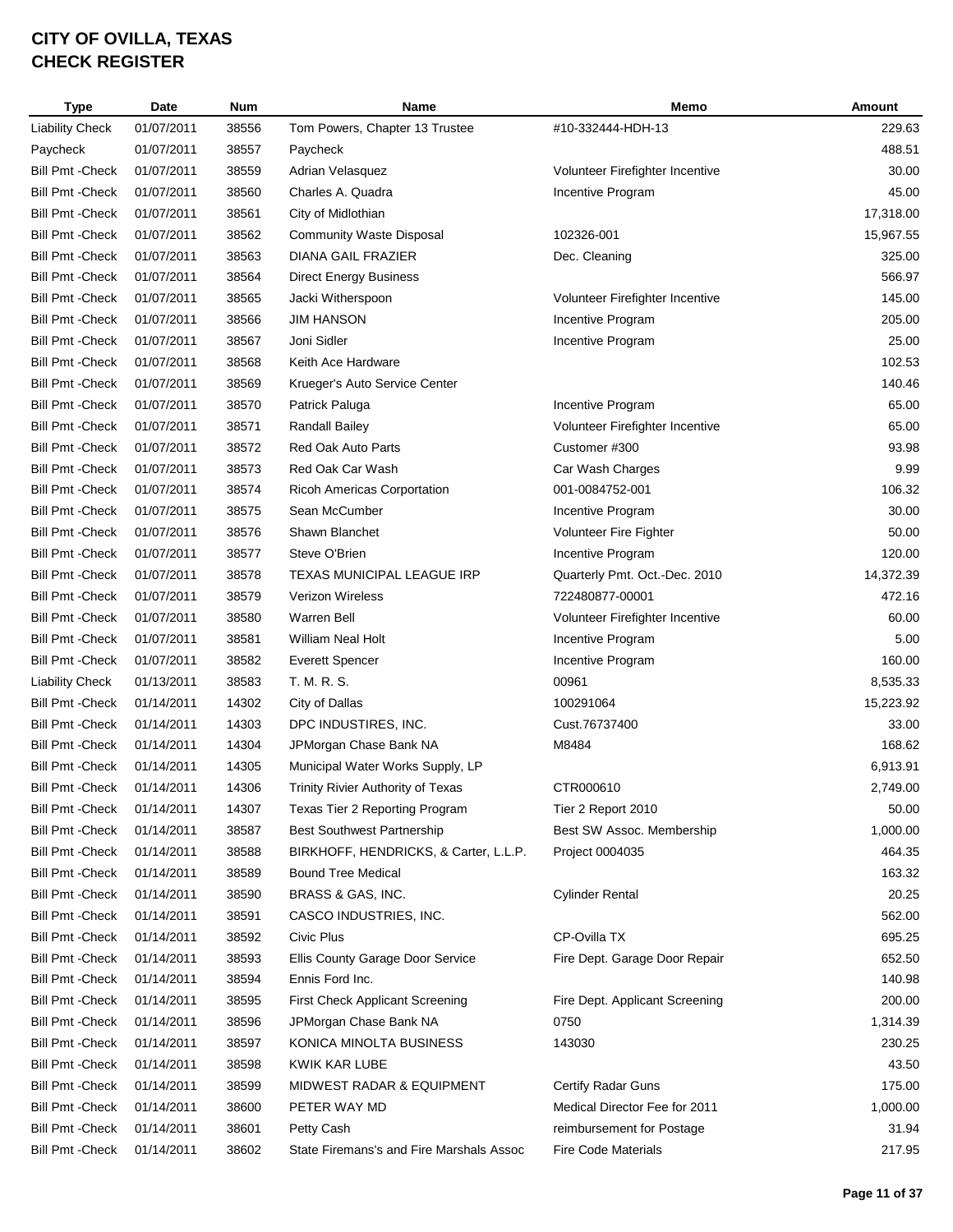| <b>Type</b>             | <b>Date</b>              | <b>Num</b>     | Name                                     | Memo                                      | Amount     |
|-------------------------|--------------------------|----------------|------------------------------------------|-------------------------------------------|------------|
| <b>Bill Pmt - Check</b> | 01/14/2011               | 38603          | UNITED SITE SERVICES OF Texas, Inc.      | HBI-05767                                 | 196.72     |
| <b>Bill Pmt - Check</b> | 01/14/2011               | 38604          | Wiseman Hardware, Inc.                   | <b>Blades</b>                             | 17.49      |
| <b>Bill Pmt - Check</b> | 01/14/2011               | 38605          | APAC TEXAS, INC                          | Customer#209019                           | 594.10     |
| <b>Bill Pmt - Check</b> | 01/14/2011               | 38606          | AT&T 287019411806                        | 03324549                                  | 51.55      |
| <b>Bill Pmt - Check</b> | 01/14/2011               | 38607          | AT&T 515-3390                            | 972 515-3390 980 3                        | 50.47      |
| Check                   | 01/19/2011               | Draft          | <b>State Comptroller</b>                 | 1-75-1399345-5                            | 1,006.75   |
| <b>Liability Check</b>  | 01/20/2011               |                | QuickBooks Payroll Service               | Created by Payroll Services on 01/18/2011 | 30,396.41  |
| <b>Liability Check</b>  | 01/21/2011               | 11010121       | <b>United States Treasury</b>            | 75-1399345                                | 6,058.63   |
| <b>Bill Pmt - Check</b> | 01/21/2011               | 14308          | <b>Bank of America</b>                   |                                           | 42,900.20  |
| <b>Bill Pmt - Check</b> | 01/21/2011               | 14309          | Hilco Electric Cooperative, Inc.         | 5605450                                   | 70.35      |
| <b>Bill Pmt - Check</b> | 01/21/2011               | 14310          | Shell                                    | 80-728-0062-9                             | 609.87     |
| <b>Bill Pmt - Check</b> | 01/21/2011               | 14311          | <b>Trinity River Authority</b>           | CTR000610                                 | 55.00      |
| <b>Bill Pmt - Check</b> | 01/21/2011               | 14312          | Wildfire Truck & Equipment Sales LTD     | 4-Vertex Hide A Way Amber                 | 303.20     |
| Bill Pmt - Check        | 01/21/2011               | 14313          | Yeldell, Wilson & Co., P.C.              | 2178                                      | 750.00     |
| <b>Bill Pmt - Check</b> | 01/21/2011               | 14316          | Yeldell, Wilson & Co., P.C.              | 2178                                      | 250.00     |
| <b>Liability Check</b>  | 01/21/2011               | 38608          | Texas Child Support Disbursement Unit    | Cause #                                   | 204.92     |
| <b>Liability Check</b>  | 01/21/2011               | 38609          | Texas Child Support Disbursement Unit    | Cause #                                   | 153.60     |
| <b>Liability Check</b>  | 01/21/2011               | 38610          | Tom Powers, Chapter 13 Trustee           | #10-332444-HDH-13                         | 229.63     |
| Paycheck                | 01/21/2011               | 38611          | Paycheck                                 |                                           | 450.11     |
| <b>Bill Pmt - Check</b> | 01/21/2011               | 38612          | <b>ATMOS Energy</b>                      | 000291506                                 | 368.17     |
| Bill Pmt - Check        | 01/21/2011               | 38613          | Bureau Veritas North America, Inc.       |                                           | 230.76     |
| <b>Bill Pmt - Check</b> | 01/21/2011               | 38614          | CASCO INDUSTRIES, INC.                   | <b>CHIEF</b>                              | 351.00     |
| <b>Bill Pmt - Check</b> | 01/21/2011               | 38615          | Christina Marie Gleason                  | Refund on Bonds                           | 503.00     |
| <b>Bill Pmt - Check</b> | 01/21/2011               | 38616          | First Financial Bank, N.A. STE           | 2nd Payment on 2010 Crown Victoria        | 12,367.52  |
| <b>Bill Pmt - Check</b> | 01/21/2011               | 38617          | HILCO ELECTRIC COOPERATIVE, INC.         | 4400864000                                | 408.40     |
| <b>Bill Pmt - Check</b> | 01/21/2011               | 38618          | North Texas Firemen and Fire Marshals    | <b>Annual Dues</b>                        | 25.00      |
| <b>Bill Pmt - Check</b> | 01/21/2011               | 38619          | Rob Wiedemann                            | 6-prs. of Gloves                          | 108.73     |
| <b>Bill Pmt - Check</b> | 01/21/2011               | 38620          | Scott Kurth                              | Judge fees for January 2011               | 440.00     |
| <b>Bill Pmt - Check</b> | 01/21/2011               | 38621          | Shell Card Services                      | 80-728-0062-9                             | 2,711.70   |
| <b>Bill Pmt - Check</b> | 01/21/2011               | 38622          | <b>Sprint Fire Dept</b>                  | 154910120                                 | 238.67     |
| <b>Bill Pmt - Check</b> | 01/21/2011               | 38623          | <b>STERICYCLE</b>                        | 4012564                                   | 86.18      |
| <b>Bill Pmt - Check</b> | 01/21/2011               | 38624          | <b>Texas City Management Association</b> | <b>Randal Whiteman Dues</b>               | 240.00     |
| <b>Bill Pmt - Check</b> | 01/21/2011               | 38625          | The Bank of New York Mellon              | OVILLA2028                                | 155,733.13 |
| <b>Bill Pmt - Check</b> | 01/21/2011               | 38626          | <b>Working Fire</b>                      | 937                                       | 224.50     |
| Bill Pmt - Check        | 01/21/2011               | 38627          | Yeldell, Wilson & Co., P.C.              | Progress billing 2009-2010                | 1,200.00   |
| <b>Bill Pmt - Check</b> | 01/24/2011               | 14317          | Reliable Chevrolet LP                    | 2011 Chevy 3500 Pickup                    | 22,397.35  |
| <b>Bill Pmt - Check</b> | 01/24/2011               | 38628          | De Lage Landen                           | 71994                                     | 619.00     |
| <b>Bill Pmt - Check</b> | 01/24/2011               | 38629          | Shawn Blanchet                           | QB Backup Assistance                      | 65.00      |
| <b>Bill Pmt - Check</b> | 01/28/2011               | 14318          | <b>BIG D. QUALITY PRINTERS</b>           | Decals for New 2011 Truck                 | 75.00      |
| <b>Bill Pmt - Check</b> | 01/28/2011               | 14319          | <b>Blue Cross Blue Shield</b>            | 028829                                    | 1,022.00   |
| <b>Bill Pmt - Check</b> | 01/28/2011               | 14320          | Cbeyond                                  | 37994                                     | 155.46     |
| <b>Bill Pmt - Check</b> | 01/28/2011               | 14321          | Municipal Water Works Supply, LP         | 09-0008990                                | 180.00     |
| <b>Bill Pmt - Check</b> |                          |                | Charl Luke                               |                                           | 1.63       |
| <b>Bill Pmt - Check</b> | 01/28/2011<br>01/28/2011 | 14322<br>14323 | U.S. Postal Service                      | Water Deposit Refund<br>Water Bills       | 366.80     |
|                         |                          |                |                                          |                                           |            |
| <b>Bill Pmt - Check</b> | 01/28/2011               | 14324          | City of Ovilla General Fund              | Garbage Transfer for Jan. 2011            | 16,665.97  |
| Bill Pmt - Check        | 01/28/2011               | 38630          | A-1 Grass                                | <b>Grit Sand</b>                          | 200.00     |
| <b>Bill Pmt - Check</b> | 01/28/2011               | 38631          | Aetna                                    | Acct#81628978                             | 367.00     |
| <b>Bill Pmt - Check</b> | 01/28/2011               | 38632          | <b>Blue Cross Blue Shield</b>            | 028829                                    | 5,110.00   |
| <b>Bill Pmt - Check</b> | 01/28/2011               | 38633          | <b>CBEYOND Communications</b>            | 37994                                     | 584.78     |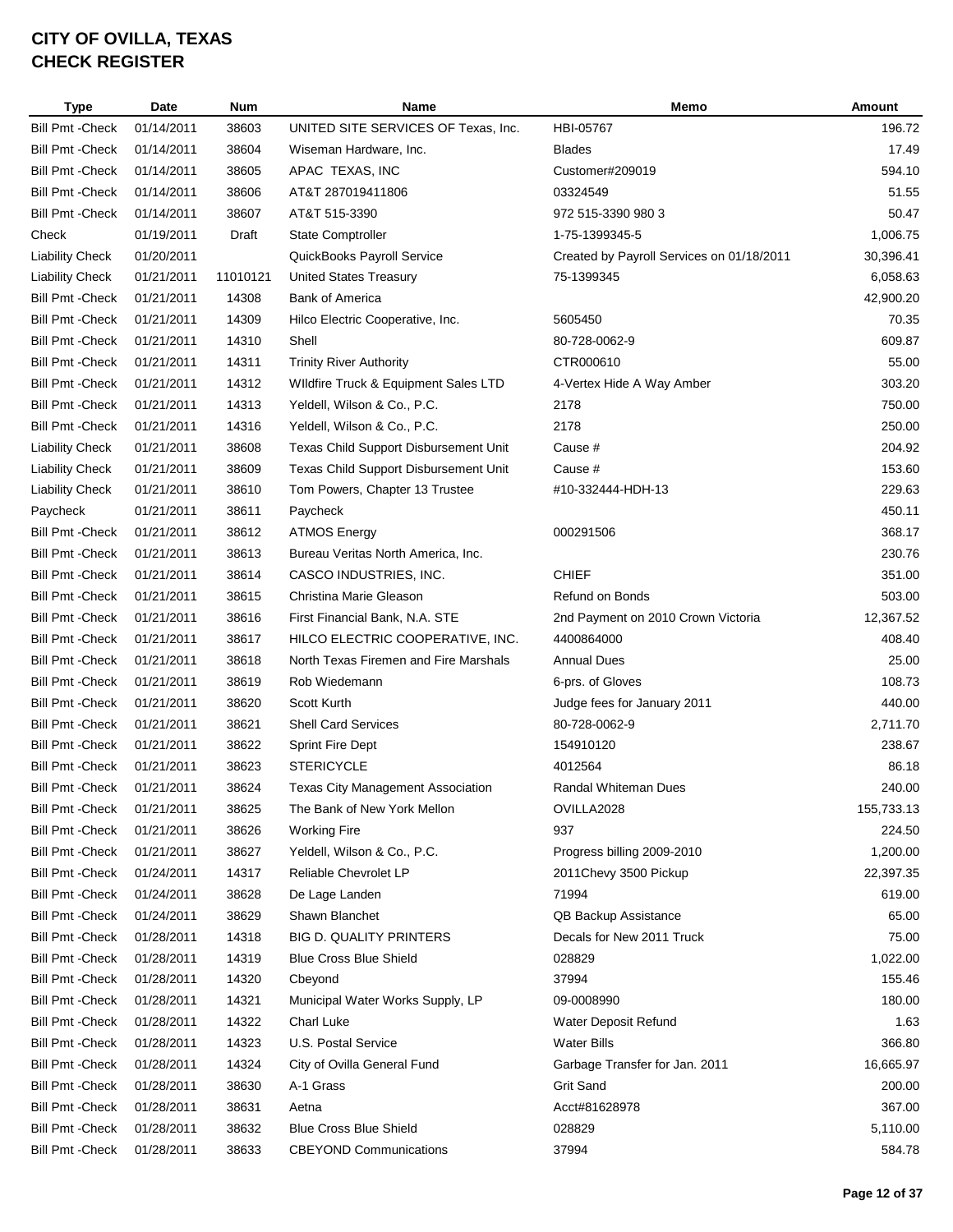| <b>Type</b>             | Date       | <b>Num</b> | <b>Name</b>                              | Memo                                       | Amount    |
|-------------------------|------------|------------|------------------------------------------|--------------------------------------------|-----------|
| <b>Bill Pmt - Check</b> | 01/28/2011 | 38634      | <b>Colonial Life Processing Center</b>   | E3281110                                   | 87.40     |
| <b>Bill Pmt - Check</b> | 01/28/2011 | 38635      | Ennis Ford Inc.                          | PD 100                                     | 108.96    |
| <b>Bill Pmt - Check</b> | 01/28/2011 | 38636      | <b>GST PUBLIC SAFETY SUPPLY</b>          | 12244                                      | 656.95    |
| <b>Bill Pmt - Check</b> | 01/28/2011 | 38637      | Sardis Tires & Wheels                    |                                            | 575.00    |
| <b>Bill Pmt - Check</b> | 01/28/2011 | 38638      | Wiseman Hardware, Inc.                   | Saw Repair                                 | 234.14    |
| <b>Bill Pmt - Check</b> | 01/28/2011 | 38639      | Petty Cash                               | Reimb. for Meeting Expense                 | 12.01     |
| <b>Bill Pmt - Check</b> | 01/28/2011 | 38640      | State Firemans's and Fire Marshals Assoc | Fireman Dues for Jan.- Dec. 2011           | 935.00    |
| <b>Bill Pmt - Check</b> | 01/31/2011 | 38645      | James R. Bolton                          | First Payment on Shiloh Road Bridge Repair | 9,126.11  |
| General Journal         | 01/31/2011 | $9 - 151$  |                                          | Returned Cks. & Bk. Chgs. for Jan. 2011    | 213.09    |
| <b>Liability Check</b>  | 01/31/2011 |            | QuickBooks Payroll Service               | Created by Payroll Services on 01/26/2011  | 3,465.75  |
| <b>Liability Check</b>  | 02/01/2011 | 11010201   | <b>United States Treasury</b>            | 75-1399345                                 | 101.48    |
| <b>Bill Pmt - Check</b> | 02/03/2011 | 38646      | A-1 Grass                                | <b>Grit Sand</b>                           | 200.00    |
| Check                   | 02/03/2011 | Draft      | <b>AFLAC</b>                             | Insurance                                  | 745.56    |
| <b>Liability Check</b>  | 02/03/2011 |            | QuickBooks Payroll Service               | Created by Payroll Services on 01/31/2011  | 28,040.36 |
| <b>Liability Check</b>  | 02/04/2011 | 11030204   | <b>United States Treasury</b>            | 75-1399345                                 | 5,349.17  |
| <b>Bill Pmt - Check</b> | 02/04/2011 | 14325      | De Lage Landen                           | 71994                                      | 619.00    |
| <b>Bill Pmt - Check</b> | 02/04/2011 | 14326      | Kruegar's Auto Service                   |                                            | 128.14    |
| <b>Bill Pmt - Check</b> | 02/04/2011 | 14327      | TXU 900010305937                         | 900010305937                               | 165.73    |
| <b>Bill Pmt - Check</b> | 02/04/2011 | 14328      | <b>Verizon Wireless</b>                  | 722480877-00001                            | 145.92    |
| <b>Liability Check</b>  | 02/04/2011 | 38641      | Texas Child Support Disbursement Unit    | Cause #                                    | 204.92    |
| <b>Liability Check</b>  | 02/04/2011 | 38642      | Texas Child Support Disbursement Unit    | Cause #                                    | 153.60    |
| <b>Liability Check</b>  | 02/04/2011 | 38643      | Tom Powers, Chapter 13 Trustee           | #10-332444-HDH-13                          | 229.63    |
| Paycheck                | 02/04/2011 | 38644      | Paycheck                                 |                                            | 519.20    |
| <b>Bill Pmt - Check</b> | 02/04/2011 | 38647      | <b>ACS Firehouse Software</b>            | 719095                                     | 735.00    |
| <b>Bill Pmt - Check</b> | 02/04/2011 | 38648      | Al's Pest Control Services, Inc.         | 1552                                       | 140.00    |
| <b>Bill Pmt - Check</b> | 02/04/2011 | 38649      | Asplundh Tree Expert Company, Inc.       | 057160                                     | 725.00    |
| <b>Bill Pmt - Check</b> | 02/04/2011 | 38650      | AT&T                                     | 872461924                                  | 21.58     |
| <b>Bill Pmt - Check</b> | 02/04/2011 | 38651      | BRASS & GAS, INC.                        | Cylinder Rental                            | 20.25     |
| <b>Bill Pmt - Check</b> | 02/04/2011 | 38652      | CHEST DIAGNOSTIC THERAPEUTIC             | tank rental                                | 21.00     |
| <b>Bill Pmt - Check</b> | 02/04/2011 | 38653      | COMPLETE LOGO SOURCE                     | sweatshirt, jacket                         | 81.45     |
| <b>Bill Pmt - Check</b> | 02/04/2011 | 38654      | DIANA GAIL FRAZIER                       | Jan. Cleaning                              | 329.50    |
| <b>Bill Pmt - Check</b> | 02/04/2011 | 38655      | Ennis Ford Inc.                          | PD101                                      | 108.96    |
| <b>Bill Pmt - Check</b> | 02/04/2011 | 38656      | FIRE PUMP SPECIALTY, Inc.                |                                            | 1,448.77  |
| <b>Bill Pmt - Check</b> | 02/04/2011 | 38657      | <b>First Check Applicant Screening</b>   | Customer #20090                            | 16.00     |
| <b>Bill Pmt - Check</b> | 02/04/2011 | 38658      | Krueger's Auto Service Center            |                                            | 108.38    |
| <b>Bill Pmt - Check</b> | 02/04/2011 | 38659      | L. & L. Graphics                         | #9 Window Envelopes                        | 236.25    |
| <b>Bill Pmt - Check</b> | 02/04/2011 | 38660      | Meteor                                   | 1990 Chevy C35007                          | 180.00    |
| <b>Bill Pmt - Check</b> | 02/04/2011 | 38661      | Metro Fire Apparatus Specialists, Inc.   |                                            | 433.00    |
| <b>Bill Pmt - Check</b> | 02/04/2011 | 38662      | NORTH CENTRAL TEXAS COG                  | <b>DOVIL</b>                               | 2,219.00  |
| <b>Bill Pmt - Check</b> | 02/04/2011 | 38663      | Rodney Pat Ramsey                        | Legal Counsel for January                  | 825.00    |
| <b>Bill Pmt - Check</b> | 02/04/2011 | 38664      | TXU Energy 900012116108                  | 900012116108                               | 4,353.26  |
| <b>Bill Pmt - Check</b> | 02/04/2011 | 38665      | Verizon Wireless                         | 722480877-00001                            | 471.92    |
| <b>Bill Pmt - Check</b> | 02/11/2011 | 14329      | Direct Energy Business-914787            | 914787                                     | 72.51     |
| <b>Bill Pmt - Check</b> | 02/11/2011 | 14330      | Direct Energy Business-914790            | 914790                                     | 457.90    |
| <b>Bill Pmt - Check</b> | 02/11/2011 | 14331      | Direct Energy Business-914791            | 914791                                     | 2,375.44  |
| <b>Bill Pmt - Check</b> | 02/11/2011 | 14332      | Keith Ace Hardware                       |                                            | 112.31    |
| <b>Bill Pmt - Check</b> | 02/11/2011 | 14333      | Municipal Water Works Supply, LP         |                                            | 889.56    |
| <b>Bill Pmt - Check</b> | 02/11/2011 | 38666      | Adrian Velasquez                         | Vol. Firefighter Incentive                 | 60.00     |
| <b>Bill Pmt - Check</b> | 02/11/2011 | 38667      | AT&T 287019411806                        | 03324549                                   | 51.80     |
|                         |            |            |                                          |                                            |           |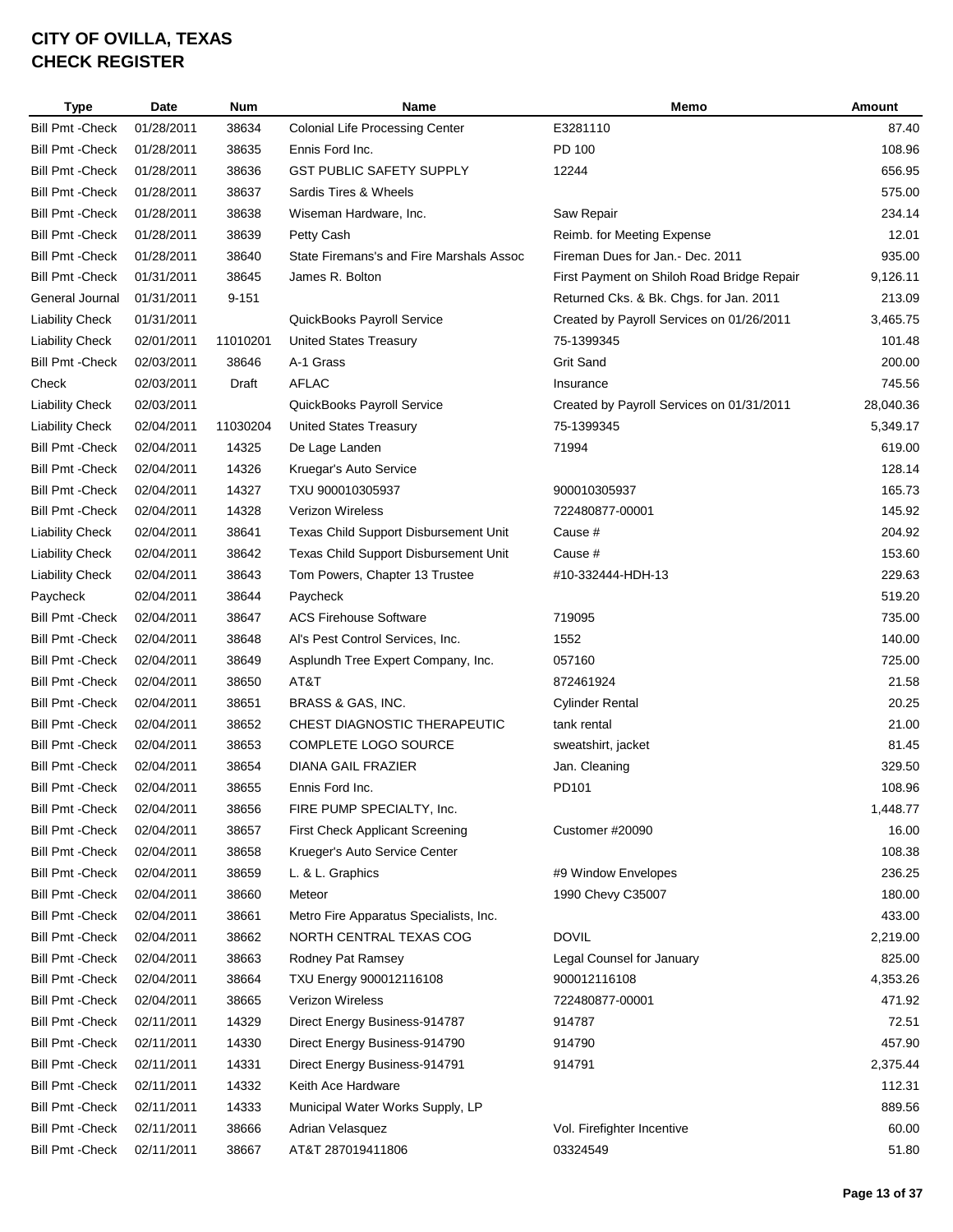| <b>Type</b>             | Date       | <b>Num</b> | Name                                     | Memo                                      | Amount    |
|-------------------------|------------|------------|------------------------------------------|-------------------------------------------|-----------|
| <b>Bill Pmt - Check</b> | 02/11/2011 | 38668      | CASCO INDUSTRIES, INC.                   | <b>CHIEF</b>                              | 170.00    |
| <b>Bill Pmt - Check</b> | 02/11/2011 | 38669      | Charles A. Quadra                        | Incentive Program                         | 70.00     |
| <b>Bill Pmt - Check</b> | 02/11/2011 | 38670      | <b>Direct Energy Business</b>            |                                           | 664.55    |
| <b>Bill Pmt - Check</b> | 02/11/2011 | 38671      | <b>Everett Spencer</b>                   | Incentive Program                         | 160.00    |
| <b>Bill Pmt - Check</b> | 02/11/2011 | 38672      | <b>GST PUBLIC SAFETY SUPPLY</b>          | 12244                                     | 114.85    |
| <b>Bill Pmt - Check</b> | 02/11/2011 | 38673      | Jacki Witherspoon                        | Vol. Firefighter Incentive                | 120.00    |
| <b>Bill Pmt - Check</b> | 02/11/2011 | 38674      | <b>JIM HANSON</b>                        | Incentive Program                         | 185.00    |
| <b>Bill Pmt - Check</b> | 02/11/2011 | 38675      | Joni Sidler                              | Incentive Program                         | 55.00     |
| <b>Bill Pmt - Check</b> | 02/11/2011 | 38676      | Keith Ace Hardware                       |                                           | 74.99     |
| <b>Bill Pmt - Check</b> | 02/11/2011 | 38677      | Keith Allen King                         | Voluntee Firefighter Incentive            | 15.00     |
| <b>Bill Pmt - Check</b> | 02/11/2011 | 38678      | KONICA MINOLTA BUSINESS SOLUTION         | 061-0040730-000                           | 228.86    |
| <b>Bill Pmt - Check</b> | 02/11/2011 | 38680      | Patrick Paluga                           | Incentive Program                         | 135.00    |
| <b>Bill Pmt - Check</b> | 02/11/2011 | 38681      | <b>Randall Bailey</b>                    | Volunteer Firefighter Incentive           | 55.00     |
| <b>Bill Pmt - Check</b> | 02/11/2011 | 38682      | <b>RED OAK CARWASH</b>                   | Wash 3 police cars                        | 29.97     |
| <b>Bill Pmt - Check</b> | 02/11/2011 | 38683      | <b>Ricoh Americas Corportation</b>       | 001-0084752-001                           | 106.32    |
| <b>Bill Pmt - Check</b> | 02/11/2011 | 38684      | Sardis Tires & Wheels                    | 2 Tires for Code Enforcement Truck        | 235.30    |
| <b>Bill Pmt - Check</b> | 02/11/2011 | 38685      | Sean McCumber                            | Incentive Program                         | 20.00     |
| <b>Bill Pmt - Check</b> | 02/11/2011 | 38686      | Shawn Blanchet                           | Vol. Firefighter                          | 45.00     |
| <b>Bill Pmt - Check</b> | 02/11/2011 | 38687      | Steve O'Brien                            | Incentive Program                         | 35.00     |
| <b>Bill Pmt - Check</b> | 02/11/2011 | 38688      | <b>Warren Bell</b>                       | Volunteer Firefighter Incentive           | 75.00     |
| <b>Bill Pmt - Check</b> | 02/11/2011 | 38689      | <b>William Neal Holt</b>                 | Incentive Program                         | 20.00     |
| <b>Bill Pmt - Check</b> | 02/11/2011 | 38690      | north Texas Municipal Clerks Association | Annual Dues Pam Woodall                   | 25.00     |
| Check                   | 02/11/2011 |            | Sams Club                                | Supplies                                  | 318.24    |
| <b>Liability Check</b>  | 02/14/2011 | 38695      | T. M. R. S.                              | 00961                                     | 8,754.49  |
| Check                   | 02/17/2011 | Draft      | State Comptroller                        | 1-75-1399345-5                            | 1,036.42  |
| <b>Liability Check</b>  | 02/17/2011 |            | QuickBooks Payroll Service               | Created by Payroll Services on 02/14/2011 | 28,113.61 |
| <b>Liability Check</b>  | 02/18/2011 | 11010218   | <b>United States Treasury</b>            | 75-1399345                                | 5,265.24  |
| <b>Bill Pmt - Check</b> | 02/18/2011 | 14334      | City of Dallas                           | 100291064                                 | 16,299.11 |
| <b>Bill Pmt - Check</b> | 02/18/2011 | 14335      | Complete Logo Source                     | <b>Public Works Shirts</b>                | 365.00    |
| <b>Bill Pmt - Check</b> | 02/18/2011 | 14336      | DPC INDUSTIRES, INC.                     | Cust.76737400                             | 24.00     |
| <b>Bill Pmt - Check</b> | 02/18/2011 | 14337      | Hilco Electric Cooperative, Inc.         | 5605450                                   | 66.70     |
| <b>Bill Pmt - Check</b> | 02/18/2011 | 14338      | JPMorgan Chase Bank NA                   | M8484                                     | 981.10    |
| <b>Bill Pmt - Check</b> | 02/18/2011 | 14339      | Shell                                    | 80-728-0062-9                             | 956.80    |
| <b>Bill Pmt - Check</b> | 02/18/2011 | 14340      | Trinity Rivier Authority of Texas        | CTR000610                                 | 2,749.00  |
| <b>Liability Check</b>  | 02/18/2011 | 38691      | Texas Child Support Disbursement Unit    | Cause #                                   | 204.92    |
| <b>Liability Check</b>  | 02/18/2011 | 38692      | Texas Child Support Disbursement Unit    | Cause #                                   | 153.60    |
| <b>Liability Check</b>  | 02/18/2011 | 38693      | Tom Powers, Chapter 13 Trustee           | #10-332444-HDH-13                         | 229.63    |
| Paycheck                | 02/18/2011 | 38694      | Paycheck                                 |                                           | 511.73    |
| <b>Bill Pmt - Check</b> | 02/18/2011 | 38696      | <b>ATMOS Energy</b>                      | 000291506                                 | 658.67    |
| <b>Bill Pmt - Check</b> | 02/18/2011 | 38697      | Austin Daniel Campbell                   | <b>Volunteer Fire Pay</b>                 | 150.00    |
| <b>Bill Pmt - Check</b> | 02/18/2011 | 38698      | Charles Kelly Cofer                      | 1st installment on Agreement              | 4,250.00  |
| <b>Bill Pmt - Check</b> | 02/18/2011 | 38699      | COMPLETE LOGO SOURCE                     | Shirts for Public Works                   | 192.00    |
| <b>Bill Pmt - Check</b> | 02/18/2011 | 38700      | Ennis Ford Inc.                          |                                           | 769.12    |
| <b>Bill Pmt - Check</b> | 02/18/2011 | 38701      | <b>GST PUBLIC SAFETY SUPPLY</b>          | 12244                                     | 189.60    |
| <b>Bill Pmt - Check</b> | 02/18/2011 | 38702      | HILCO ELECTRIC COOPERATIVE, INC.         | 4400864000                                | 407.36    |
| <b>Bill Pmt - Check</b> | 02/18/2011 | 38703      | Jared David Hoyle                        | Incentive Program                         | 35.00     |
| <b>Bill Pmt - Check</b> | 02/18/2011 | 38704      | JPMorgan Chase Bank NA                   | 0750                                      | 1,191.97  |
| <b>Bill Pmt - Check</b> | 02/18/2011 | 38705      | Scott Kurth                              | Court for February                        | 440.00    |
| <b>Bill Pmt - Check</b> | 02/18/2011 | 38706      | Shell Card Services                      | 80-728-0062-9                             | 2,739.32  |
|                         |            |            |                                          |                                           |           |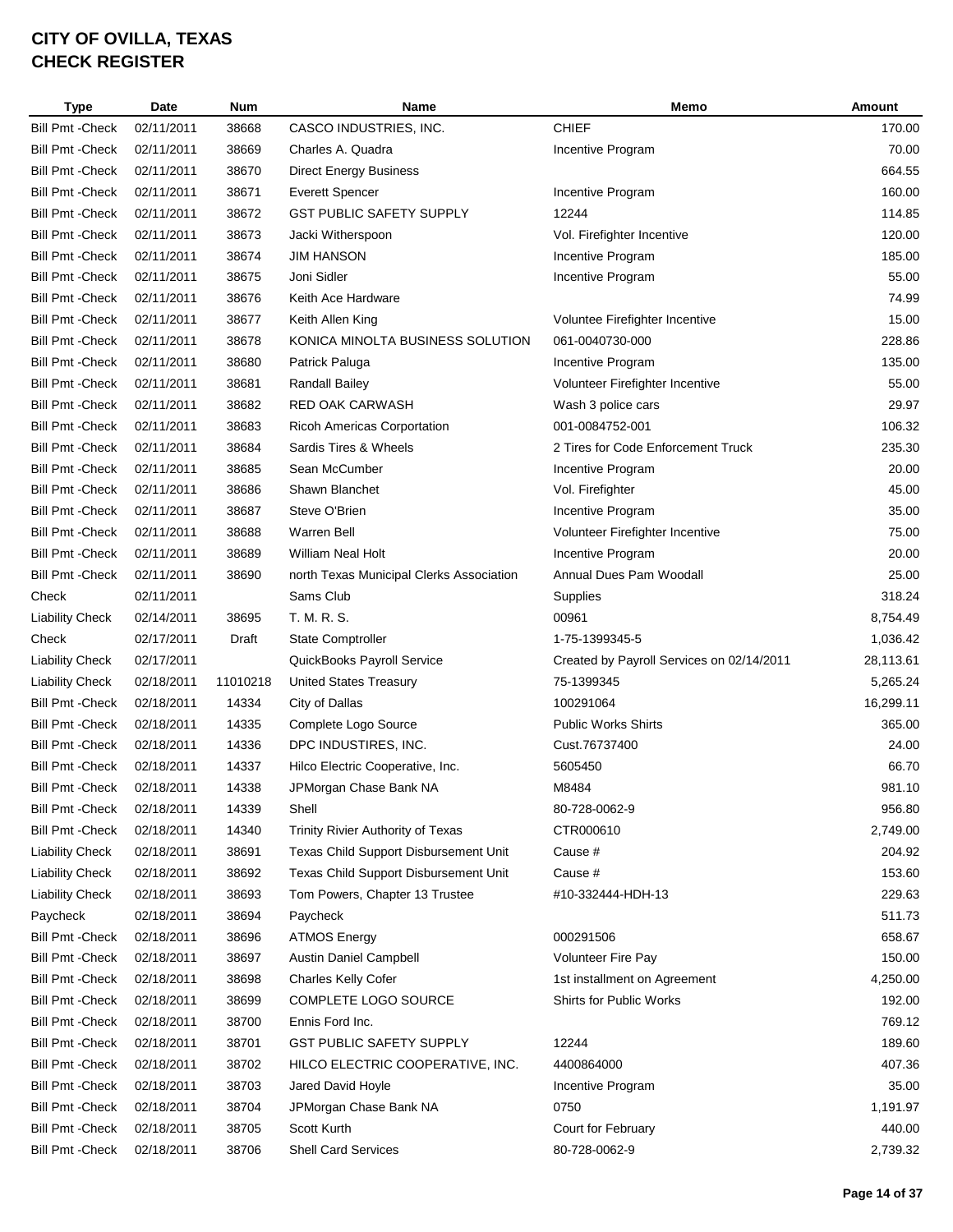| <b>Type</b>             | Date       | <b>Num</b> | Name                                      | Memo                                      | Amount    |
|-------------------------|------------|------------|-------------------------------------------|-------------------------------------------|-----------|
| <b>Bill Pmt - Check</b> | 02/18/2011 | 38707      | Taylor, Olson, Adkins, Sralla             | Legal Fees for Dec. & Jan. 2010           | 1,401.33  |
| <b>Bill Pmt - Check</b> | 02/18/2011 | 38708      | The Pollice and Sheriffs Press            | ID Card -                                 | 22.44     |
| <b>Bill Pmt - Check</b> | 02/18/2011 | 38709      | Petty Cash                                | Reimburse for Postage                     | 44.00     |
| <b>Bill Pmt - Check</b> | 02/22/2011 | 14341      | <b>Bank of America</b>                    | 75-916148                                 | 51,000.00 |
| <b>Bill Pmt - Check</b> | 02/25/2011 | 14342      | Birkhoff, Hendricks, & Carter, LLP        | Ovilla -2010 Water/Wastewater Impact Fee  | 900.00    |
| <b>Bill Pmt - Check</b> | 02/25/2011 | 14343      | Cbeyond                                   | 37994                                     | 155.90    |
| <b>Bill Pmt - Check</b> | 02/25/2011 | 14344      | Fire House Kids Christian Chilcare Center | Van Rental W/Driver on 2/19               | 200.00    |
| <b>Bill Pmt - Check</b> | 02/25/2011 | 14345      | Municipal Water Works Supply, LP          | 09-0008990                                | 186.78    |
| <b>Bill Pmt - Check</b> | 02/25/2011 | 14346      | <b>Trinity River Authority</b>            | CTR000610                                 | 55.00     |
| <b>Bill Pmt - Check</b> | 02/25/2011 | 14347      | U.S. Postal Service                       | <b>Water Bills</b>                        | 369.60    |
| <b>Bill Pmt - Check</b> | 02/25/2011 | 14348      | Petty Cash                                | Jeans for Jimmie                          | 59.97     |
| <b>Bill Pmt - Check</b> | 02/25/2011 | 38710      | AT&T-Mobility                             | 872461924                                 | 21.66     |
| <b>Bill Pmt - Check</b> | 02/25/2011 | 38711      | AT&T 515-3390                             | 972 515-3390 980 3                        | 60.57     |
| <b>Bill Pmt - Check</b> | 02/25/2011 | 38712      | BIRKHOFF, HENDRICKS, & Carter, L.L.P.     | Project 0004035                           | 52.00     |
| <b>Bill Pmt - Check</b> | 02/25/2011 | 38713      | Carrot-Top Industries, Inc.               | 000523376                                 | 135.67    |
| <b>Bill Pmt - Check</b> | 02/25/2011 | 38714      | CASCO INDUSTRIES, INC.                    | <b>CHIEF</b>                              | 402.00    |
| <b>Bill Pmt - Check</b> | 02/25/2011 | 38715      | <b>CBEYOND Communications</b>             | 37994                                     | 586.43    |
| <b>Bill Pmt - Check</b> | 02/25/2011 | 38716      | <b>Colonial Life Processing Center</b>    | E3281110                                  | 87.40     |
| <b>Bill Pmt - Check</b> | 02/25/2011 | 38717      | Dallas Central Appraisal District         | 3rd Qtr. Budget Allocation                | 194.00    |
| <b>Bill Pmt - Check</b> | 02/25/2011 | 38718      | Filgo Oil Company                         | Diesel Fuel for Generator                 | 492.91    |
| <b>Bill Pmt - Check</b> | 02/25/2011 | 38719      | KWIK KAR LUBE                             | State Inspection 1998 Chevy Suburban      | 39.75     |
| <b>Bill Pmt - Check</b> | 02/25/2011 | 38720      | MES - Texas                               | 32402                                     | 135.07    |
| <b>Bill Pmt - Check</b> | 02/25/2011 | 38721      | QUILL                                     |                                           | 304.84    |
| <b>Bill Pmt - Check</b> | 02/25/2011 | 38722      | Shawn Blanchet                            |                                           | 195.00    |
| <b>Bill Pmt - Check</b> | 02/25/2011 | 38723      | Sprint Fire Dept                          | 154910120                                 | 241.82    |
| <b>Bill Pmt - Check</b> | 02/25/2011 | 38724      | <b>STERICYCLE</b>                         | 4012564                                   | 86.18     |
| <b>Bill Pmt - Check</b> | 02/25/2011 | 38725      | Zep Manufacturing Co.                     | NA0001903                                 | 127.41    |
| <b>Bill Pmt - Check</b> | 02/25/2011 | 38726      | Petty Cash                                | Reimburse for Drinks & Donuts             | 10.25     |
| <b>Bill Pmt - Check</b> | 02/28/2011 | 14349      | Clyde & Florence Hildebrand               | Water Deposit Refund                      | 59.98     |
| <b>Bill Pmt - Check</b> | 02/28/2011 | 14350      | Luis Velazquez                            | Water Dep. Refund                         | 24.57     |
| <b>Bill Pmt - Check</b> | 02/28/2011 | 14351      | Re/Max Preferred Assoc.                   | Water Refund 410 Thorntree Dr.            | 3.97      |
| <b>Bill Pmt - Check</b> | 02/28/2011 | 14352      |                                           |                                           | 15,888.98 |
|                         |            |            | City of Ovilla General Fund               | Garbage Transfer for Feb. 2011            |           |
| General Journal         | 02/28/2011 | $9 - 156$  |                                           | Returned Cks. & Ck. Chgs. for Feb. 2011   | 226.94    |
| General Journal         | 02/28/2011 | $9 - 157$  |                                           | Credit Card Fees for Feb. 2011            | 96.00     |
| Check                   | 02/28/2011 | Draft      | <b>AFLAC</b>                              | Insurance                                 | 745.56    |
| <b>Liability Check</b>  | 02/28/2011 |            | QuickBooks Payroll Service                | Created by Payroll Services on 02/24/2011 | 3,465.76  |
| <b>Liability Check</b>  | 03/01/2011 | 11010301   | <b>United States Treasury</b>             | 75-1399345                                | 101.46    |
| <b>Bill Pmt - Check</b> | 03/01/2011 | 14353      | <b>Blue Cross Blue Shield</b>             | 028829                                    | 1,022.00  |
| <b>Bill Pmt - Check</b> | 03/01/2011 | 14354      | Ennis Ford Mercury, LTD                   | 1998 Ford Crown Victoria                  | 273.14    |
| <b>Bill Pmt - Check</b> | 03/01/2011 | 14355      | Kruegar's Auto Service                    | Fuses for 1998 Fprd CV                    | 7.80      |
| <b>Bill Pmt - Check</b> | 03/01/2011 | 14356      | The Police & Sheriffs Press               | <b>ID Cards</b>                           | 60.00     |
| <b>Bill Pmt - Check</b> | 03/01/2011 | 14357      | TXU 900010305937                          | 900010305937                              | 147.86    |
| <b>Bill Pmt - Check</b> | 03/01/2011 | 38731      | Aetna                                     | Acct#81628978                             | 367.00    |
| <b>Bill Pmt - Check</b> | 03/01/2011 | 38732      | Amy Calder                                | <b>Instructor Service</b>                 | 90.00     |
| <b>Bill Pmt - Check</b> | 03/01/2011 | 38733      | Appe'Teaser Catering, L.P                 | Ovilla Service League Dinner              | 2,153.75  |
| <b>Bill Pmt - Check</b> | 03/01/2011 | 38734      | <b>Blue Cross Blue Shield</b>             | 028829                                    | 4,599.00  |
| <b>Bill Pmt - Check</b> | 03/01/2011 | 38735      | De Lage Landen                            | 71994                                     | 915.60    |
| <b>Bill Pmt - Check</b> | 03/01/2011 | 38736      | Ellis Central Appraisal District          | 2nd Qtr. Pmt. 2011 EAD Budget             | 3,789.58  |
| <b>Bill Pmt - Check</b> | 03/01/2011 | 38737      | Ellis County Precinct #4                  | Grade A Flex Road Base                    | 1,000.00  |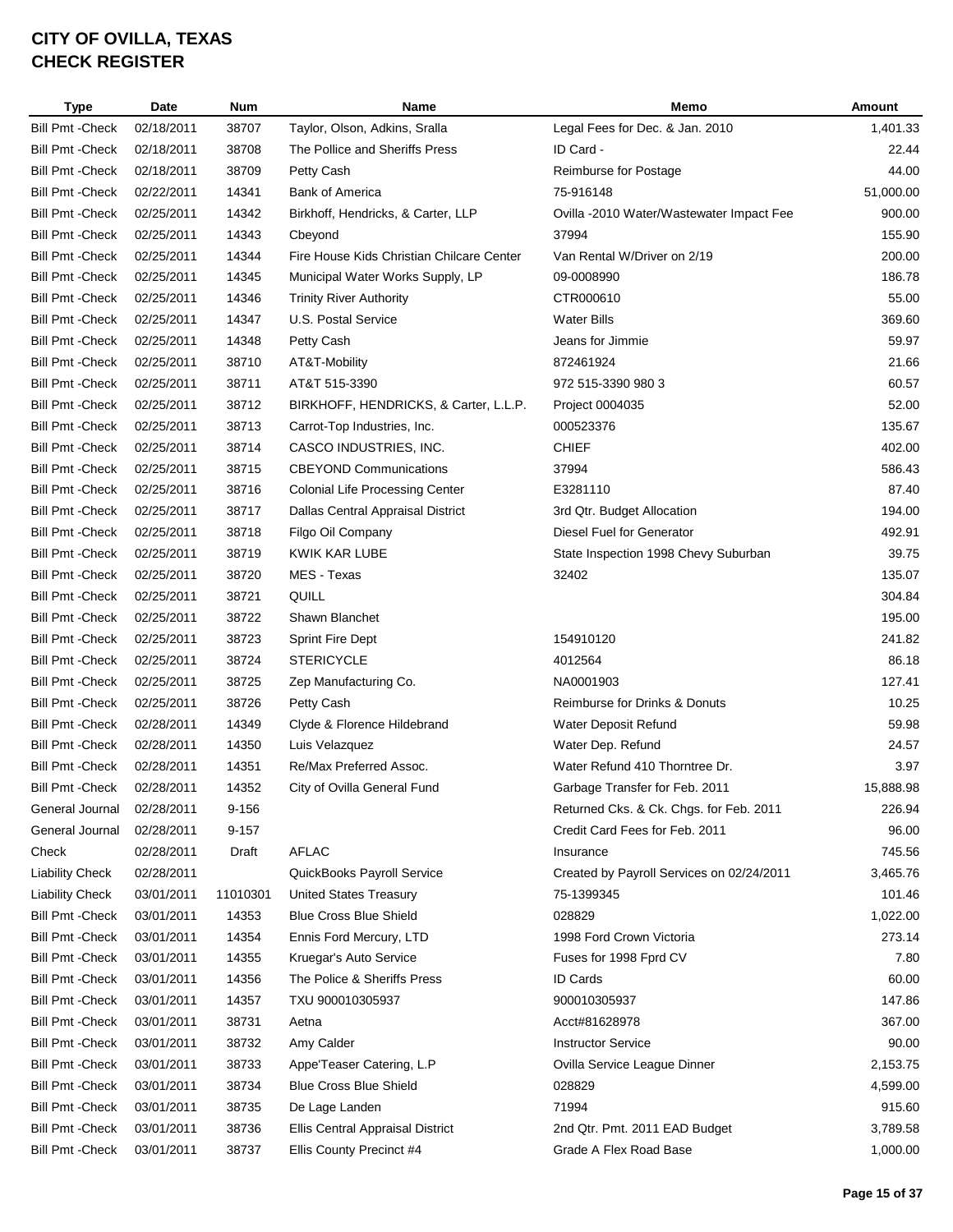| <b>Type</b>             | Date       | Num       | Name                                   | Memo                                      | <b>Amount</b> |
|-------------------------|------------|-----------|----------------------------------------|-------------------------------------------|---------------|
| <b>Bill Pmt - Check</b> | 03/01/2011 | 38738     | Ennis Ford Inc.                        | PD 101 License Plate Light                | 17.14         |
| <b>Bill Pmt - Check</b> | 03/01/2011 | 38739     | Taylor, Olson, Adkins, Sralla          | Legal Fees                                | 1,046.25      |
| <b>Bill Pmt - Check</b> | 03/01/2011 | 38740     | The Pollice and Sheriffs Press         | ID Cards-                                 | 83.39         |
| <b>Liability Check</b>  | 03/03/2011 |           | QuickBooks Payroll Service             | Created by Payroll Services on 02/28/2011 | 29,586.84     |
| <b>Liability Check</b>  | 03/04/2011 | 11010304  | <b>United States Treasury</b>          | 75-1399345                                | 5,518.69      |
| <b>Liability Check</b>  | 03/04/2011 | 38727     | Texas Child Support Disbursement Unit  | Cause #                                   | 204.92        |
| <b>Liability Check</b>  | 03/04/2011 | 38728     | Texas Child Support Disbursement Unit  | Cause #                                   | 153.60        |
| <b>Liability Check</b>  | 03/04/2011 | 38729     | Tom Powers, Chapter 13 Trustee         | #10-332444-HDH-13                         | 229.63        |
| Paycheck                | 03/04/2011 | 38730     | Paycheck                               |                                           | 496.57        |
| <b>Bill Pmt - Check</b> | 03/08/2011 | 38741     | <b>Community Waste Disposal</b>        | 102326-001                                | 16,023.75     |
| General Journal         | 03/08/2011 | $9 - 162$ |                                        | Credit Card Fees for Feb. 2011            | 133.60        |
| <b>Bill Pmt - Check</b> | 03/10/2011 | 38742     | Ellis County Precinct #4               | Head Walls at Red Oak Creek Rd.           | 37,604.60     |
| <b>Bill Pmt - Check</b> | 03/10/2011 | 38743     | James R. Bolton                        | Shiloh Bridge Repair Final Pmt.           | 10,873.88     |
| <b>Bill Pmt - Check</b> | 03/11/2011 | 14358     | Direct Energy Business-914787          | 914787                                    | 41.51         |
| <b>Bill Pmt - Check</b> | 03/11/2011 | 14359     | Direct Energy Business-914790          | 914790                                    | 310.70        |
| <b>Bill Pmt - Check</b> | 03/11/2011 | 14360     | Direct Energy Business-914791          | 914791                                    | 2,405.15      |
| <b>Bill Pmt - Check</b> | 03/11/2011 | 14361     | DPC INDUSTIRES, INC.                   | Cust.76737400                             | 498.74        |
| <b>Bill Pmt - Check</b> | 03/11/2011 | 14362     | Municipal Water Works Supply, LP       | 09-0008990                                | 500.00        |
| <b>Bill Pmt - Check</b> | 03/11/2011 | 14363     | <b>Quill Corporation</b>               | C5884618                                  | 92.75         |
| <b>Bill Pmt - Check</b> | 03/11/2011 | 14364     | Shawn Blanchet                         | Remote Support AVR                        | 65.00         |
| <b>Bill Pmt - Check</b> | 03/11/2011 | 14365     | Verizon Wireless                       | 722480877-00001                           | 146.27        |
| <b>Bill Pmt - Check</b> | 03/11/2011 | 38744     | Adrian Velasquez                       |                                           | 30.00         |
| <b>Bill Pmt - Check</b> | 03/11/2011 | 38745     | APAC TEXAS, INC                        | Customer#209019                           | 517.40        |
| <b>Bill Pmt - Check</b> | 03/11/2011 | 38746     | AT&T 287019411806                      | 03324549                                  | 55.70         |
| <b>Bill Pmt - Check</b> | 03/11/2011 | 38747     | AUGUST INDUSTRIES, INC.                | Customer#9OVILL                           | 700.65        |
| <b>Bill Pmt - Check</b> | 03/11/2011 | 38748     | <b>Barbara Barlow</b>                  | Jury Duty Fee                             | 6.00          |
| <b>Bill Pmt - Check</b> | 03/11/2011 | 38749     | <b>Bound Tree Medical</b>              |                                           | 967.82        |
| <b>Bill Pmt - Check</b> | 03/11/2011 | 38750     | BRASS & GAS, INC.                      | <b>Cylinder Rental</b>                    | 20.25         |
| <b>Bill Pmt - Check</b> | 03/11/2011 | 38751     | CASCO INDUSTRIES, INC.                 | <b>CHIEF</b>                              | 236.00        |
| <b>Bill Pmt - Check</b> | 03/11/2011 | 38752     | Charles A. Quadra                      | Incentive Program                         | 50.00         |
| <b>Bill Pmt - Check</b> | 03/11/2011 | 38753     | Critical Information Network, LLC      | Training 3-1 to 5-31-11                   | 634.50        |
| <b>Bill Pmt - Check</b> | 03/11/2011 | 38754     | DIANA GAIL FRAZIER                     | Feb. Cleaning                             | 325.00        |
| <b>Bill Pmt - Check</b> | 03/11/2011 | 38755     | <b>Direct Energy Business</b>          |                                           | 558.46        |
| <b>Bill Pmt - Check</b> | 03/11/2011 | 38756     | Ellis County Garage Door Service       | Fire Dept. Garage Door Repair             | 877.50        |
| <b>Bill Pmt - Check</b> | 03/11/2011 | 38757     | <b>Everett Spencer</b>                 | Incentive Program                         | 165.00        |
| <b>Bill Pmt - Check</b> | 03/11/2011 | 38758     | FIRE PUMP SPECIALTY, Inc.              | <b>Appartus Serviced</b>                  | 1,580.00      |
| <b>Bill Pmt - Check</b> | 03/11/2011 | 38759     | <b>First Check Applicant Screening</b> | Applicant Screening for 3                 | 85.00         |
| <b>Bill Pmt - Check</b> | 03/11/2011 | 38760     | Jacki Witherspoon                      |                                           | 155.00        |
| <b>Bill Pmt - Check</b> | 03/11/2011 | 38761     | <b>JIM HANSON</b>                      | Incentive Program                         | 200.00        |
| <b>Bill Pmt - Check</b> | 03/11/2011 | 38762     | Joni Sidler                            | Incentive Program                         | 25.00         |
| <b>Bill Pmt - Check</b> | 03/11/2011 | 38763     | Juan Romo                              | Jury Duty Pay                             | 6.00          |
| <b>Bill Pmt - Check</b> | 03/11/2011 | 38764     | Karen Baxter                           | Jury Duty Pay                             | 6.00          |
| <b>Bill Pmt - Check</b> | 03/11/2011 | 38765     | Keith Allen King                       | Volunteer Firefighter Incentive           | 15.00         |
| <b>Bill Pmt - Check</b> | 03/11/2011 | 38766     | KONICA MINOLTA BUSINESS                | 143030                                    | 255.00        |
| <b>Bill Pmt - Check</b> | 03/11/2011 | 38767     | McMaster-Carr Supply Co.               | 118195901                                 | 155.62        |
| <b>Bill Pmt - Check</b> | 03/11/2011 | 38768     | Metro Fire Apparatus Specialists, Inc. | Parts                                     | 104.00        |
| <b>Bill Pmt - Check</b> | 03/11/2011 | 38769     | Mike Moon                              | <b>Travel Advance for Training School</b> | 600.00        |
| <b>Bill Pmt - Check</b> | 03/11/2011 | 38770     | North Texas Tollway Authority          | 2443111                                   | 21.67         |
| <b>Bill Pmt - Check</b> | 03/11/2011 | 38771     | O'REILLY AUTO PARTS                    | 394415                                    | 18.96         |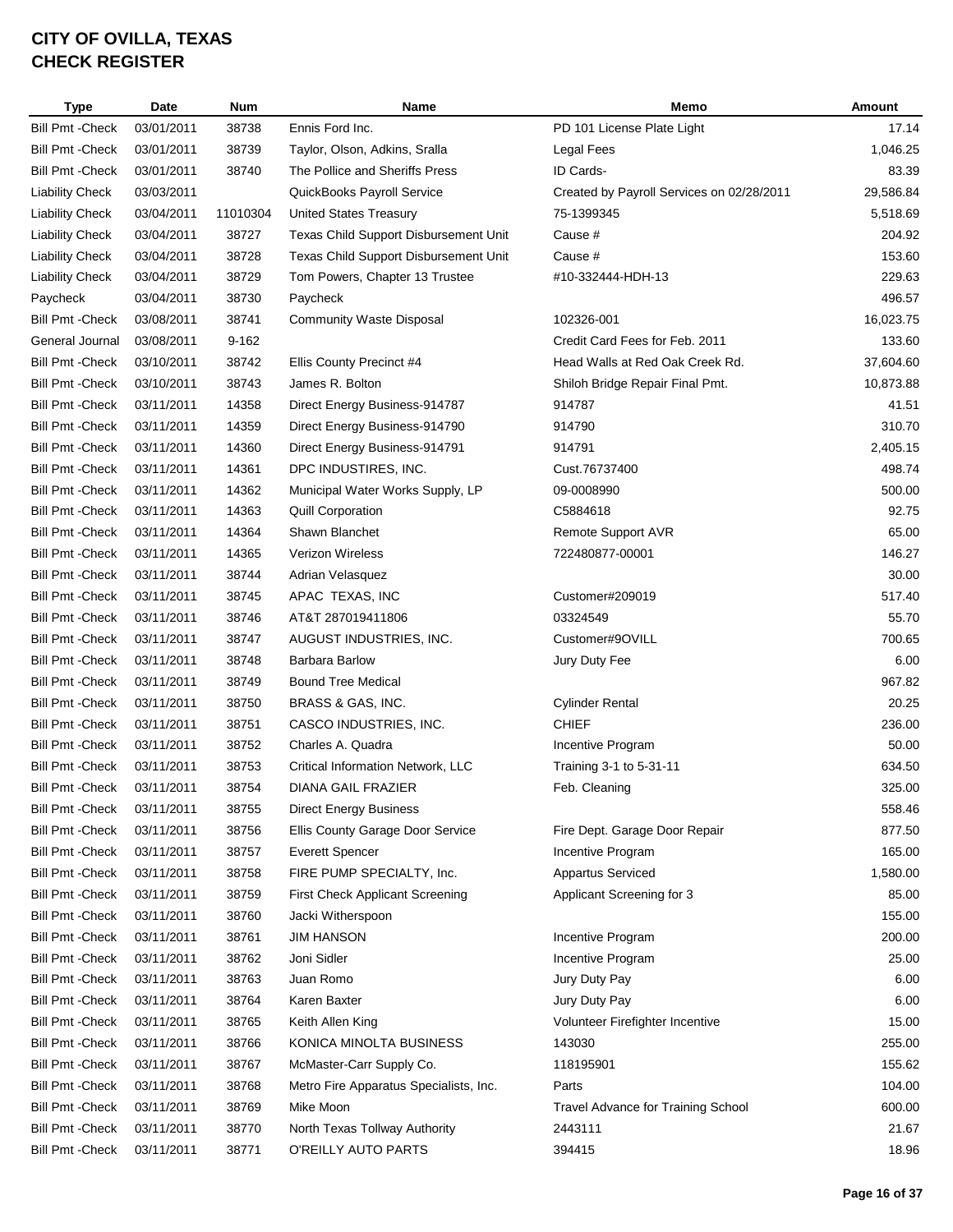| <b>Type</b>                                        | Date       | <b>Num</b> | Name                                  | Memo                                      | Amount          |
|----------------------------------------------------|------------|------------|---------------------------------------|-------------------------------------------|-----------------|
| <b>Bill Pmt - Check</b>                            | 03/11/2011 | 38772      | Patrick Paluga                        | Incentive Program                         | 95.00           |
| <b>Bill Pmt - Check</b>                            | 03/11/2011 | 38773      | Petty Cash                            | Postage                                   | 17.60           |
| <b>Bill Pmt - Check</b>                            | 03/11/2011 | 38774      | QUILL                                 | Account#C5884618                          | 141.32          |
| <b>Bill Pmt - Check</b>                            | 03/11/2011 | 38775      | Randall Bailey                        | Volunteer Firefighter Incentive           | 25.00           |
| <b>Bill Pmt - Check</b>                            | 03/11/2011 | 38776      | <b>Randall Tallent</b>                | Jury Duty Fee                             | 6.00            |
| <b>Bill Pmt - Check</b>                            | 03/11/2011 | 38777      | <b>Red Oak Auto Parts</b>             |                                           | 167.33          |
| <b>Bill Pmt - Check</b>                            | 03/11/2011 | 38778      | <b>RED OAK CARWASH</b>                | Wash 2 police cars                        | 19.98           |
| <b>Bill Pmt - Check</b>                            | 03/11/2011 | 38779      | <b>Ricoh Americas Corportation</b>    | 001-0084752-001                           | 106.32          |
| <b>Bill Pmt - Check</b>                            | 03/11/2011 | 38780      | Sean McCumber                         | Incentive Program                         | 35.00           |
| <b>Bill Pmt - Check</b>                            | 03/11/2011 | 38781      | Shawn Blanchet                        | Volunteer Firefighter Incentive           | 50.00           |
| <b>Bill Pmt - Check</b>                            | 03/11/2011 | 38782      | Stephen B. Trammell DO                | 2665                                      | 65.00           |
| <b>Bill Pmt - Check</b>                            | 03/11/2011 | 38783      | Stephen Cockerham                     | Jury Duty Pay                             | 6.00            |
| <b>Bill Pmt - Check</b>                            | 03/11/2011 | 38784      | Steve O'Brien                         | Incentive Program                         | 90.00           |
| <b>Bill Pmt - Check</b>                            | 03/11/2011 | 38785      | Tony Hardin                           | Jury Duty Pay                             | 6.00            |
| <b>Bill Pmt - Check</b>                            | 03/11/2011 | 38786      | TXU Energy 900012116108               | 900012116108                              | 1,786.19        |
| <b>Bill Pmt - Check</b>                            | 03/11/2011 | 38787      | UNITED SITE SERVICES OF Texas, Inc.   | HBI-05767                                 | 196.72          |
| <b>Bill Pmt - Check</b>                            | 03/11/2011 | 38788      | <b>Verizon Wireless</b>               | 722480877-00001                           | 475.85          |
| <b>Bill Pmt - Check</b>                            | 03/11/2011 | 38789      | <b>Warren Bell</b>                    | Volunteer Firefighter Incentive           | 80.00           |
| <b>Bill Pmt - Check</b>                            | 03/11/2011 | 38790      | WAXAHACHIE ENVIRONMENTAL HEALTH       | Dec. 10 to Feb. 18th Impound chgs.        | 328.00          |
| <b>Bill Pmt - Check</b>                            | 03/11/2011 | 38791      | Shawn Blanchet                        | <b>Computer Support Service</b>           | 195.00          |
| <b>Liability Check</b>                             | 03/11/2011 | 38792      | T. M. R. S.                           | 00961                                     | 8,183.63        |
| <b>Bill Pmt - Check</b>                            | 03/14/2011 | 38793      | Ellis County Precinct #4              | Excavatpr & Labor Red Oak Creek Rd.       | 1,200.00        |
| <b>Bill Pmt - Check</b>                            | 03/16/2011 | 38798      | Sam Pack's Five Star Ford, LTD        | 2011 Ford Crown Victoria Police Car       | 30,139.00       |
| General Journal                                    | 03/17/2011 | 9-163      |                                       | Returned Ck. & Bk. Chgs. for March        | 61.72           |
| <b>Liability Check</b>                             | 03/17/2011 |            | QuickBooks Payroll Service            | Created by Payroll Services on 03/14/2011 | 28,638.03       |
| <b>Liability Check</b>                             | 03/18/2011 | 11010318   | <b>United States Treasury</b>         | 75-1399345                                | 5,282.04        |
| <b>Bill Pmt - Check</b>                            | 03/18/2011 | 14366      | City of Dallas                        | 100291064                                 | 10,810.54       |
| <b>Bill Pmt - Check</b>                            | 03/18/2011 | 14367      | DPC INDUSTIRES, INC.                  | Cust.76737400                             | 21.00           |
| <b>Bill Pmt - Check</b>                            | 03/18/2011 | 14368      | Hilco Electric Cooperative, Inc.      | 5605450                                   | 64.95           |
| <b>Bill Pmt - Check</b>                            | 03/18/2011 | 14369      | JPMorgan Chase Bank NA                | M8484                                     | 1,612.45        |
| <b>Bill Pmt - Check</b>                            | 03/18/2011 | 14370      | Shawn Blanchet                        | <b>AVR Software Repair</b>                | 65.00           |
| <b>Bill Pmt - Check</b>                            | 03/18/2011 | 14371      | Shell                                 | 80-728-0062-9                             | 886.97          |
| <b>Bill Pmt - Check</b>                            | 03/18/2011 | 14372      | Trinity Rivier Authority of Texas     | CTR000610                                 | 2,749.00        |
| <b>Bill Pmt - Check</b>                            | 03/18/2011 | 14373      | <b>Bradley Piland</b>                 | <b>TECQ Class</b>                         | 111.00          |
| <b>Liability Check</b>                             | 03/18/2011 | 38794      | Texas Child Support Disbursement Unit | Cause #                                   | 204.92          |
| <b>Liability Check</b>                             | 03/18/2011 | 38795      | Texas Child Support Disbursement Unit | Cause #                                   | 153.60          |
| <b>Liability Check</b>                             | 03/18/2011 | 38796      | Tom Powers, Chapter 13 Trustee        | #10-332444-HDH-13                         | 229.63          |
| Paycheck                                           | 03/18/2011 | 38797      | Paycheck                              |                                           | 450.12          |
| <b>Bill Pmt - Check</b>                            | 03/18/2011 | 38799      | A & B State Inspection                | State Inspection on 2008 Crown Victoria   | 29.99           |
| <b>Bill Pmt - Check</b>                            | 03/18/2011 | 38800      | AT&T 515-3390                         | 972 515-3390 980 3                        | 55.99           |
| <b>Bill Pmt - Check</b>                            | 03/18/2011 | 38801      | <b>ATMOS Energy</b>                   | 000291506                                 | 84.92           |
| <b>Bill Pmt - Check</b>                            | 03/18/2011 | 38802      | <b>Bound Tree Medical</b>             | 202701                                    | 89.61           |
| <b>Bill Pmt - Check</b>                            | 03/18/2011 | 38803      | Bureau Veritas North America, Inc.    |                                           | 2,199.02        |
| <b>Bill Pmt - Check</b>                            | 03/18/2011 | 38804      | CASCO INDUSTRIES, INC.                | <b>CHIEF</b>                              | 65.10           |
|                                                    |            |            |                                       |                                           |                 |
| <b>Bill Pmt - Check</b><br><b>Bill Pmt - Check</b> | 03/18/2011 | 38806      | COMPLETE LOGO SOURCE                  | Uniforms<br>301028                        | 308.55<br>61.77 |
|                                                    | 03/18/2011 | 38807      | CPI Imaging                           |                                           |                 |
| <b>Bill Pmt - Check</b>                            | 03/18/2011 | 38808      | Eagle Fire Extinguisher Co., Inc.     | OFDB50                                    | 107.00          |
| <b>Bill Pmt - Check</b>                            | 03/18/2011 | 38809      | <b>GST PUBLIC SAFETY SUPPLY</b>       |                                           | 678.70          |
| <b>Bill Pmt - Check</b>                            | 03/18/2011 | 38810      | HILCO ELECTRIC COOPERATIVE, INC.      | 4400864000                                | 407.36          |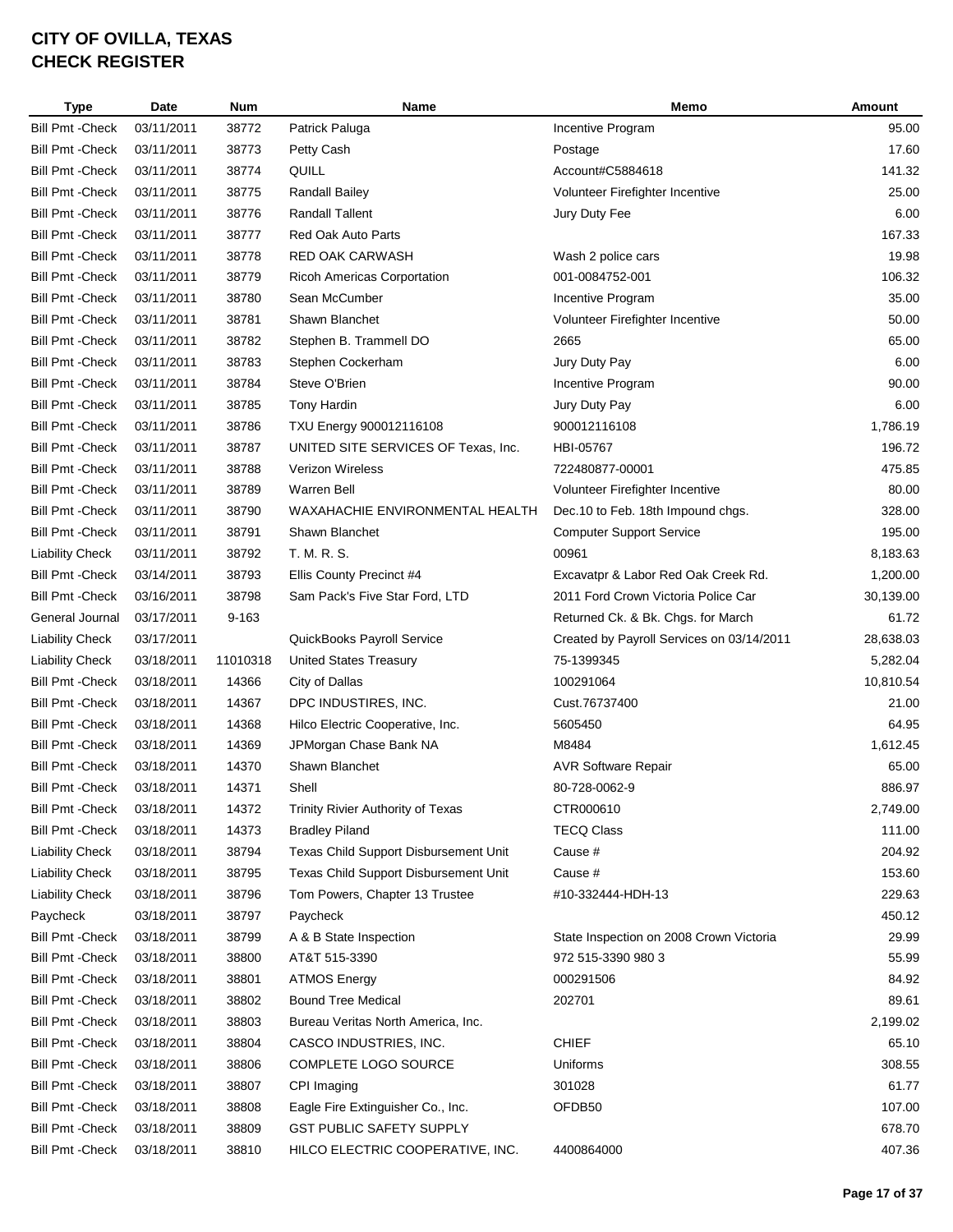| <b>Type</b>             | Date       | <b>Num</b>   | Name                                      | Memo                                             | Amount    |
|-------------------------|------------|--------------|-------------------------------------------|--------------------------------------------------|-----------|
| <b>Bill Pmt - Check</b> | 03/18/2011 | 38811        | <b>HK9 Tactical</b>                       | Training- animal abuse                           | 125.00    |
| <b>Bill Pmt - Check</b> | 03/18/2011 | 38812        | JPMorgan Chase Bank NA                    | 0750                                             | 1,821.76  |
| <b>Bill Pmt - Check</b> | 03/18/2011 | 38813        | MED-TECH RESOURCE, INC.                   |                                                  | 203.19    |
| <b>Bill Pmt - Check</b> | 03/18/2011 | 38814        | Night Line Janitorial Services, Inc.      | <b>March Janitorial Services</b>                 | 265.00    |
| <b>Bill Pmt - Check</b> | 03/18/2011 | 38815        | Sardis Tires & Wheels                     | 2 Tires for PD 101                               | 229.97    |
| <b>Bill Pmt - Check</b> | 03/18/2011 | 38816        | <b>Shell Card Services</b>                | 80-728-0062-9                                    | 3,245.21  |
| <b>Bill Pmt - Check</b> | 03/18/2011 | 38817        | <b>STERICYCLE</b>                         | 4012564                                          | 86.18     |
| <b>Bill Pmt - Check</b> | 03/18/2011 | 38818        | The Pollice and Sheriffs Press            | ID Cards-                                        | 62.61     |
| <b>Bill Pmt - Check</b> | 03/18/2011 | 38819        | Petty Cash                                | <b>Batteries</b>                                 | 10.99     |
| <b>Bill Pmt - Check</b> | 03/18/2011 | 38820        | Shawn Blanchet                            | <b>QB Data Restore</b>                           | 65.00     |
| Check                   | 03/18/2011 | Draft        | <b>State Comptroller</b>                  | 1-75-1399345-5                                   | 988.09    |
| <b>Bill Pmt - Check</b> | 03/23/2011 | 14374        | Ashburne Glen Homeowners Assoc.Inc.       | Homeowner Dues Dec. thru Feb. 2011               | 4,522.22  |
| <b>Bill Pmt - Check</b> | 03/23/2011 | 14375        | Homeowners of Meadow Glen                 | Homeowner Dues Dec. - Feb                        | 903.36    |
| <b>Bill Pmt - Check</b> | 03/23/2011 | 14376        | Keith Ace Hardware                        | Customer 862250                                  | 4.37      |
| <b>Bill Pmt - Check</b> | 03/23/2011 | 14377        | Cbeyond                                   | 37994                                            | 155.24    |
| <b>Bill Pmt - Check</b> | 03/23/2011 | 38821        | Aetna                                     | Acct#81628978                                    | 444.20    |
| <b>Bill Pmt - Check</b> | 03/23/2011 | 38822        | <b>CBEYOND Communications</b>             | 37994                                            | 583.95    |
| <b>Bill Pmt - Check</b> | 03/23/2011 | 38823        | <b>Charles Kelly Cofer</b>                | Final Payment for EDC Agreement                  | 4,250.00  |
| <b>Bill Pmt - Check</b> | 03/23/2011 | 38824        | Chief Supply Corporation Inc.             | 216286                                           | 220.97    |
| <b>Bill Pmt - Check</b> | 03/23/2011 | 38825        | <b>Emergency Medical Products, Inc.</b>   | Customer#75154                                   | 127.09    |
| <b>Bill Pmt - Check</b> | 03/23/2011 | 38826        | Ennis Ford Inc.                           | Oil & Filters                                    | 127.38    |
| <b>Bill Pmt - Check</b> | 03/23/2011 | 38827        |                                           |                                                  | 113.38    |
|                         |            |              | Keith Ace Hardware                        |                                                  |           |
| <b>Bill Pmt - Check</b> | 03/23/2011 | 38828        | Metro Fire Apparatus Specialists, Inc.    | Parts                                            | 404.00    |
| <b>Bill Pmt - Check</b> | 03/23/2011 | 38829        | NTIL Enterprises, Inc.                    | <b>Irrigation Repairs</b>                        | 60.00     |
| <b>Bill Pmt - Check</b> | 03/23/2011 | 38830        | OAK CLIFF OFFICE SUPPLY & Printing Inc.   | office supplies                                  | 82.76     |
| <b>Bill Pmt - Check</b> | 03/23/2011 | 38831        | <b>Sprint Fire Dept</b>                   | 154910120                                        | 242.45    |
| <b>Bill Pmt - Check</b> | 03/23/2011 | 38832        | Scott Kurth                               | Judge Fee for March 2011                         | 440.00    |
| <b>Bill Pmt - Check</b> | 03/23/2011 | 38833        | <b>Bradley Muirhead</b>                   | Replace 3/18 PR Ck. Closed Bank Acct.            | 121.00    |
| <b>Bill Pmt - Check</b> | 03/29/2011 | 14378        | U.S. Postal Service                       | <b>Water Bills</b>                               | 367.64    |
| Check                   | 03/29/2011 |              | Sams Club                                 | Supplies                                         | 244.93    |
| <b>Bill Pmt - Check</b> | 03/30/2011 | 14379        | Mark & Josephine Vanatta                  | Water Deposit Refund                             | 69.03     |
| <b>Bill Pmt - Check</b> | 03/30/2011 | 14380        | Ovilla Grocery Market                     | Water Deposit Refund                             | 43.21     |
| <b>Bill Pmt - Check</b> | 03/30/2011 | 14381        | Valerie Peterson                          | Water Deposit Refund                             | 8.64      |
| <b>Bill Pmt - Check</b> | 03/30/2011 | 14382        | City of Ovilla General Fund               | Garbage Transfer for March 2011                  | 16,568.38 |
| <b>Bill Pmt - Check</b> | 03/30/2011 | 14383        | City of Ovilla General Fund               | Quarterly PR Trans. Jan.-March 2011              | 10,237.91 |
| Check                   | 03/30/2011 | <b>DRAFT</b> | TEXAS EMERGNCY SERVICES RETIREMEN #1219   |                                                  | 828.00    |
| <b>Liability Check</b>  | 03/30/2011 |              | QuickBooks Payroll Service                | Created by Payroll Services on 03/29/2011        | 3,465.76  |
| <b>Liability Check</b>  | 03/31/2011 | 11030331     | <b>United States Treasury</b>             | 75-1399345                                       | 101.46    |
| <b>Bill Pmt - Check</b> | 03/31/2011 | 38838        | Petty Cash                                | <b>Certified for Court</b>                       | 7.34      |
| General Journal         | 03/31/2011 | 9-164        |                                           | Ck. Left out of Dep. on 3/31 will Clear in April | 50.07     |
| <b>Liability Check</b>  | 03/31/2011 |              | QuickBooks Payroll Service                | Created by Payroll Services on 03/28/2011        | 29,761.23 |
| <b>Liability Check</b>  | 04/01/2011 | 11060401     | <b>United States Treasury</b>             | 75-1399345                                       | 5,653.83  |
| <b>Bill Pmt - Check</b> | 04/01/2011 | 14384        | AVR Inc.                                  | Sewer Averaging                                  | 400.00    |
| <b>Bill Pmt - Check</b> | 04/01/2011 | 14385        | <b>Blue Cross Blue Shield</b>             | 028829                                           | 1,022.00  |
| <b>Bill Pmt - Check</b> | 04/01/2011 | 14386        | L & L Graphics                            | <b>Brad Piland's Business Cards</b>              | 49.10     |
| <b>Bill Pmt - Check</b> | 04/01/2011 | 14387        | Texas Commission on Environmental Quality | Sewer Inspection Fee                             | 10.00     |
| Bill Pmt - Check        | 04/01/2011 | 14388        | TXU 900010305937                          | 900010305937                                     | 137.73    |
| <b>Bill Pmt - Check</b> | 04/01/2011 | 14389        | <b>Dollar General</b>                     | Supplies                                         | 4.35      |
| <b>Liability Check</b>  | 04/01/2011 | 38834        | Texas Child Support Disbursement Unit     | Cause #                                          | 204.92    |
|                         |            |              |                                           |                                                  |           |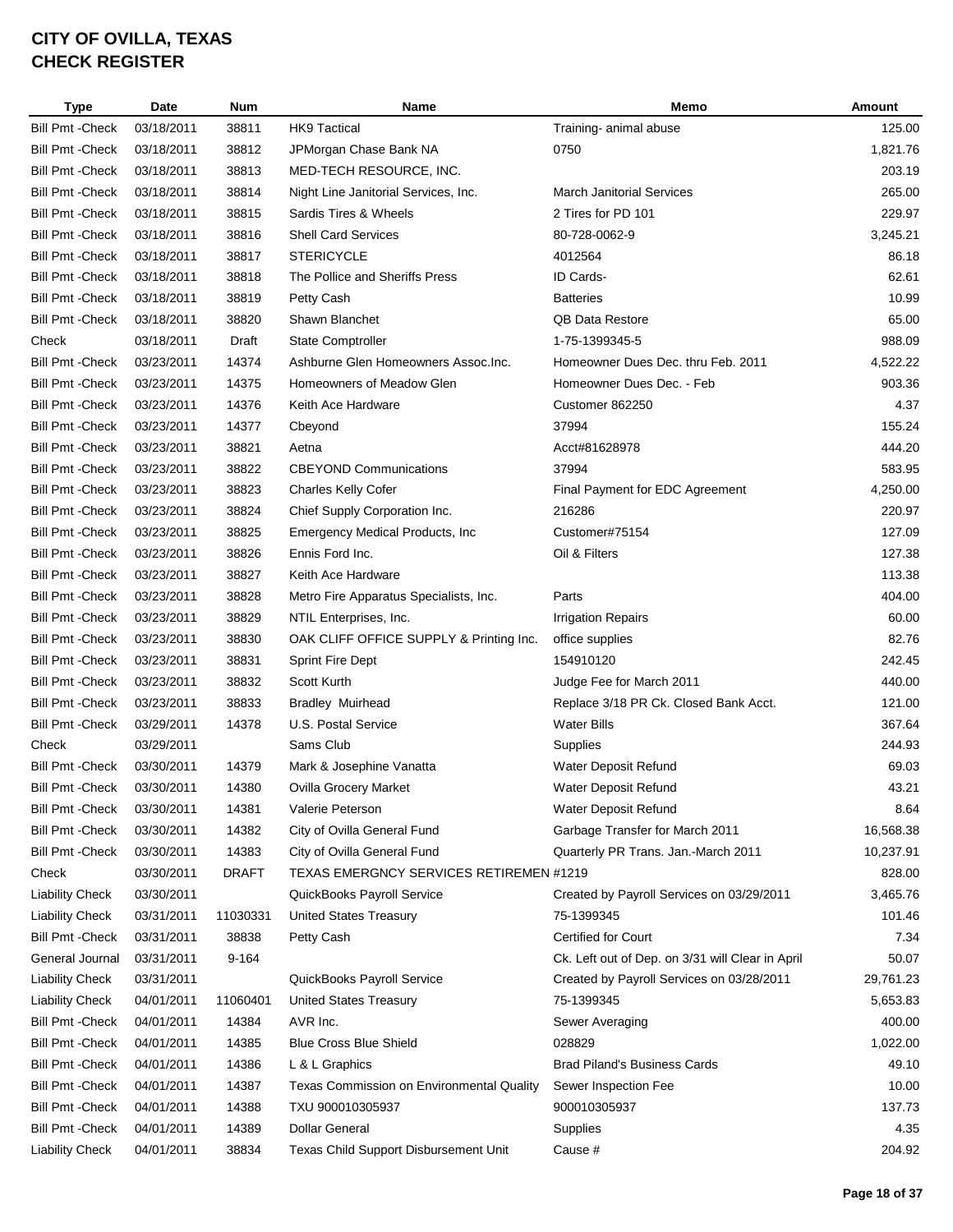| <b>Type</b>             | Date       | <b>Num</b> | <b>Name</b>                            | Memo                            | Amount    |
|-------------------------|------------|------------|----------------------------------------|---------------------------------|-----------|
| <b>Liability Check</b>  | 04/01/2011 | 38835      | Texas Child Support Disbursement Unit  | Cause #                         | 153.60    |
| <b>Liability Check</b>  | 04/01/2011 | 38836      | Tom Powers, Chapter 13 Trustee         | #10-332444-HDH-13               | 229.63    |
| Paycheck                | 04/01/2011 | 38837      | Paycheck                               |                                 | 480.42    |
| Paycheck                | 04/01/2011 | 38839      | Paycheck                               |                                 | 710.80    |
| <b>Bill Pmt - Check</b> | 04/01/2011 | 38840      | A & B State Inspection                 | 2009 Crown Victoria Inspection  | 29.99     |
| <b>Bill Pmt - Check</b> | 04/01/2011 | 38841      | <b>Blue Cross Blue Shield</b>          | 028829                          | 6,978.86  |
| <b>Bill Pmt - Check</b> | 04/01/2011 | 38842      | <b>Colonial Life Processing Center</b> | E3281110                        | 87.40     |
| <b>Bill Pmt - Check</b> | 04/01/2011 | 38843      | De Lage Landen                         | 71994                           | 619.00    |
| <b>Bill Pmt - Check</b> | 04/01/2011 | 38844      | <b>Dollar General</b>                  | Store 6298                      | 21.00     |
| <b>Bill Pmt - Check</b> | 04/01/2011 | 38845      | Rodney Pat Ramsey                      | <b>February Legal Services</b>  | 690.00    |
| Check                   | 04/01/2011 | Draft      | <b>AFLAC</b>                           | Insurance                       | 745.56    |
| <b>Bill Pmt - Check</b> | 04/05/2011 | 38846      | U.S. Postal Service                    | <b>Newsletters</b>              | 439.68    |
| <b>Bill Pmt - Check</b> | 04/05/2011 | 38847      | STATE COMPTROLLER                      | quarter end 3-31-11 75-1399345  | 7,988.53  |
| <b>Bill Pmt - Check</b> | 04/08/2011 | 14390      | Direct Energy Business-914787          | 914787                          | 64.62     |
| <b>Bill Pmt - Check</b> | 04/08/2011 | 14391      | Direct Energy Business-914790          | 914790                          | 353.86    |
| <b>Bill Pmt - Check</b> | 04/08/2011 | 14392      | Direct Energy Business-914791          | 914791                          | 2,014.37  |
| <b>Bill Pmt - Check</b> | 04/08/2011 | 14393      | <b>ITT Water and Wastewater USA</b>    | Rebuild Pump @ Heritage Park    | 3,403.00  |
| <b>Bill Pmt - Check</b> | 04/08/2011 | 14394      | Keith Ace Hardware                     |                                 | 92.90     |
| <b>Bill Pmt - Check</b> | 04/08/2011 | 14395      | Kruegar's Auto Service                 |                                 | 31.11     |
| <b>Bill Pmt - Check</b> | 04/08/2011 | 14396      | Nationwide Environmental Services      | Degreaser for Lift Station      | 129.16    |
| <b>Bill Pmt - Check</b> | 04/08/2011 | 14397      | <b>Trinity River Authority</b>         | CTR000610                       | 55.00     |
| <b>Bill Pmt - Check</b> | 04/08/2011 | 14398      | Verizon Wireless                       | 722480877-00001                 | 146.02    |
| <b>Bill Pmt - Check</b> | 04/08/2011 | 38848      | Adrian Velasquez                       | Volunteer Incentive Program     | 10.00     |
| <b>Bill Pmt - Check</b> | 04/08/2011 | 38849      | AMERICAN TROPHY & AWARDS               | <b>Plastic Plate</b>            | 27.00     |
| <b>Bill Pmt - Check</b> | 04/08/2011 | 38850      | AT&T-Mobility                          | 872461924                       | 21.58     |
| <b>Bill Pmt - Check</b> | 04/08/2011 | 38851      | AT&T 287019411806                      | 03324549                        | 52.94     |
| <b>Bill Pmt - Check</b> | 04/08/2011 | 38852      | <b>Big D Quality Printers</b>          | Newsletter                      | 714.00    |
| <b>Bill Pmt - Check</b> | 04/08/2011 | 38853      | <b>Bound Tree Medical</b>              | 202701                          | 77.67     |
| <b>Bill Pmt - Check</b> | 04/08/2011 | 38854      | BRASS & GAS, INC.                      |                                 | 176.25    |
| <b>Bill Pmt - Check</b> | 04/08/2011 | 38855      | CASCO INDUSTRIES, INC.                 |                                 | 635.30    |
| <b>Bill Pmt - Check</b> | 04/08/2011 | 38856      | Charles A. Quadra                      | Incentive Program               | 25.00     |
| <b>Bill Pmt - Check</b> | 04/08/2011 | 38857      | City of Midlothian                     |                                 | 31,068.00 |
| <b>Bill Pmt - Check</b> | 04/08/2011 | 38858      | Civic Plus                             | CP-Ovilla TX                    | 695.25    |
| <b>Bill Pmt - Check</b> | 04/08/2011 | 38859      | <b>Community Waste Disposal</b>        | 102326-001                      | 15,947.85 |
| <b>Bill Pmt - Check</b> | 04/08/2011 | 38860      | COMPLETE LOGO SOURCE                   | Uniforms                        | 64.80     |
| <b>Bill Pmt - Check</b> | 04/08/2011 | 38861      | <b>Direct Energy Business</b>          |                                 | 389.34    |
| <b>Bill Pmt - Check</b> | 04/08/2011 | 38862      | <b>Ellis County Elections</b>          | Lease on Voting Machines        | 324.17    |
| <b>Bill Pmt - Check</b> | 04/08/2011 | 38863      | <b>Everett Spencer</b>                 | Incentive Program               | 135.00    |
| <b>Bill Pmt - Check</b> | 04/08/2011 | 38864      | <b>GST PUBLIC SAFETY SUPPLY</b>        | 12244                           | 77.90     |
| <b>Bill Pmt - Check</b> | 04/08/2011 | 38865      | <b>Impact Promotional Services</b>     | 920                             | 359.55    |
| <b>Bill Pmt - Check</b> | 04/08/2011 | 38866      | Jacki Witherspoon                      | Volunteer Firefighter Incentive | 110.00    |
| <b>Bill Pmt - Check</b> | 04/08/2011 | 38867      | Jared David Hoyle                      | Incentive Program               | 5.00      |
| <b>Bill Pmt - Check</b> | 04/08/2011 | 38868      | <b>JIM HANSON</b>                      | Incentive Program               | 220.00    |
| <b>Bill Pmt - Check</b> | 04/08/2011 | 38869      | John Binford                           | <b>Computer Support</b>         | 112.50    |
| <b>Bill Pmt - Check</b> | 04/08/2011 | 38870      | Joni Sidler                            | Incentive Program               | 20.00     |
| <b>Bill Pmt - Check</b> | 04/08/2011 | 38871      | Keith Ace Hardware                     |                                 | 164.43    |
| <b>Bill Pmt - Check</b> | 04/08/2011 | 38872      | KONICA MINOLTA BUSINESS SOLUTION       | 061-0040730-000                 | 241.74    |
| <b>Bill Pmt - Check</b> | 04/08/2011 | 38873      | Krueger's Auto Service Center          |                                 | 143.51    |
| <b>Bill Pmt - Check</b> | 04/08/2011 | 38875      | MES - Texas                            | 32402                           | 1,832.50  |
|                         |            |            |                                        |                                 |           |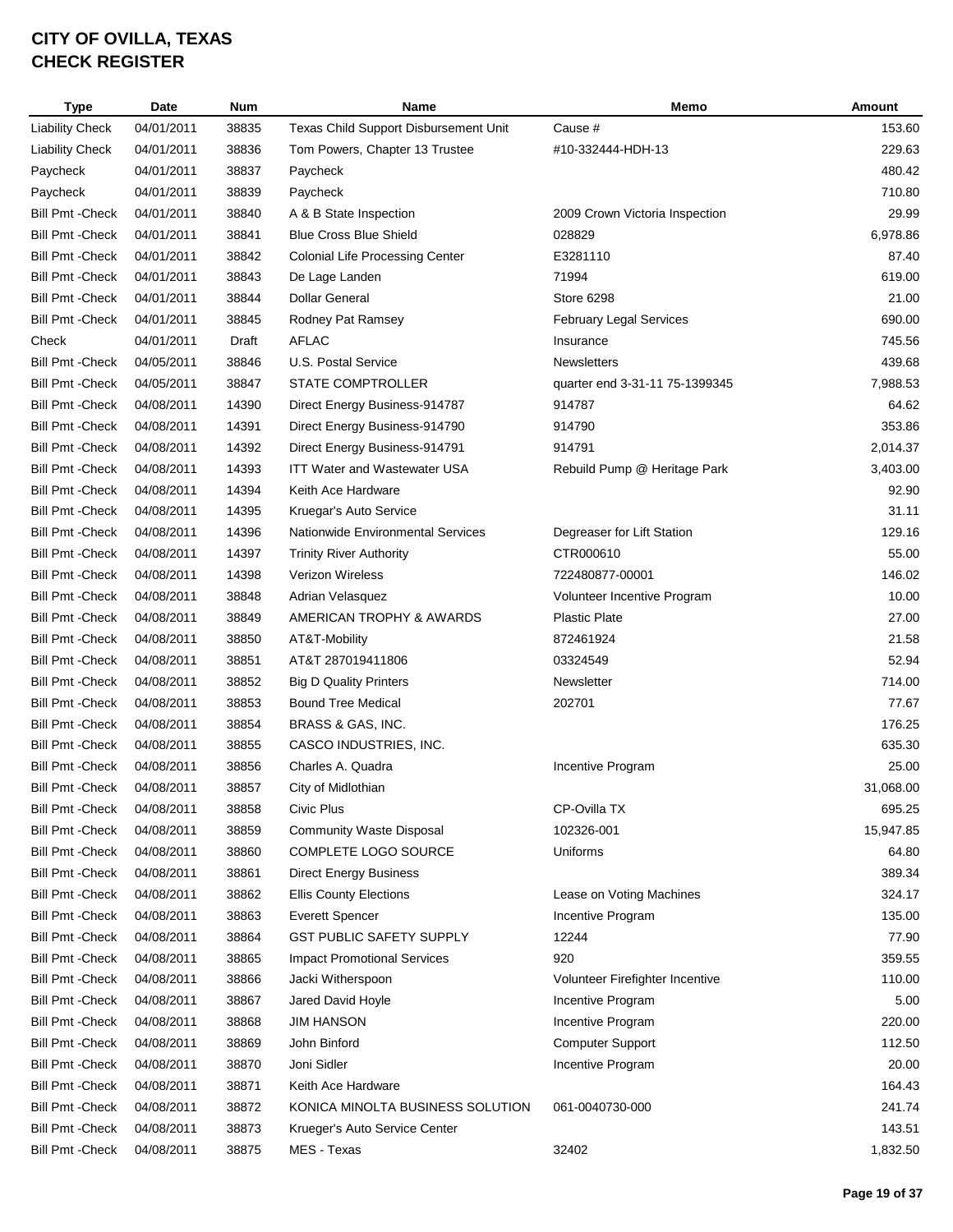| <b>Type</b>             | Date       | <b>Num</b> | Name                                     | Memo                                      | <b>Amount</b> |
|-------------------------|------------|------------|------------------------------------------|-------------------------------------------|---------------|
| <b>Bill Pmt - Check</b> | 04/08/2011 | 38876      | Metro Fire Apparatus Specialists, Inc.   | Parts                                     | 468.00        |
| <b>Bill Pmt - Check</b> | 04/08/2011 | 38877      | OAK CLIFF OFFICE SUPPLY & Printing Inc.  |                                           | 282.88        |
| <b>Bill Pmt - Check</b> | 04/08/2011 | 38878      | Patrick Paluga                           | Incentive Program                         | 50.00         |
| <b>Bill Pmt - Check</b> | 04/08/2011 | 38879      | Powerplan                                | Ball Joint John Deere Backhoe             | 26.82         |
| <b>Bill Pmt - Check</b> | 04/08/2011 | 38880      | QUILL                                    | Account#C5884618                          | 194.91        |
| <b>Bill Pmt - Check</b> | 04/08/2011 | 38881      | <b>Randall Bailey</b>                    | Volunteer Incentive Program               | 10.00         |
| <b>Bill Pmt - Check</b> | 04/08/2011 | 38882      | Red Oak Car Wash                         | Car Wash Charges                          | 9.99          |
| <b>Bill Pmt - Check</b> | 04/08/2011 | 38883      | Sardis Tires & Wheels                    | 4 tires for Bobcat                        | 622.00        |
| <b>Bill Pmt - Check</b> | 04/08/2011 | 38884      | Sean McCumber                            | Incentive Program                         | 5.00          |
| <b>Bill Pmt - Check</b> | 04/08/2011 | 38885      | Shawn Blanchet                           | Vol. Firefighter Incentive                | 30.00         |
| <b>Bill Pmt - Check</b> | 04/08/2011 | 38886      | State Firemans's and Fire Marshals Assoc | <b>EMS Protocols CD-Rom</b>               | 487.68        |
| <b>Bill Pmt - Check</b> | 04/08/2011 | 38887      | Steve O'Brien                            | Incentive Program                         | 125.00        |
| <b>Bill Pmt - Check</b> | 04/08/2011 | 38888      | <b>Verizon Wireless</b>                  | 722480877-00001                           | 468.24        |
| <b>Bill Pmt - Check</b> | 04/08/2011 | 38889      | <b>Warren Bell</b>                       | Volunteer Firefighter Incentive           | 25.00         |
| <b>Bill Pmt - Check</b> | 04/08/2011 | 38890      | WAXAHACHIE ENVIRONMENTAL HEALTH          | <b>March Impound Services</b>             | 225.00        |
| <b>Bill Pmt - Check</b> | 04/08/2011 | 38891      | Petty Cash                               | Police Petty Cash                         | 46.28         |
| <b>Liability Check</b>  | 04/13/2011 | 38896      | T. M. R. S.                              | 00961                                     | 8,459.62      |
| <b>Bill Pmt - Check</b> | 04/13/2011 | 38897      | <b>Community Waste Disposal</b>          | 102326-001                                | 15,960.50     |
| <b>Bill Pmt - Check</b> | 04/14/2011 | 14399      | City of Dallas                           | 100291064                                 | 17,986.72     |
| <b>Bill Pmt - Check</b> | 04/14/2011 | 14400      | DPC INDUSTIRES, INC.                     | Cust.76737400                             | 407.63        |
| <b>Bill Pmt - Check</b> | 04/14/2011 | 14401      | JPMorgan Chase Bank NA                   | M8484                                     | 279.18        |
| <b>Bill Pmt - Check</b> | 04/14/2011 | 14402      | Shell                                    | 80-728-0062-9                             | 669.38        |
| <b>Bill Pmt - Check</b> | 04/14/2011 | 14403      | <b>Texas Municipal League</b>            | Quarterly Ins. Pmt.                       | 4,107.11      |
| <b>Bill Pmt - Check</b> | 04/14/2011 | 14404      | The Police & Sheriffs Press              | ID Card-Brad                              | 12.44         |
| <b>Bill Pmt - Check</b> | 04/14/2011 | 38898      | AT&T 515-3390                            | 972 515-3390 980 3                        | 56.66         |
| <b>Bill Pmt - Check</b> | 04/14/2011 | 38899      | <b>ATMOS Energy</b>                      | 000291506                                 | 45.82         |
| <b>Bill Pmt - Check</b> | 04/14/2011 | 38900      | CASCO INDUSTRIES, INC.                   | <b>CHIEF</b>                              | 186.00        |
| <b>Bill Pmt - Check</b> | 04/14/2011 | 38901      | Charles Kelly Cofer                      | 2nd Phase Retail Coach Agreement          | 4,250.00      |
| <b>Bill Pmt - Check</b> | 04/14/2011 | 38902      | CHEST DIAGNOSTIC THERAPEUTIC             | tank rental                               | 79.00         |
| <b>Bill Pmt - Check</b> | 04/14/2011 | 38903      | <b>Detroit Industrial Tool</b>           | Dia Blade Rescue                          | 270.54        |
| <b>Bill Pmt - Check</b> | 04/14/2011 | 38904      | First Check Applicant Screening          | <b>Applicant Screening</b>                | 72.00         |
| <b>Bill Pmt - Check</b> | 04/14/2011 | 38905      | <b>Hart InterCivic</b>                   | OVI-10740                                 | 220.34        |
| <b>Bill Pmt - Check</b> | 04/14/2011 | 38906      | John Binford                             | <b>Computer Support</b>                   | 75.00         |
| <b>Bill Pmt - Check</b> | 04/14/2011 | 38907      | JPMorgan Chase Bank NA                   | 0750                                      | 578.36        |
| <b>Bill Pmt - Check</b> | 04/14/2011 | 38908      | KONICA MINOLTA BUSINESS SOLUTION         | 061-0040730-000                           | 23.18         |
| <b>Bill Pmt - Check</b> | 04/14/2011 | 38909      | <b>NCTCOG</b>                            | June 8,2011 Class PIA                     | 60.00         |
| <b>Bill Pmt - Check</b> | 04/14/2011 | 38910      | QUILL                                    | Account#C5884618                          | 206.46        |
| <b>Bill Pmt - Check</b> | 04/14/2011 | 38911      | Quill Corporation #C5342336              | Account C5342336                          | 178.15        |
| <b>Bill Pmt - Check</b> | 04/14/2011 | 38912      | Red Oak Auto Parts                       |                                           | 1,134.21      |
| <b>Bill Pmt - Check</b> | 04/14/2011 | 38913      | <b>Ricoh Americas Corportation</b>       | 001-0084752-001                           | 106.32        |
| <b>Bill Pmt - Check</b> | 04/14/2011 | 38914      | <b>Shell Card Services</b>               | 80-728-0062-9                             | 3,504.03      |
| <b>Bill Pmt - Check</b> | 04/14/2011 | 38915      | Taylor, Olson, Adkins, Sralla            | Legal Fees Thru March                     | 521.95        |
| <b>Bill Pmt - Check</b> | 04/14/2011 | 38916      | TEXAS MUNICIPAL LEAGUE IRP               | Quarterly Pmt.Jan.- Mar. 2011             | 14,236.39     |
| <b>Bill Pmt - Check</b> | 04/14/2011 | 38917      | UNITED SITE SERVICES OF Texas, Inc.      |                                           | 393.44        |
| <b>Liability Check</b>  | 04/14/2011 |            | QuickBooks Payroll Service               | Created by Payroll Services on 04/12/2011 | 29,671.76     |
| <b>Liability Check</b>  | 04/15/2011 | 11060415   | <b>United States Treasury</b>            | 75-1399345                                | 5,695.19      |
| <b>Liability Check</b>  | 04/15/2011 | 38892      | Texas Child Support Disbursement Unit    | Cause #                                   | 204.92        |
| <b>Liability Check</b>  | 04/15/2011 | 38893      | Texas Child Support Disbursement Unit    | Cause #                                   | 153.60        |
| <b>Liability Check</b>  | 04/15/2011 | 38894      | Tom Powers, Chapter 13 Trustee           | #10-332444-HDH-13                         | 229.63        |
|                         |            |            |                                          |                                           |               |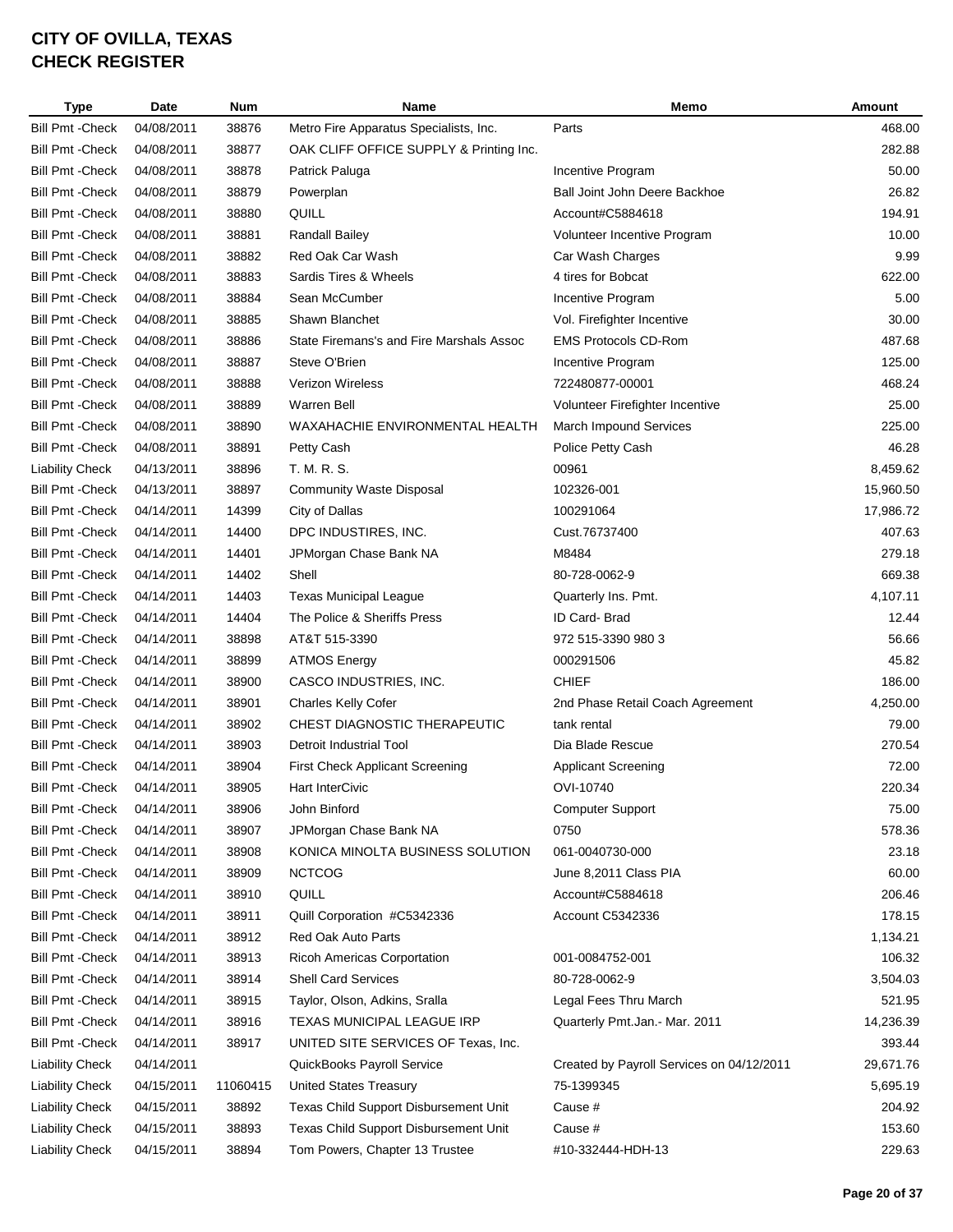| <b>Type</b>             | Date       | <b>Num</b> | Name                                          | Memo                                          | <b>Amount</b> |
|-------------------------|------------|------------|-----------------------------------------------|-----------------------------------------------|---------------|
| Paycheck                | 04/15/2011 | 38895      | Paycheck                                      |                                               | 665.66        |
| <b>Bill Pmt - Check</b> | 04/15/2011 | 38918      | KWIK KAR LUBE                                 |                                               | 116.98        |
| Check                   | 04/18/2011 | draft      | <b>State Comptroller</b>                      | 1-75-1399345-5                                | 1,030.32      |
| <b>Bill Pmt - Check</b> | 04/21/2011 | 14405      | DPC INDUSTIRES, INC.                          | Cust.76737400                                 | 21.00         |
| <b>Bill Pmt - Check</b> | 04/21/2011 | 14406      | Grainger                                      | 802424754                                     | 58.76         |
| <b>Bill Pmt - Check</b> | 04/21/2011 | 14407      | <b>Trinity River Authority</b>                | CTR000610                                     | 2,749.00      |
| <b>Bill Pmt - Check</b> | 04/21/2011 | 14408      | Hilco Electric Cooperative, Inc.              | 5605450                                       | 63.54         |
| <b>Bill Pmt - Check</b> | 04/21/2011 | 38919      | All Points Communications                     | Radio for Brush Truck                         | 619.70        |
| <b>Bill Pmt - Check</b> | 04/21/2011 | 38920      | Diversified Inspections                       | Safety Inspection on Ladders                  | 340.00        |
| <b>Bill Pmt - Check</b> | 04/21/2011 | 38921      | HILCO ELECTRIC COOPERATIVE, INC.              | 4400864000                                    | 405.28        |
| <b>Bill Pmt - Check</b> | 04/21/2011 | 38922      | Metro Fire Apparatus Specialists, Inc.        | Parts                                         | 1,544.00      |
| <b>Bill Pmt - Check</b> | 04/21/2011 | 38923      | Mi Pa Enterprises, LLC                        | Business Cards-Police Dept.                   | 45.00         |
| <b>Bill Pmt - Check</b> | 04/21/2011 | 38924      | <b>Sprint Fire Dept</b>                       | 154910120                                     | 241.74        |
| <b>Bill Pmt - Check</b> | 04/21/2011 | 38925      | <b>STERICYCLE</b>                             | 4012564                                       | 86.18         |
| <b>Bill Pmt - Check</b> | 04/21/2011 | 38926      | Texas Commission on Fire Protection           | Jim Hanson & Tom Leverentz Indiv. Renewals    | 30.00         |
| <b>Bill Pmt - Check</b> | 04/21/2011 | 38927      | Texas Economic Development Council            | Registration-Ed Arnold- ED Sales Tax Mesquite | 175.00        |
| <b>Bill Pmt - Check</b> | 04/21/2011 | 38928      | WAXAHACHIE DAILY LIGHT                        | B116101                                       | 306.53        |
| <b>Bill Pmt - Check</b> | 04/21/2011 | 38929      | Westex Welding Co.                            | Labor to install Shocks                       | 260.00        |
| <b>Bill Pmt - Check</b> | 04/21/2011 | 38930      | Petty Cash                                    | Police Petty Cash                             | 16.19         |
| <b>Bill Pmt - Check</b> | 04/26/2011 | 38935      | Atmos Gas Cities Steering Committee           | 2011 Assessment                               | 199.90        |
| <b>Bill Pmt - Check</b> | 04/26/2011 | 38936      | C & C Collision Center, LLC                   | Repair Fire Truck                             | 9,675.53      |
| <b>Bill Pmt - Check</b> | 04/26/2011 | 38937      | <b>Colonial Life Processing Center</b>        | E3281110                                      | 87.40         |
| <b>Bill Pmt - Check</b> | 04/26/2011 | 38938      | Ellis County Precinct #4                      | Pmt. on 2009-2010 Road Work                   | 72,958.00     |
| <b>Bill Pmt - Check</b> | 04/26/2011 | 38939      | Scott Kurth                                   | Judge Fee for April 2011                      | 440.00        |
| <b>Bill Pmt - Check</b> | 04/26/2011 | 38940      | Walker A/C & Htg. Inc.                        | Air Conditioning & Light Fixtures             | 36,505.00     |
| <b>Bill Pmt - Check</b> | 04/27/2011 | 14409      | U.S. Postal Service                           | <b>Water Bills</b>                            | 383.60        |
| Check                   | 04/28/2011 | Draft      | <b>AFLAC</b>                                  | Insurance                                     | 745.56        |
| <b>Liability Check</b>  | 04/28/2011 |            | QuickBooks Payroll Service                    | Created by Payroll Services on 04/25/2011     | 29,002.66     |
| <b>Liability Check</b>  | 04/28/2011 |            | QuickBooks Payroll Service                    | Created by Payroll Services on 04/27/2011     | 3,119.52      |
| <b>Liability Check</b>  | 04/29/2011 | 11060429   | <b>United States Treasury</b>                 | 75-1399345                                    | 5,484.38      |
| <b>Liability Check</b>  |            |            | 04/29/2011 11060429112 United States Treasury | 75-1399345                                    | 91.28         |
| <b>Bill Pmt - Check</b> | 04/29/2011 | 14410      | Birkhoff, Hendricks, & Carter, LLP            | Ovilla-2011 Water & Wastewater Impact Fee     | 9,600.00      |
| <b>Bill Pmt - Check</b> | 04/29/2011 | 14411      | <b>Blue Cross Blue Shield</b>                 | 028829                                        | 1,533.00      |
| <b>Bill Pmt - Check</b> | 04/29/2011 | 14412      | L & L Graphics                                | Water Door Hangers                            | 139.00        |
| <b>Bill Pmt - Check</b> | 04/29/2011 | 14413      | <b>Trinity River Authority</b>                | CTR000610                                     | 55.00         |
| <b>Bill Pmt - Check</b> | 04/29/2011 | 14414      | TXU 900010305937                              | 900010305937                                  | 134.60        |
| <b>Bill Pmt - Check</b> | 04/29/2011 | 14415      | April & Wilson Sellars                        | Water Deposit Refund                          | 58.35         |
| <b>Bill Pmt - Check</b> | 04/29/2011 | 14416      | Bryan Farrar                                  | Water Deposit Refund                          | 40.72         |
| <b>Bill Pmt - Check</b> | 04/29/2011 | 14417      | Emily & Brian Simon                           | Water Deposit Refund                          | 50.02         |
| <b>Bill Pmt - Check</b> | 04/29/2011 | 14418      | City of Ovilla General Fund                   | Garbage Transfer for April 2011               | 16,006.11     |
| <b>Liability Check</b>  | 04/29/2011 | 38931      | Texas Child Support Disbursement Unit         | Cause #                                       | 204.92        |
| <b>Liability Check</b>  | 04/29/2011 | 38932      | Texas Child Support Disbursement Unit         | Cause #                                       | 153.60        |
| <b>Liability Check</b>  | 04/29/2011 | 38933      | Tom Powers, Chapter 13 Trustee                | #10-332444-HDH-13                             | 229.63        |
| Paycheck                | 04/29/2011 | 38934      | Paycheck                                      |                                               | 450.11        |
| <b>Bill Pmt - Check</b> | 04/29/2011 | 38941      | Aetna                                         | Acct#81628978                                 | 417.20        |
| <b>Bill Pmt - Check</b> | 04/29/2011 | 38942      | Bee-Jay Business Forms & Supplies             | 36260                                         | 133.44        |
| <b>Bill Pmt - Check</b> | 04/29/2011 | 38943      | <b>Blue Cross Blue Shield</b>                 | 028829                                        | 6,978.86      |
| <b>Bill Pmt - Check</b> | 04/29/2011 | 38944      | John Binford                                  | <b>Computer Support</b>                       | 75.00         |
| <b>Bill Pmt - Check</b> | 04/29/2011 | 38945      | L. & L. Graphics                              | <b>Business Cards</b>                         | 49.10         |
|                         |            |            |                                               |                                               |               |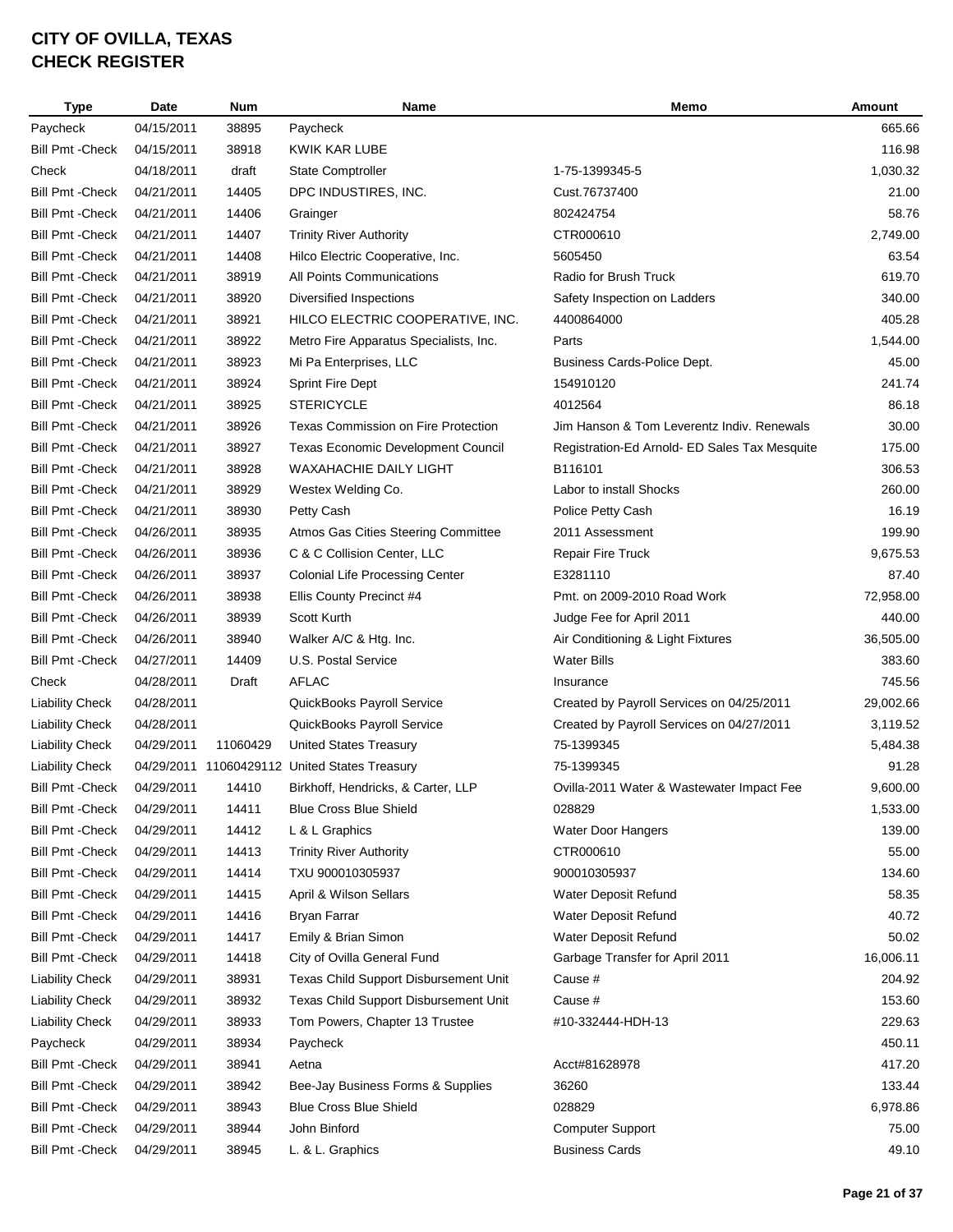| <b>Type</b>             | Date       | <b>Num</b> | Name                                    | Memo                                      | Amount    |
|-------------------------|------------|------------|-----------------------------------------|-------------------------------------------|-----------|
| <b>Bill Pmt - Check</b> | 04/29/2011 | 38946      | Night Line Janitorial Services, Inc.    | Janitorial Services for April             | 265.00    |
| <b>Bill Pmt - Check</b> | 04/29/2011 | 38947      | Petty Cash                              | Police Petty Cash                         | 5.00      |
| General Journal         | 04/29/2011 | 9-174      |                                         | -MULTIPLE-                                | 269.19    |
| Check                   | 05/03/2011 |            | Sams Club                               | Supplies                                  | 409.55    |
| <b>Bill Pmt - Check</b> | 05/05/2011 | 14419      | Direct Energy Business-914787           | 914787                                    | 69.67     |
| <b>Bill Pmt - Check</b> | 05/05/2011 | 14420      | Direct Energy Business-914790           | 914790                                    | 178.24    |
| <b>Bill Pmt - Check</b> | 05/05/2011 | 14421      | Direct Energy Business-914791           | 914791                                    | 2,007.48  |
| <b>Bill Pmt - Check</b> | 05/05/2011 | 14422      | DPC INDUSTIRES, INC.                    | Cust.76737400                             | 201.31    |
| <b>Bill Pmt - Check</b> | 05/05/2011 | 14423      | Haney Electric Service Co., Inc.        | Work on #1 Sump Pump                      | 187.50    |
| <b>Bill Pmt - Check</b> | 05/05/2011 | 14424      | Keith Ace Hardware                      |                                           | 36.70     |
| <b>Bill Pmt - Check</b> | 05/05/2011 | 14425      | Kruegar's Auto Service                  |                                           | 68.04     |
| <b>Bill Pmt - Check</b> | 05/05/2011 | 14426      | <b>Verizon Wireless</b>                 | 722480877-00001                           | 145.78    |
| <b>Bill Pmt - Check</b> | 05/05/2011 | 14427      | <b>Walmart Community</b>                | 6032-2020-1014-9012                       | 59.23     |
| <b>Bill Pmt - Check</b> | 05/05/2011 | 14428      | Cbeyond                                 | 37994                                     | 156.26    |
| <b>Bill Pmt - Check</b> | 05/05/2011 | 38948      | Adrian Velasquez                        | Volunteer Firefigher Incentivve           | 5.00      |
| <b>Bill Pmt - Check</b> | 05/05/2011 | 38949      | APAC TEXAS, INC                         | Customer#209019                           | 597.35    |
| <b>Bill Pmt - Check</b> | 05/05/2011 | 38950      | <b>CBEYOND Communications</b>           | 37994                                     | 587.85    |
| <b>Bill Pmt - Check</b> | 05/05/2011 | 38951      | Charles A. Quadra                       | Incentive Program                         | 15.00     |
| <b>Bill Pmt - Check</b> | 05/05/2011 | 38952      | De Lage Landen                          | 71994                                     | 619.00    |
| <b>Bill Pmt - Check</b> | 05/05/2011 | 38953      | <b>Direct Energy Business</b>           |                                           | 350.30    |
| <b>Bill Pmt - Check</b> | 05/05/2011 | 38955      | Election Systems & Software, Inc.       |                                           | 587.30    |
| <b>Bill Pmt - Check</b> | 05/05/2011 | 38956      | <b>Everett Spencer</b>                  | Incentive Program                         | 170.00    |
| <b>Bill Pmt - Check</b> | 05/05/2011 | 38957      | <b>Hart InterCivic</b>                  | OVI-10740                                 | 800.20    |
| <b>Bill Pmt - Check</b> | 05/05/2011 | 38958      | Jacki Witherspoon                       | Volunteer Firefighter Incentive           | 155.00    |
| <b>Bill Pmt - Check</b> | 05/05/2011 | 38959      | <b>JIM HANSON</b>                       | Incentive Program                         | 190.00    |
| <b>Bill Pmt - Check</b> | 05/05/2011 | 38960      | Joni Sidler                             | Incentive Program                         | 25.00     |
| <b>Bill Pmt - Check</b> | 05/05/2011 | 38961      | Keith Ace Hardware                      |                                           | 64.47     |
| <b>Bill Pmt - Check</b> | 05/05/2011 | 38962      | Krueger's Auto Service Center           | Alignment & Rotate Tires PD 100           | 59.95     |
| <b>Bill Pmt - Check</b> | 05/05/2011 | 38963      | OAK CLIFF OFFICE SUPPLY & Printing Inc. | office supplies                           | 34.94     |
| <b>Bill Pmt - Check</b> | 05/05/2011 | 38964      | Patrick Paluga                          | Incentive Program                         | 60.00     |
| <b>Bill Pmt - Check</b> | 05/05/2011 | 38965      | Randall Bailey                          | Volunteer Firefighter Incentive           | 5.00      |
| <b>Bill Pmt - Check</b> | 05/05/2011 | 38966      | Rodney Pat Ramsey                       | Court Legal Services for March & April    | 562.50    |
| <b>Bill Pmt - Check</b> | 05/05/2011 | 38967      | <b>Safety Vision</b>                    | Microphone & Clip                         | 130.53    |
| <b>Bill Pmt - Check</b> | 05/05/2011 | 38968      | Sean McCumber                           | Incentive Program                         | 55.00     |
| <b>Bill Pmt - Check</b> | 05/05/2011 | 38969      | Steve O'Brien                           | Incentive Program                         | 95.00     |
| <b>Bill Pmt - Check</b> | 05/05/2011 | 38970      | TEXAS MUNICIPAL LEAGUE                  | Deductible Pmt. Walker Case 2008          | 1,000.00  |
| <b>Bill Pmt - Check</b> | 05/05/2011 | 38971      | TXU Energy 900012116108                 | 900012116108                              | 4,194.96  |
| <b>Bill Pmt - Check</b> | 05/05/2011 | 38972      | UNITED SITE SERVICES OF Texas, Inc.     | HBI-05767                                 | 196.71    |
| <b>Bill Pmt - Check</b> | 05/05/2011 | 38973      | <b>Verizon Wireless</b>                 | 722480877-00001                           | 404.96    |
| <b>Bill Pmt - Check</b> | 05/05/2011 | 38974      | WAL-MART COMMUNITY                      | Dog Food                                  | 20.50     |
| <b>Bill Pmt - Check</b> | 05/05/2011 | 38975      | <b>Warren Bell</b>                      | Volunteer Firefighter Incentive           | 15.00     |
| <b>Bill Pmt - Check</b> | 05/10/2011 | 38981      | <b>TML Administrative Services</b>      | Randy Whiteman Register for June 9-12     | 225.00    |
| <b>Liability Check</b>  | 05/11/2011 | 38982      | T. M. R. S.                             | 00961                                     | 13,145.05 |
| <b>Liability Check</b>  | 05/12/2011 |            | QuickBooks Payroll Service              | Created by Payroll Services on 05/09/2011 | 28,778.71 |
| <b>Liability Check</b>  | 05/13/2011 | 11060513   | <b>United States Treasury</b>           | 75-1399345                                | 5,602.80  |
| <b>Bill Pmt - Check</b> | 05/13/2011 | 14429      | Citibank                                | 8639                                      | 24.32     |
| <b>Bill Pmt - Check</b> | 05/13/2011 | 14430      | City of Dallas                          | 100291064                                 | 21,798.48 |
| <b>Bill Pmt - Check</b> | 05/13/2011 | 14431      | DPC INDUSTIRES, INC.                    | Cust.76737400                             | 27.00     |
| <b>Bill Pmt - Check</b> | 05/13/2011 | 14432      | <b>Quill Corporation</b>                | C5884618                                  | 186.86    |
|                         |            |            |                                         |                                           |           |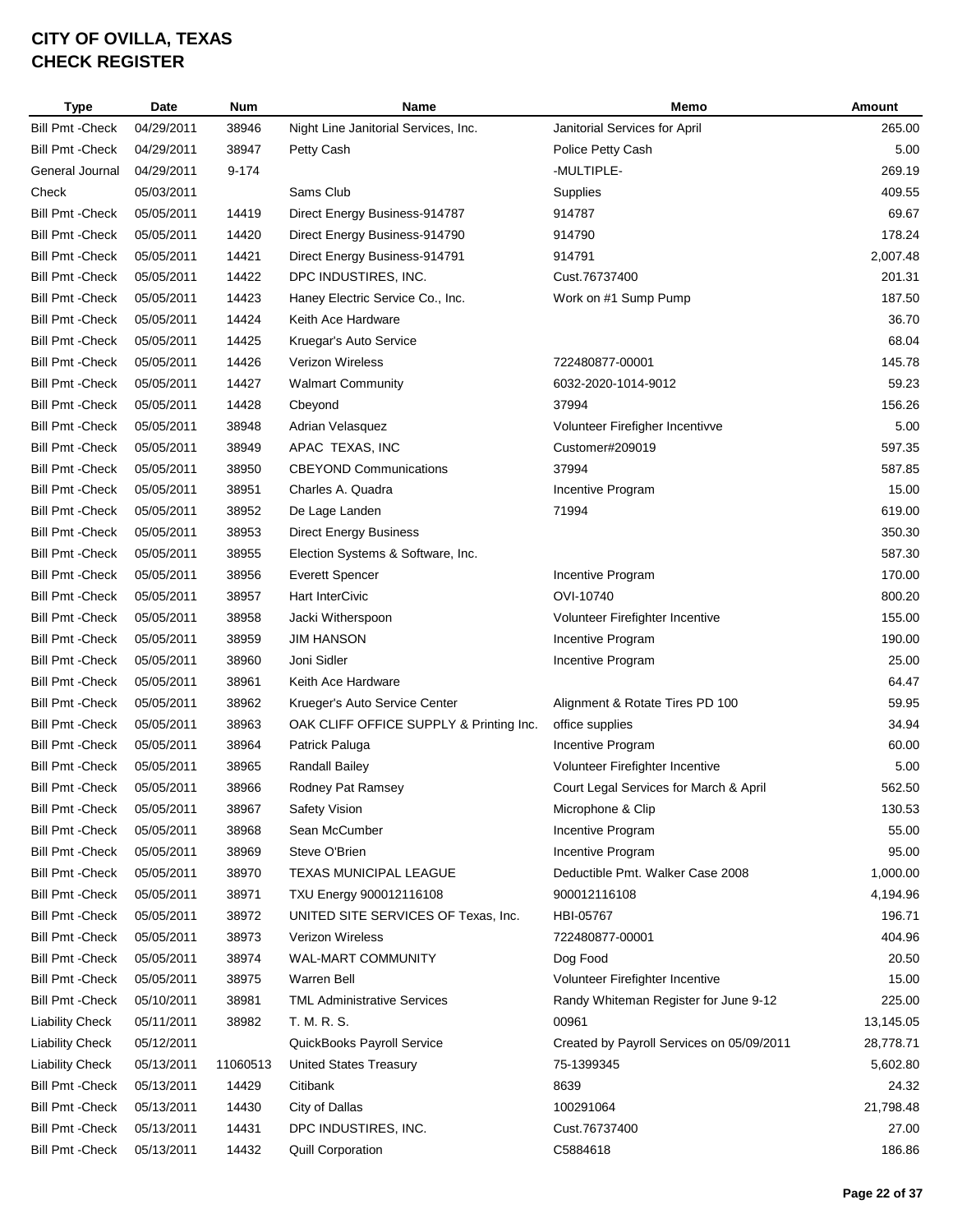| <b>Type</b>             | Date       | <b>Num</b> | Name                                    | Memo                              | <b>Amount</b> |
|-------------------------|------------|------------|-----------------------------------------|-----------------------------------|---------------|
| <b>Liability Check</b>  | 05/13/2011 | 38976      | Texas Child Support Disbursement Unit   | Cause #                           | 204.92        |
| <b>Liability Check</b>  | 05/13/2011 | 38977      | Texas Child Support Disbursement Unit   | Cause #                           | 153.60        |
| <b>Liability Check</b>  | 05/13/2011 | 38978      | Tom Powers, Chapter 13 Trustee          | #10-332444-HDH-13                 | 229.63        |
| Paycheck                | 05/13/2011 | 38979      | Paycheck                                |                                   | 511.74        |
| Paycheck                | 05/13/2011 | 38980      | Paycheck                                |                                   | 475.55        |
| <b>Bill Pmt - Check</b> | 05/13/2011 | 38983      | Al's Pest Control Services, Inc.        | 1552                              | 140.00        |
| <b>Bill Pmt - Check</b> | 05/13/2011 | 38984      | AT&T-Mobility                           | 872461924                         | 21.53         |
| <b>Bill Pmt - Check</b> | 05/13/2011 | 38985      | AT&T 287019411806                       | 03324549                          | 57.66         |
| <b>Bill Pmt - Check</b> | 05/13/2011 | 38986      | AT&T 515-3390                           | 972 515-3390 980 3                | 55.95         |
| <b>Bill Pmt - Check</b> | 05/13/2011 | 38987      | <b>Bound Tree Medical</b>               |                                   | 230.40        |
| <b>Bill Pmt - Check</b> | 05/13/2011 | 38988      | BRASS & GAS, INC.                       | <b>Cylinder Rental</b>            | 21.90         |
| <b>Bill Pmt - Check</b> | 05/13/2011 | 38989      | CASCO INDUSTRIES, INC.                  |                                   | 834.25        |
| <b>Bill Pmt - Check</b> | 05/13/2011 | 38990      | CHEST DIAGNOSTIC THERAPEUTIC            |                                   | 25.00         |
| <b>Bill Pmt - Check</b> | 05/13/2011 | 38991      | Citibank                                | 8639                              | 935.39        |
| <b>Bill Pmt - Check</b> | 05/13/2011 | 38992      | <b>Community Waste Disposal</b>         | 102326-001                        | 15,973.15     |
| <b>Bill Pmt - Check</b> | 05/13/2011 | 38993      | Election Systems & Software, Inc.       | 19505                             | 17.71         |
| <b>Bill Pmt - Check</b> | 05/13/2011 | 38994      | <b>GST PUBLIC SAFETY SUPPLY</b>         | 12244                             | 248.55        |
| <b>Bill Pmt - Check</b> | 05/13/2011 | 38995      | Jimmy C. Holder                         | <b>Repair Urinal</b>              | 85.00         |
| <b>Bill Pmt - Check</b> | 05/13/2011 | 38996      | KONICA MINOLTA BUSINESS SOLUTION        | 061-0040730-000                   | 243.60        |
| <b>Bill Pmt - Check</b> | 05/13/2011 | 38997      | L. & L. Graphics                        | <b>Citation Books</b>             | 527.00        |
| <b>Bill Pmt - Check</b> | 05/13/2011 | 38998      | Metro Fire Apparatus Specialists, Inc.  | Parts                             | 304.00        |
| <b>Bill Pmt - Check</b> | 05/13/2011 | 38999      | OAK CLIFF OFFICE SUPPLY & Printing Inc. |                                   | 594.94        |
| <b>Bill Pmt - Check</b> | 05/13/2011 | 39000      | QUILL                                   |                                   | 356.36        |
| <b>Bill Pmt - Check</b> | 05/13/2011 | 39001      | <b>Red Oak Auto Parts</b>               |                                   | 777.20        |
| <b>Bill Pmt - Check</b> | 05/13/2011 | 39002      | Ricoh Americas Corportation             | 001-0084752-001                   | 108.22        |
| <b>Bill Pmt - Check</b> | 05/13/2011 | 39003      | The Pollice and Sheriffs Press          | ID Cards-                         | 12.44         |
| <b>Bill Pmt - Check</b> | 05/13/2011 | 39004      | <b>WAXAHACHIE DAILY LIGHT</b>           |                                   | 418.27        |
| <b>Bill Pmt - Check</b> | 05/13/2011 | 39005      | WAXAHACHIE ENVIRONMENTAL HEALTH         | Impound Services for April        | 81.00         |
| <b>Bill Pmt - Check</b> | 05/13/2011 | 39006      | Zep Manufacturing Co.                   | NA0001903                         | 89.19         |
| <b>Bill Pmt - Check</b> | 05/13/2011 | 39007      | Petty Cash                              | Police Petty Cash                 | 5.59          |
| <b>Bill Pmt - Check</b> | 05/13/2011 | 39008      | TXU Energy 900012116108                 | 900012116108                      | 6,411.85      |
| Check                   | 05/13/2011 |            | Sams Club                               | Supplies                          | 296.34        |
| <b>Bill Pmt - Check</b> | 05/16/2011 | 39009      | Ritchie Bros.Auctioneers (America) Inc. | Jack Hammer & Pneumatic Tools     | 583.00        |
| Check                   | 05/16/2011 |            | Sams Club                               | Supplies                          | 34.90         |
| Check                   | 05/18/2011 | Draft      | State Comptroller                       | 1-75-1399345-5                    | 995.38        |
| <b>Bill Pmt - Check</b> | 05/20/2011 | 14433      | Hilco Electric Cooperative, Inc.        | 5605450                           | 69.48         |
| <b>Bill Pmt - Check</b> | 05/20/2011 | 14434      | Shell                                   | 80-728-0062-9                     | 853.81        |
| <b>Bill Pmt - Check</b> | 05/20/2011 | 14435      | <b>Quill Corporation</b>                | C5884618                          | 25.63         |
| <b>Bill Pmt - Check</b> | 05/20/2011 | 39010      | A & B State Inspection                  | State Inspection 2008 Expedition  | 29.99         |
| <b>Bill Pmt - Check</b> | 05/20/2011 | 39011      | <b>ATMOS Energy</b>                     | 000291506                         | 25.27         |
| <b>Bill Pmt - Check</b> | 05/20/2011 | 39012      | AUGUST INDUSTRIES, INC.                 | Customer#9OVILL                   | 1,040.48      |
| <b>Bill Pmt - Check</b> | 05/20/2011 | 39013      | CASCO INDUSTRIES, INC.                  |                                   | 633.00        |
| <b>Bill Pmt - Check</b> | 05/20/2011 | 39014      | <b>CHARLES B MORTON</b>                 | Election Judge 5/14/11            | 205.00        |
| <b>Bill Pmt - Check</b> | 05/20/2011 | 39015      | Ellis County Tax Assessor-Collector     | 2010 Collection of Ad Valorem Tax | 1,587.00      |
| <b>Bill Pmt - Check</b> | 05/20/2011 | 39016      | Gordon R. Edwards                       | <b>Election Payroll</b>           | 45.00         |
| <b>Bill Pmt - Check</b> | 05/20/2011 | 39017      | <b>GRANT JACOBS</b>                     | <b>Election Clerk</b>             | 100.00        |
| <b>Bill Pmt - Check</b> | 05/20/2011 | 39018      | HILCO ELECTRIC COOPERATIVE, INC.        | 4400864000                        | 405.28        |
| <b>Bill Pmt - Check</b> | 05/20/2011 | 39019      | Imprints Inc.                           | Asset Labels                      | 385.00        |
| <b>Bill Pmt - Check</b> | 05/20/2011 | 39020      | Janice Rourk                            | Election Worker Compensation      | 32.50         |
|                         |            |            |                                         |                                   |               |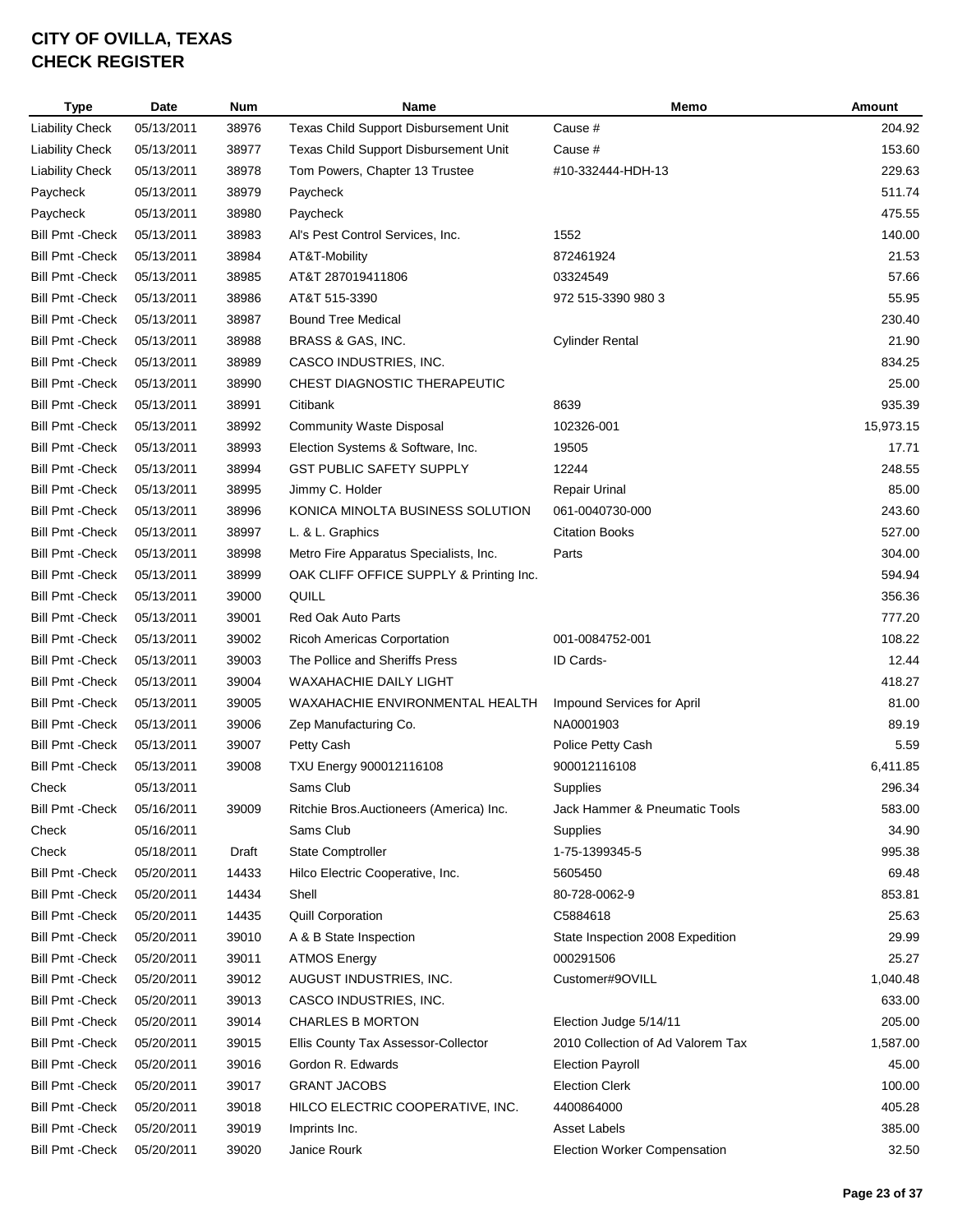| <b>Type</b>             | Date       | <b>Num</b> | Name                                     | Memo                                      | Amount    |
|-------------------------|------------|------------|------------------------------------------|-------------------------------------------|-----------|
| <b>Bill Pmt - Check</b> | 05/20/2011 | 39021      | JPMorgan Chase Bank NA                   | 0750                                      | 324.99    |
| <b>Bill Pmt - Check</b> | 05/20/2011 | 39022      | MES - Texas                              | 32402                                     | 1,588.96  |
| <b>Bill Pmt - Check</b> | 05/20/2011 | 39023      | Night Line Janitorial Services, Inc.     | Janitorial Services for May 2011          | 265.00    |
| <b>Bill Pmt - Check</b> | 05/20/2011 | 39024      | OAK CLIFF OFFICE SUPPLY & Printing Inc.  | office supplies                           | 344.57    |
| <b>Bill Pmt - Check</b> | 05/20/2011 | 39025      | Physio-Control, Inc.                     |                                           | 31,296.45 |
| <b>Bill Pmt - Check</b> | 05/20/2011 | 39027      | Sardis Tires & Wheels                    | <b>Tires for Golf Cart</b>                | 47.94     |
| <b>Bill Pmt - Check</b> | 05/20/2011 | 39028      | <b>Shafer Enterprises</b>                | 2 sets of Fire Flghter Cooling Vests      | 5,860.48  |
| <b>Bill Pmt - Check</b> | 05/20/2011 | 39029      | <b>Shell Card Services</b>               | 80-728-0062-9                             | 3,618.05  |
| <b>Bill Pmt - Check</b> | 05/20/2011 | 39030      | <b>Sprint Fire Dept</b>                  | 154910120                                 | 241.53    |
| <b>Bill Pmt - Check</b> | 05/20/2011 | 39031      | State Firemans's and Fire Marshals Assoc | Joni Sidler Basic Volunteer Firefighter   | 10.00     |
| <b>Bill Pmt - Check</b> | 05/20/2011 | 39032      | <b>STERICYCLE</b>                        | 4012564                                   | 86.18     |
| <b>Bill Pmt - Check</b> | 05/20/2011 | 39033      | Susan Kearbey                            | 5-14-11 Election Payroll                  | 70.00     |
| <b>Bill Pmt - Check</b> | 05/20/2011 | 39034      | WAXAHACHIE DAILY LIGHT                   | B116101                                   | 48.32     |
| <b>Bill Pmt - Check</b> | 05/20/2011 | 39035      | Yolanda Garcia Lopez                     | <b>Election Clerk</b>                     | 92.50     |
| <b>Bill Pmt - Check</b> | 05/20/2011 | 39036      | John Binford                             | <b>Computer Support</b>                   | 150.00    |
| <b>Bill Pmt - Check</b> | 05/20/2011 | 39037      | QUILL                                    | Account#C5884618                          | 78.38     |
| <b>Liability Check</b>  | 05/26/2011 |            | QuickBooks Payroll Service               | Created by Payroll Services on 05/23/2011 | 29,123.10 |
| <b>Liability Check</b>  | 05/27/2011 | 1102052711 | <b>United States Treasury</b>            | 75-1399345                                | 5,591.57  |
| Bill Pmt - Check        | 05/27/2011 | 14436      | U.S. Postal Service                      | <b>Water Bills</b>                        | 383.96    |
| <b>Liability Check</b>  | 05/27/2011 | 39038      | Texas Child Support Disbursement Unit    | Cause #                                   | 204.92    |
| <b>Liability Check</b>  | 05/27/2011 | 39039      | Texas Child Support Disbursement Unit    | Cause #                                   | 153.60    |
| <b>Liability Check</b>  | 05/27/2011 | 39040      | Tom Powers, Chapter 13 Trustee           | #10-332444-HDH-13                         | 229.63    |
| Paycheck                | 05/27/2011 | 39041      | Paycheck                                 |                                           | 470.32    |
| <b>Bill Pmt - Check</b> | 05/27/2011 | 39042      | Rene Bates Auctioneers, Inc.             | online auction                            | 210.00    |
| Check                   | 05/27/2011 | Draft      | <b>AFLAC</b>                             | Insurance                                 | 745.56    |
| <b>Bill Pmt - Check</b> | 05/31/2011 | 14437      | Bee-Jay Business Forms & Supplies        | Print Checks for W&S Fund                 | 133.52    |
| <b>Bill Pmt - Check</b> | 05/31/2011 | 14438      | <b>Blue Cross Blue Shield</b>            | 028829                                    | 1,533.00  |
| <b>Bill Pmt - Check</b> | 05/31/2011 | 14439      | Cbeyond                                  | 37994                                     | 154.14    |
| <b>Bill Pmt - Check</b> | 05/31/2011 | 14440      | Cynthia Comeaux                          | Water Deposit Refund                      | 49.59     |
| <b>Bill Pmt - Check</b> | 05/31/2011 | 14441      | <b>Dollar General</b>                    | Supplies                                  | 6.00      |
| <b>Bill Pmt - Check</b> | 05/31/2011 | 14442      | <b>Grant Stanfill</b>                    | Water Deposit Refund                      | 35.12     |
| <b>Bill Pmt - Check</b> | 05/31/2011 | 14443      | James & Jeannett Scivally                | Water Deposit Refund                      | 70.98     |
| <b>Bill Pmt - Check</b> | 05/31/2011 | 14444      | Kruegar's Auto Service                   |                                           | 12.70     |
| <b>Bill Pmt - Check</b> | 05/31/2011 | 14446      | <b>Trinity River Authority</b>           | CTR000610                                 | 55.00     |
| <b>Bill Pmt - Check</b> | 05/31/2011 | 14447      | TXU 900010305937                         | 900010305937                              | 162.20    |
| <b>Bill Pmt - Check</b> | 05/31/2011 | 14448      | Municipal Water Works Supply, LP         |                                           | 94.51     |
| <b>Bill Pmt - Check</b> | 05/31/2011 | 14449      | City of Ovilla General Fund              | Garbage Transfer for Mayl 2011            | 15,458.69 |
| <b>Bill Pmt - Check</b> | 05/31/2011 | 39043      | Aetna                                    | Acct#81628978                             | 467.10    |
| <b>Bill Pmt - Check</b> | 05/31/2011 | 39044      | Al's Pest Control Services, Inc.         | 1552                                      | 475.00    |
| <b>Bill Pmt - Check</b> | 05/31/2011 | 39045      | <b>Blue Cross Blue Shield</b>            | 028829                                    | 6,467.86  |
| <b>Bill Pmt - Check</b> | 05/31/2011 | 39046      | Bureau Veritas North America, Inc.       |                                           | 2,895.12  |
| <b>Bill Pmt - Check</b> | 05/31/2011 | 39047      | <b>CBEYOND Communications</b>            | 37994                                     | 579.85    |
| <b>Bill Pmt - Check</b> | 05/31/2011 | 39048      | <b>Colonial Life Processing Center</b>   | E3281110                                  | 87.40     |
| <b>Bill Pmt - Check</b> | 05/31/2011 | 39049      | <b>Community Waste Disposal</b>          | 102326-001                                | 15,998.45 |
| <b>Bill Pmt - Check</b> | 05/31/2011 | 39050      | Dallas Central Appraisal District        | 4th Qtr. Budget Allocation                | 191.00    |
| <b>Bill Pmt - Check</b> | 05/31/2011 | 39051      | De Lage Landen                           | 71994                                     | 619.00    |
| <b>Bill Pmt - Check</b> | 05/31/2011 | 39052      | Ellis Central Appraisal District         | 3rd Qtr. Pmt. 2011 EAD Budget             | 3,789.58  |
| <b>Bill Pmt - Check</b> | 05/31/2011 | 39053      | Krueger's Auto Service Center            | Hydraulic Filter Compressor               | 15.33     |
| <b>Bill Pmt - Check</b> | 05/31/2011 | 39054      | OFFICE DEPOT                             | 6011564204068364                          | 9.54      |
|                         |            |            |                                          |                                           |           |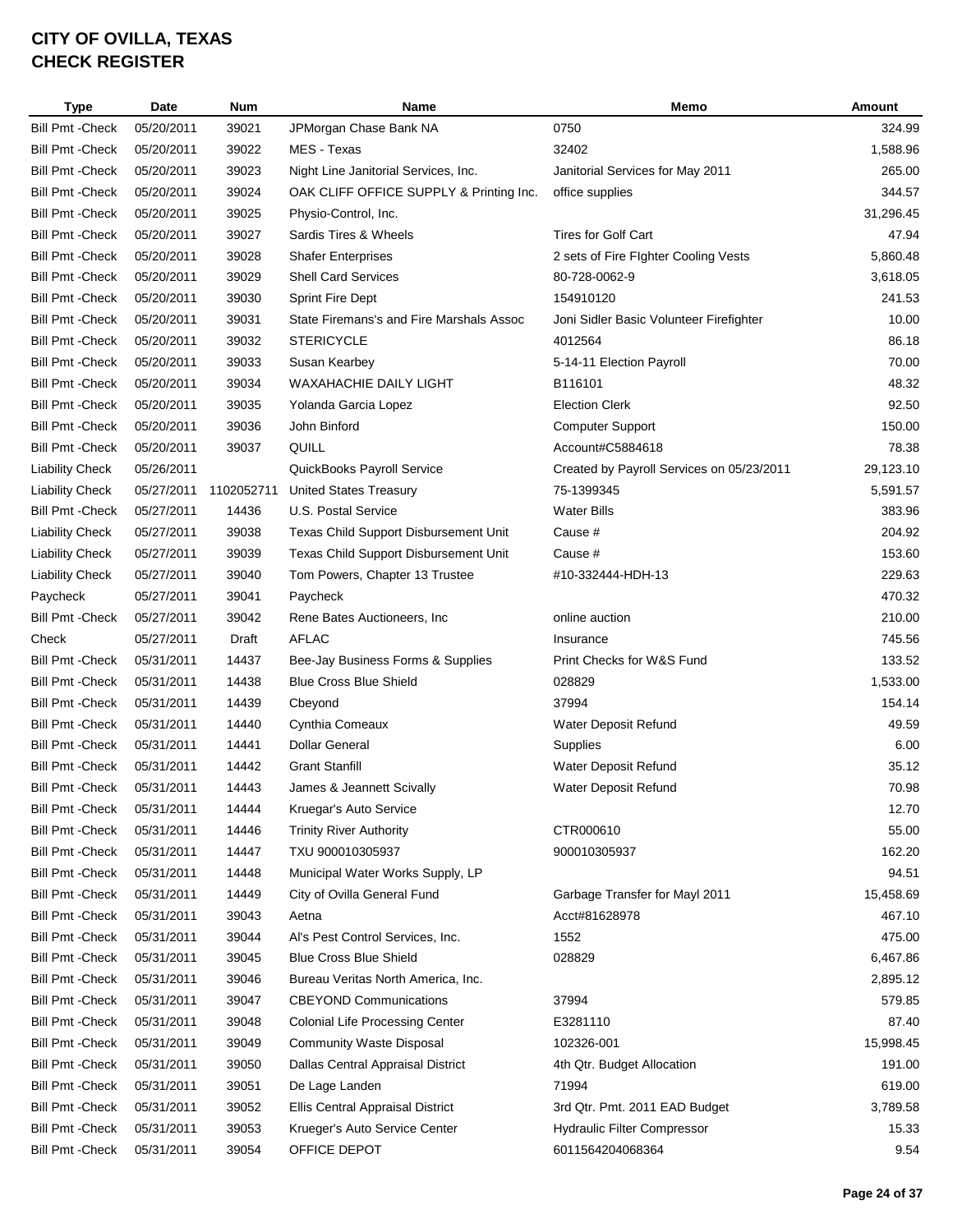| <b>Type</b>             | Date       | Num      | Name                                    | Memo                                       | <b>Amount</b> |
|-------------------------|------------|----------|-----------------------------------------|--------------------------------------------|---------------|
| <b>Bill Pmt - Check</b> | 05/31/2011 | 39055    | QUILL                                   | Account#C5884618                           | 67.99         |
| <b>Bill Pmt - Check</b> | 05/31/2011 | 39056    | Sardis Tires & Wheels                   |                                            | 66.06         |
| <b>Bill Pmt - Check</b> | 05/31/2011 | 39057    | <b>Sunbelt Rentals</b>                  | 3126178                                    | 125.32        |
| <b>Bill Pmt - Check</b> | 05/31/2011 | 39058    | Taylor, Olson, Adkins, Sralla           | Legal Fees For April 2011                  | 542.50        |
| <b>Bill Pmt - Check</b> | 05/31/2011 | 39059    | TXU Energy 900012116108                 | 900012116108                               | 4,339.23      |
| <b>Bill Pmt - Check</b> | 05/31/2011 | 39060    | Petty Cash                              | <b>Finance Petty Cash</b>                  | 13.58         |
| <b>Bill Pmt - Check</b> | 05/31/2011 | 39061    | Petty Cash                              | Police Petty Cash                          | 26.40         |
| General Journal         | 05/31/2011 | 9-179    |                                         | -MULTIPLE-                                 | 235.68        |
| <b>Liability Check</b>  | 05/31/2011 |          | QuickBooks Payroll Service              | Created by Payroll Services on 05/26/2011  | 2,773.24      |
| <b>Liability Check</b>  | 05/31/2011 |          | QuickBooks Payroll Service              | Created by Payroll Services on 05/26/2011  | 349.45        |
| <b>Liability Check</b>  | 06/01/2011 | 11060601 | <b>United States Treasury</b>           | 75-1399345                                 | 91.32         |
| <b>Bill Pmt - Check</b> | 06/03/2011 | 14450    | DPC INDUSTIRES, INC.                    | Cust.76737400                              | 210.89        |
| <b>Bill Pmt - Check</b> | 06/03/2011 | 39062    | Adrian Velasquez                        | Volunteer firefighter Incentive            | 15.00         |
| <b>Bill Pmt - Check</b> | 06/03/2011 | 39063    | AT&T-Mobility                           | 872461924                                  | 21.53         |
| <b>Bill Pmt - Check</b> | 06/03/2011 | 39064    | <b>Bound Tree Medical</b>               | 202701                                     | 129.12        |
| <b>Bill Pmt - Check</b> | 06/03/2011 | 39065    | BRASS & GAS, INC.                       | <b>Cylinder Rental</b>                     | 21.90         |
| <b>Bill Pmt - Check</b> | 06/03/2011 | 39066    | Bureau Veritas North America, Inc.      | 16010-238009.00                            | 450.00        |
| <b>Bill Pmt - Check</b> | 06/03/2011 | 39067    | CASCO INDUSTRIES, INC.                  |                                            | 591.00        |
| <b>Bill Pmt - Check</b> | 06/03/2011 | 39068    | <b>Everett Spencer</b>                  | Incentive Program                          | 125.00        |
| <b>Bill Pmt - Check</b> | 06/03/2011 | 39069    | <b>Impact Promotional Services</b>      | 2 prs. of Pants                            | 79.98         |
| <b>Bill Pmt - Check</b> | 06/03/2011 | 39070    | Jacki Witherspoon                       | Volunteer Firefighter Incentive            | 240.00        |
| <b>Bill Pmt - Check</b> | 06/03/2011 | 39071    | <b>JIM HANSON</b>                       | Incentive Program                          | 245.00        |
| <b>Bill Pmt - Check</b> | 06/03/2011 | 39072    | Joni Sidler                             | Incentive Program                          | 10.00         |
| <b>Bill Pmt - Check</b> | 06/03/2011 | 39073    | KONICA MINOLTA BUSINESS SOLUTION        | 061-0040730-000                            | 271.01        |
| <b>Bill Pmt - Check</b> | 06/03/2011 | 39074    | OAK CLIFF OFFICE SUPPLY & Printing Inc. | office supplies                            | 119.80        |
| <b>Bill Pmt - Check</b> | 06/03/2011 | 39075    | Patrick Paluga                          | Incentive Program                          | 60.00         |
| <b>Bill Pmt - Check</b> | 06/03/2011 | 39076    | Randall Bailey                          | Volunteer Firefighter Incentive            | 10.00         |
| <b>Bill Pmt - Check</b> | 06/03/2011 | 39077    | Sean McCumber                           | Incentive Program                          | 25.00         |
| <b>Bill Pmt - Check</b> | 06/03/2011 | 39078    | Shawn Blanchet                          | Vol. Firefighter Incentive                 | 30.00         |
| <b>Bill Pmt - Check</b> | 06/03/2011 | 39079    | Steve O'Brien                           | Incentive Program                          | 90.00         |
| <b>Bill Pmt - Check</b> | 06/03/2011 | 39080    | THE PRODUCTIVITY CENTER                 | OPD002                                     | 295.00        |
| <b>Bill Pmt - Check</b> | 06/03/2011 | 39081    | UNITED SITE SERVICES OF Texas, Inc.     | HBI-05767                                  | 196.71        |
| <b>Bill Pmt - Check</b> | 06/03/2011 | 39082    | Warren Bell                             | Volunteer Firefighter Incentive            | 35.00         |
| General Journal         | 06/07/2011 | 9-184    |                                         | Credit Card Fees for June                  | 120.77        |
| <b>Bill Pmt - Check</b> | 06/08/2011 | 14451    | Keith Ace Hardware                      |                                            | 20.23         |
| <b>Bill Pmt - Check</b> | 06/08/2011 | 14452    | <b>Verizon Wireless</b>                 | 722480877-00001                            | 145.76        |
| <b>Bill Pmt - Check</b> | 06/08/2011 | 39087    | BIRKHOFF, HENDRICKS, & Carter, L.L.P.   | Project 0004035                            | 209.96        |
| <b>Bill Pmt - Check</b> | 06/08/2011 | 39088    | BRASS & GAS, INC.                       | <b>Cylinder Retestl</b>                    | 156.00        |
| <b>Bill Pmt - Check</b> | 06/08/2011 | 39089    | <b>Direct Energy Business</b>           | 914788                                     | 54.40         |
| Bill Pmt - Check        | 06/08/2011 | 39090    | Keith Ace Hardware                      |                                            | 99.86         |
| <b>Bill Pmt - Check</b> | 06/08/2011 | 39091    | Lancaster Chamber of Commerce           | <b>BSW Luncheon</b>                        | 500.00        |
| <b>Bill Pmt - Check</b> | 06/08/2011 | 39092    | Red Oak Auto Parts                      |                                            | 898.53        |
| <b>Bill Pmt - Check</b> | 06/08/2011 | 39093    | Red Oak Car Wash                        | Car Wash Charges                           | 19.98         |
| <b>Bill Pmt - Check</b> | 06/08/2011 | 39094    | Texas Municipal Clerks Cert. Program    | <b>Texas Municipal Election Law Update</b> | 105.00        |
| <b>Bill Pmt - Check</b> | 06/08/2011 | 39095    | Tire Centers, LLC                       | 4 Tires for Unit #705                      | 671.63        |
| <b>Bill Pmt - Check</b> | 06/08/2011 | 39096    | <b>Verizon Wireless</b>                 | 722480877-00001                            | 437.34        |
| Bill Pmt - Check        | 06/08/2011 | 39097    | WAXAHACHIE ENVIRONMENTAL HEALTH         | Impound Services for Mayl                  | 61.00         |
| <b>Liability Check</b>  | 06/09/2011 |          | QuickBooks Payroll Service              | Created by Payroll Services on 06/06/2011  | 28,914.80     |
| <b>Liability Check</b>  | 06/10/2011 | 11060610 | <b>United States Treasury</b>           | 75-1399345                                 | 5,602.76      |
|                         |            |          |                                         |                                            |               |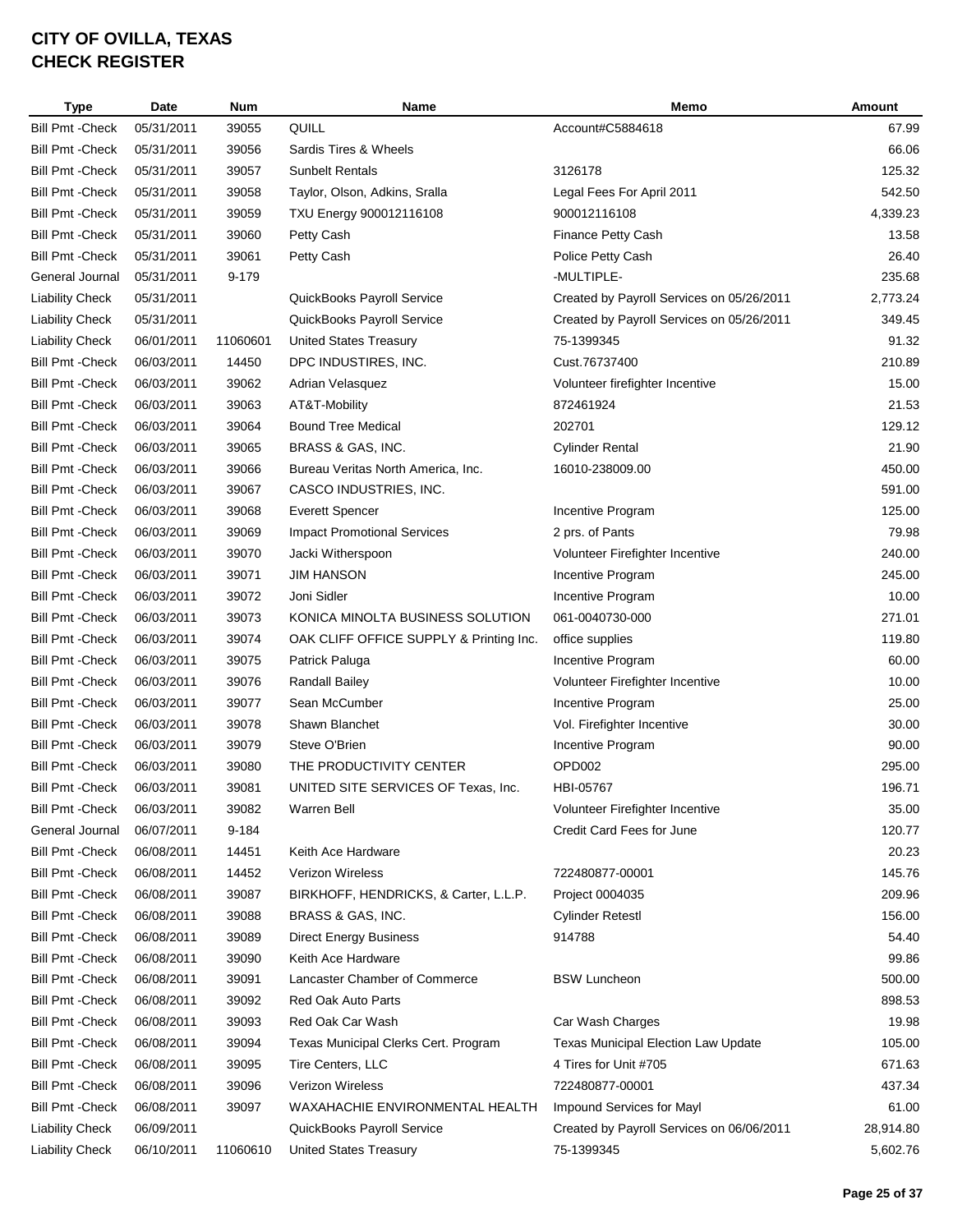| <b>Type</b>             | Date       | <b>Num</b> | Name                                   | Memo                                      | Amount    |
|-------------------------|------------|------------|----------------------------------------|-------------------------------------------|-----------|
| <b>Liability Check</b>  | 06/10/2011 | 39083      | Texas Child Support Disbursement Unit  | Cause #                                   | 204.92    |
| <b>Liability Check</b>  | 06/10/2011 | 39084      | Texas Child Support Disbursement Unit  | Cause #                                   | 153.60    |
| <b>Liability Check</b>  | 06/10/2011 | 39085      | Tom Powers, Chapter 13 Trustee         | #10-332444-HDH-13                         | 229.63    |
| Paycheck                | 06/10/2011 | 39086      | Paycheck                               |                                           | 602.02    |
| <b>Liability Check</b>  | 06/14/2011 | 39098      | T. M. R. S.                            | 00961                                     | 8,644.24  |
| Check                   | 06/17/2011 | 1188       | Lowes                                  |                                           | 204.26    |
| <b>Bill Pmt - Check</b> | 06/17/2011 | 14453      | Citibank                               | 8639                                      | 602.40    |
| <b>Bill Pmt - Check</b> | 06/17/2011 | 14454      | City of Dallas                         | 100291064                                 | 15,783.88 |
| <b>Bill Pmt - Check</b> | 06/17/2011 | 14455      | Direct Energy Business-914787          | 914787                                    | 83.47     |
| <b>Bill Pmt - Check</b> | 06/17/2011 | 14456      | Direct Energy Business-914790          | 914790                                    | 129.33    |
| <b>Bill Pmt - Check</b> | 06/17/2011 | 14457      | Direct Energy Business-914791          | 914791                                    | 2,031.83  |
| <b>Bill Pmt - Check</b> | 06/17/2011 | 14458      | DPC INDUSTIRES, INC.                   | Cust.76737400                             | 21.00     |
| <b>Bill Pmt - Check</b> | 06/17/2011 | 14459      | Dr. Trammell                           |                                           | 120.00    |
| <b>Bill Pmt - Check</b> | 06/17/2011 | 14460      | L & L Graphics                         | Stationery & Envelopes                    | 175.75    |
| <b>Bill Pmt - Check</b> | 06/17/2011 | 14461      | Municipal Water Works Supply, LP       |                                           | 949.54    |
| <b>Bill Pmt - Check</b> | 06/17/2011 | 14462      | Shell                                  | 80-728-0062-9                             | 779.52    |
| <b>Bill Pmt - Check</b> | 06/17/2011 | 14463      | <b>Trinity River Authority</b>         | CTR000610                                 | 2,749.00  |
| <b>Bill Pmt - Check</b> | 06/17/2011 | 39099      | APAC TEXAS, INC                        |                                           | 5,907.95  |
| <b>Bill Pmt - Check</b> | 06/17/2011 | 39100      | AT&T 287019411806                      | 03324549                                  | 52.80     |
| <b>Bill Pmt - Check</b> | 06/17/2011 | 39101      | AT&T 515-3390                          | 972 515-3390 980 3                        | 60.77     |
| <b>Bill Pmt - Check</b> | 06/17/2011 | 39102      | <b>ATMOS Energy</b>                    | 000291506                                 | 22.06     |
| <b>Bill Pmt - Check</b> | 06/17/2011 | 39103      | <b>Bound Tree Medical</b>              |                                           | 39.40     |
| <b>Bill Pmt - Check</b> | 06/17/2011 | 39104      | Cedar Valley College                   | State & Fed. Law Update - Fullerton       | 20.00     |
| <b>Bill Pmt - Check</b> | 06/17/2011 | 39105      | CHEST DIAGNOSTIC THERAPEUTIC           |                                           | 25.00     |
| <b>Bill Pmt - Check</b> | 06/17/2011 | 39106      | Citibank                               | 8639                                      | 8,767.02  |
| <b>Bill Pmt - Check</b> | 06/17/2011 | 39107      | Clifford Power Systems, Inc.           | <b>Yearly Maintenance</b>                 | 1,379.00  |
| <b>Bill Pmt - Check</b> | 06/17/2011 | 39108      | <b>Direct Energy Business</b>          | 914789                                    | 316.69    |
| <b>Bill Pmt - Check</b> | 06/17/2011 | 39109      | Ellis County Precinct #4               | Base                                      | 300.00    |
| <b>Bill Pmt - Check</b> | 06/17/2011 | 39110      | <b>First Check Applicant Screening</b> | Applicant Background Search               | 25.00     |
| <b>Bill Pmt - Check</b> | 06/17/2011 | 39111      | <b>Impact Promotional Services</b>     | 1 PR. of Pants                            | 39.95     |
| <b>Bill Pmt - Check</b> | 06/17/2011 | 39112      | John Binford                           | <b>Computer Support</b>                   | 75.00     |
| <b>Bill Pmt - Check</b> | 06/17/2011 | 39113      | JPMorgan Chase Bank NA                 | 0750                                      | 24.99     |
| <b>Bill Pmt - Check</b> | 06/17/2011 | 39114      | L. & L. Graphics                       | Letterhead & Envelopes                    | 373.25    |
| <b>Bill Pmt - Check</b> | 06/17/2011 | 39115      | Masimo Americas, Inc.                  | 2-Rad 57 Hand Held Units                  | 10,707.00 |
| <b>Bill Pmt - Check</b> | 06/17/2011 | 39116      | <b>Oncor Cities Steering Committee</b> | Oncor 2011 Assessment                     | 399.80    |
| <b>Bill Pmt - Check</b> | 06/17/2011 | 39117      | QUILL                                  | Account#C5884618                          | 205.58    |
| <b>Bill Pmt - Check</b> | 06/17/2011 | 39118      | <b>Ricoh Americas Corportation</b>     | 001-0084752-001                           | 108.22    |
| <b>Bill Pmt - Check</b> | 06/17/2011 | 39119      | SA-SO                                  | <b>Street Signs</b>                       | 88.93     |
| <b>Bill Pmt - Check</b> | 06/17/2011 | 39120      | Sardis Tires & Wheels                  | 4-Tire Disposal                           | 48.00     |
| <b>Bill Pmt - Check</b> | 06/17/2011 | 39121      | <b>Shell Card Services</b>             | 80-728-0062-9                             | 3,842.23  |
| <b>Bill Pmt - Check</b> | 06/17/2011 | 39122      | <b>Target Safety</b>                   | Annual User License Risk Mgmt.            | 468.75    |
| Check                   | 06/17/2011 | Draft      | State Comptroller                      | 1-75-1399345-5                            | 961.36    |
| Check                   | 06/17/2011 |            | Sams Club                              | Supplies                                  | 271.93    |
| <b>Bill Pmt - Check</b> | 06/20/2011 | 39128      | Larry's Portable Welding & Steel LLC   | Steel for Public Works Bldg.              | 9,506.25  |
| <b>Bill Pmt - Check</b> | 06/22/2011 | 14464      | U.S. Postal Service                    | <b>Water Quality Brochure</b>             | 444.56    |
| Check                   | 06/22/2011 |            | Texas Dept. of State Health Services   |                                           | 96.00     |
| <b>Liability Check</b>  | 06/23/2011 |            | QuickBooks Payroll Service             | Created by Payroll Services on 06/20/2011 | 29,300.59 |
| <b>Bill Pmt - Check</b> | 06/24/2011 | 14465      | Cbeyond                                | 37994                                     | 155.15    |
| <b>Bill Pmt - Check</b> | 06/24/2011 | 14466      | D&H Printing, Inc.                     | Hats for Public works                     | 234.00    |
|                         |            |            |                                        |                                           |           |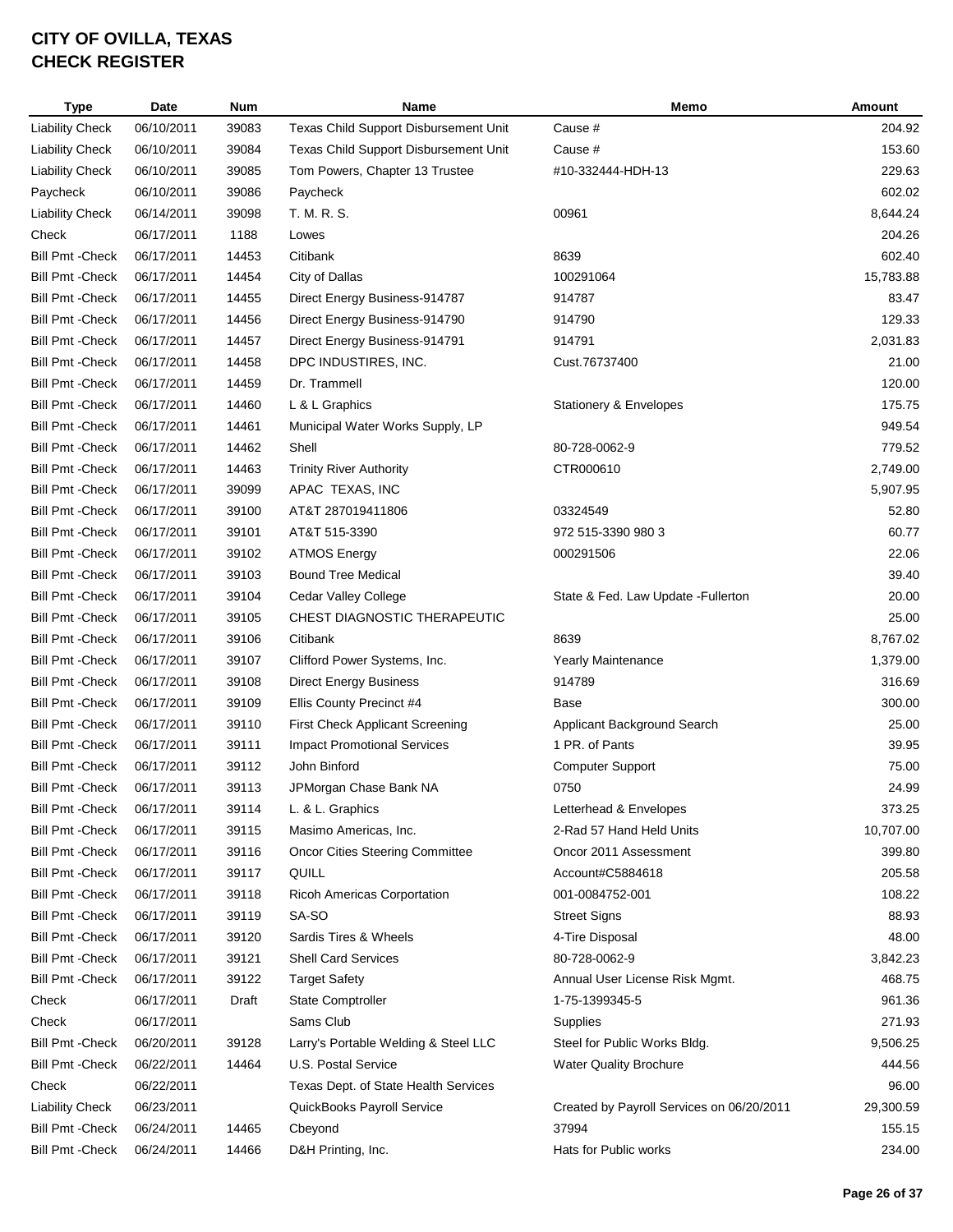| <b>Type</b>             | Date       | <b>Num</b>   | Name                                     | Memo                                         | <b>Amount</b> |
|-------------------------|------------|--------------|------------------------------------------|----------------------------------------------|---------------|
| <b>Bill Pmt - Check</b> | 06/24/2011 | 14467        | Hilco Electric Cooperative, Inc.         | 5605450                                      | 65.05         |
| <b>Bill Pmt - Check</b> | 06/24/2011 | 14468        | Municipal Water Works Supply, LP         | 09-0008990                                   | 238.94        |
| <b>Bill Pmt - Check</b> | 06/24/2011 | 14469        | <b>Trinity Rivier Authority of Texas</b> | CTR000610                                    | 55.00         |
| <b>Bill Pmt - Check</b> | 06/24/2011 | 14470        | Yeldell, Wilson & Co., P.C.              | 2178                                         | 2,000.00      |
| <b>Bill Pmt - Check</b> | 06/24/2011 | 14471        | Ashburne Glen Homeowners Assoc. Inc.     | Homeowner Dues March - May 2011              | 4,484.85      |
| <b>Bill Pmt - Check</b> | 06/24/2011 | 14472        | Homeowners of Meadow Glen                | Homeowner Dues Mar.-May 2011                 | 901.85        |
| <b>Bill Pmt - Check</b> | 06/24/2011 | 14473        | U.S. Postal Service                      | Water Bil Postage                            | 398.17        |
| <b>Liability Check</b>  | 06/24/2011 | 39123        | Texas Child Support Disbursement Unit    | Cause #                                      | 204.92        |
| <b>Liability Check</b>  | 06/24/2011 | 39124        | Texas Child Support Disbursement Unit    | Cause #                                      | 153.60        |
| <b>Liability Check</b>  | 06/24/2011 | 39125        | Tom Powers, Chapter 13 Trustee           | #10-332444-HDH-13                            | 229.63        |
| Paycheck                | 06/24/2011 | 39126        | Paycheck                                 |                                              | 550.51        |
| Paycheck                | 06/24/2011 | 39127        | Paycheck                                 |                                              | 266.61        |
| <b>Bill Pmt - Check</b> | 06/24/2011 | 39129        | Aetna                                    | Acct#81628978                                | 467.10        |
| <b>Bill Pmt - Check</b> | 06/24/2011 | 39130        | <b>CBEYOND Communications</b>            | 37994                                        | 583.67        |
| <b>Bill Pmt - Check</b> | 06/24/2011 | 39131        | HILCO ELECTRIC COOPERATIVE, INC.         | 4400864000                                   | 407.36        |
| <b>Bill Pmt - Check</b> | 06/24/2011 | 39132        | Night Line Janitorial Services, Inc.     | Janitorial Service for June                  | 265.00        |
| <b>Bill Pmt - Check</b> | 06/24/2011 | 39133        | Stephen B. Trammell DO                   | 2665                                         | 60.00         |
| <b>Bill Pmt - Check</b> | 06/24/2011 | 39134        | Yeldell, Wilson & Co., P.C.              | Audit Billing 2009-2010                      | 3,040.00      |
| <b>Bill Pmt - Check</b> | 06/24/2011 | 39135        | <b>Colonial Life Processing Center</b>   | E3281110                                     | 87.40         |
| <b>Bill Pmt - Check</b> | 06/24/2011 | 39136        | <b>Scott Kurth</b>                       | Court Judge Fee for June                     | 440.00        |
| <b>Liability Check</b>  | 06/24/2011 | 6110624      | <b>United States Treasury</b>            | 75-1399345                                   | 5,706.37      |
| Check                   | 06/24/2011 | Draft        | <b>AFLAC</b>                             | Insurance                                    | 797.00        |
| <b>Bill Pmt - Check</b> | 06/28/2011 | 14474        | City of Ovilla General Fund              |                                              | 28,598.79     |
| General Journal         | 06/29/2011 | 4-191        |                                          | Transfer CD 670010581 to Money Mkt. 9307583  | 53,566.77     |
| General Journal         | 06/29/2011 | 4-192        |                                          | Transfer From CD 670010582 to Money Mkt. 930 | 75,967.89     |
| <b>Bill Pmt - Check</b> | 06/30/2011 | 14475        | Aimee Murphy                             | Water Deposit Refund                         | 75.57         |
| <b>Bill Pmt - Check</b> | 06/30/2011 | 14476        | <b>BIG D. QUALITY PRINTERS</b>           | <b>Water Report Printing</b>                 | 332.00        |
| <b>Bill Pmt - Check</b> | 06/30/2011 | 14477        | <b>Blue Cross Blue Shield</b>            | 028829                                       | 1,533.00      |
| <b>Bill Pmt - Check</b> | 06/30/2011 | 14478        | <b>Brandi Ojeda</b>                      | Water Deposit Refund                         | 34.63         |
| <b>Bill Pmt - Check</b> | 06/30/2011 | 14479        | Karen & Mary McDonald                    | Water Deposit Refund                         | 78.09         |
| <b>Bill Pmt - Check</b> | 06/30/2011 | 14480        | Sardis Tire & Wheel                      | Tires for 2008 Chevy 1/2 Ton                 | 489.40        |
| <b>Bill Pmt - Check</b> | 06/30/2011 | 14481        | Stephen Fiedler                          | Water Deposit Refund                         | 30.05         |
| <b>Bill Pmt - Check</b> | 06/30/2011 | 14482        | TXU 900010305937                         | 900010305937                                 | 135.30        |
| <b>Bill Pmt - Check</b> | 06/30/2011 | 14483        | Wayne & Debby Standefer                  | Water Deposit Refund                         | 9.26          |
| <b>Bill Pmt - Check</b> | 06/30/2011 | 39137        | Al's Pest Control Services, Inc.         | 1552                                         | 240.00        |
| <b>Bill Pmt - Check</b> | 06/30/2011 | 39138        | <b>Blue Cross Blue Shield</b>            | 028829                                       | 6,978.86      |
| Bill Pmt - Check        | 06/30/2011 | 39139        | <b>Community Waste Disposal</b>          | 102326-001                                   | 15,985.80     |
| <b>Bill Pmt - Check</b> | 06/30/2011 | 39140        | Ennis Ford Inc.                          | #103 Brake & Pads                            | 114.63        |
| <b>Bill Pmt - Check</b> | 06/30/2011 | 39141        | GT Distributors, Inc.                    | 002698                                       | 119.82        |
| <b>Bill Pmt - Check</b> | 06/30/2011 | 39142        | Larry's Portable Welding & Steel LLC     | Labor Draw on PW Bldg.                       | 5,500.00      |
| <b>Bill Pmt - Check</b> | 06/30/2011 | 39143        | Petty Cash                               | Finance Petty Cash                           | 55.71         |
| <b>Bill Pmt - Check</b> | 06/30/2011 | 39144        | TXU Energy 900012116108                  | 900012116108                                 | 4,675.21      |
| <b>Bill Pmt - Check</b> | 06/30/2011 | 39145        | WAL-MART COMMUNITY                       | Supplies                                     | 242.93        |
| <b>Bill Pmt - Check</b> | 06/30/2011 | 39146        | Petty Cash                               | Postage Police                               | 26.40         |
| <b>Bill Pmt - Check</b> | 06/30/2011 | 39147        | Rodney D. Rankin                         | <b>Holes for Steel Posts</b>                 | 312.00        |
| Check                   | 06/30/2011 | <b>DRAFT</b> | TEXAS EMERGNCY SERVICES RETIREMEN #1219  |                                              | 540.00        |
| <b>Liability Check</b>  | 06/30/2011 |              | QuickBooks Payroll Service               | Created by Payroll Services on 06/27/2011    | 2,773.24      |
| <b>Liability Check</b>  | 07/01/2011 | 11090701     | <b>United States Treasury</b>            | 75-1399345                                   | 81.18         |
| <b>Bill Pmt - Check</b> | 07/05/2011 | 39148        | Rene Bates                               | 1998 Ford Pro Patch Pot Hole Truck           | 8,305.00      |
|                         |            |              |                                          |                                              |               |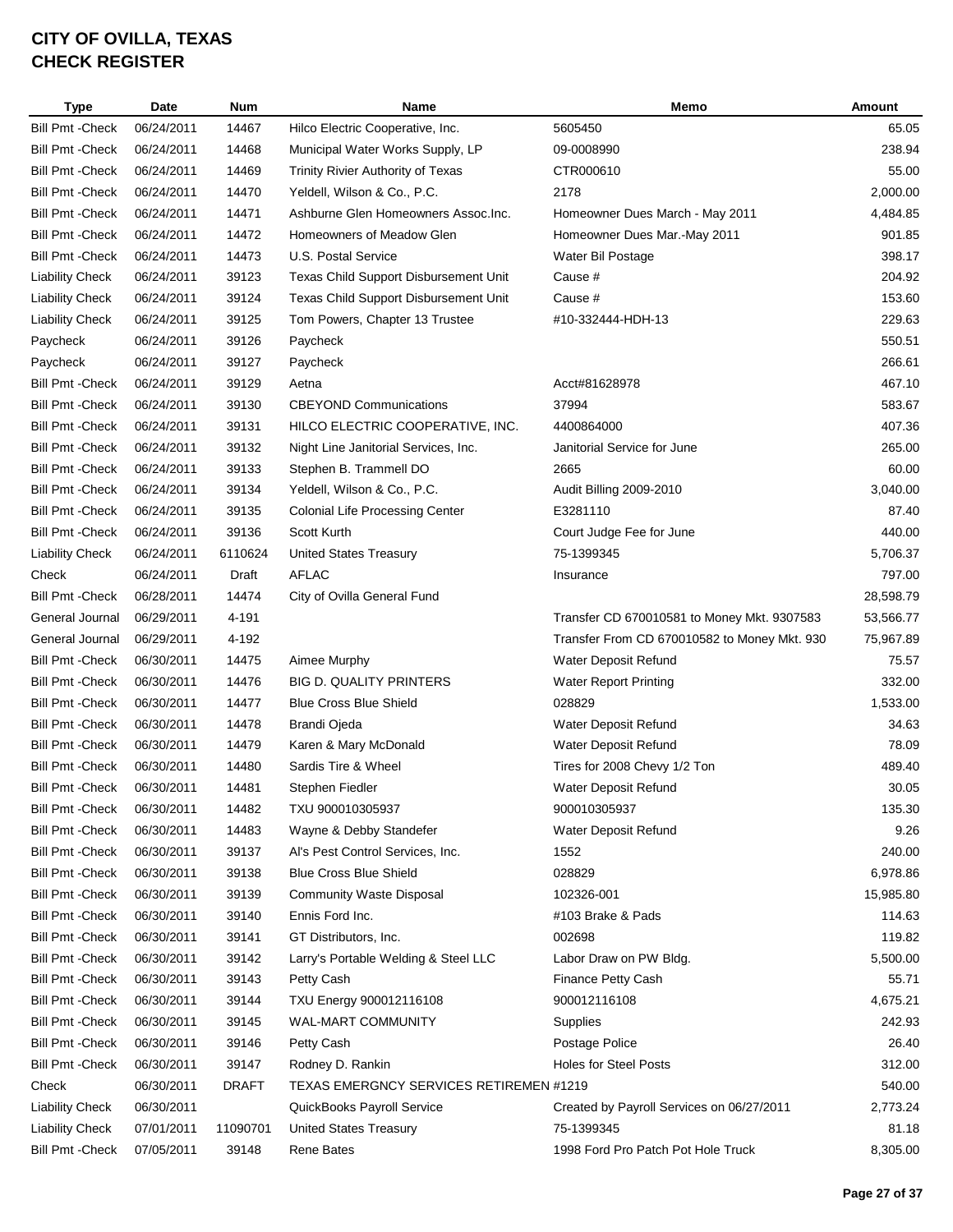| <b>Type</b>             | Date       | <b>Num</b> | Name                                   | Memo                                      | Amount    |
|-------------------------|------------|------------|----------------------------------------|-------------------------------------------|-----------|
| <b>Bill Pmt - Check</b> | 07/06/2011 | 39155      | CPI Imaging                            | 301028                                    | 2,600.30  |
| <b>Bill Pmt - Check</b> | 07/07/2011 | 14484      | <b>Direct Energy Business</b>          | 914791                                    | 2,892.91  |
| <b>Bill Pmt - Check</b> | 07/07/2011 | 14485      | Direct Energy Business-914787          | 914787                                    | 70.78     |
| <b>Bill Pmt - Check</b> | 07/07/2011 | 14486      | Direct Energy Business-914790          | 914790                                    | 77.40     |
| <b>Bill Pmt - Check</b> | 07/07/2011 | 14487      | DPC INDUSTIRES, INC.                   | Cust.76737400                             | 623.31    |
| <b>Bill Pmt - Check</b> | 07/07/2011 | 14488      | Keith Ace Hardware                     |                                           | 107.87    |
| <b>Bill Pmt - Check</b> | 07/07/2011 | 14489      | Kruegar's Auto Service                 |                                           | 210.17    |
| <b>Bill Pmt - Check</b> | 07/07/2011 | 14490      | Municipal Water Works Supply, LP       | 09-0008990                                | 205.00    |
| <b>Bill Pmt - Check</b> | 07/07/2011 | 14491      | <b>Texas Municipal League</b>          | Quarterly Ins. Pmt.                       | 4,107.11  |
| <b>Bill Pmt - Check</b> | 07/07/2011 | 39156      | Adrian Velasquez                       | Volunteer Incentive Program               | 5.00      |
| <b>Bill Pmt - Check</b> | 07/07/2011 | 39157      | Al's Pest Control Services, Inc.       | 1552                                      | 140.00    |
| <b>Bill Pmt - Check</b> | 07/07/2011 | 39158      | AT&T-Mobility                          | 872461924                                 | 21.53     |
| <b>Bill Pmt - Check</b> | 07/07/2011 | 39159      | BRASS & GAS, INC.                      |                                           | 170.98    |
| <b>Bill Pmt - Check</b> | 07/07/2011 | 39160      | City of Midlothian                     | 4th Qtr. EMS Transport Service            | 15,318.00 |
| <b>Bill Pmt - Check</b> | 07/07/2011 | 39161      | Civic Plus                             | CP-Ovilla TX                              | 695.25    |
| <b>Bill Pmt - Check</b> | 07/07/2011 | 39162      | De Lage Landen                         | 71994                                     | 619.00    |
| <b>Bill Pmt - Check</b> | 07/07/2011 | 39163      | <b>Direct Energy Business</b>          |                                           | 460.45    |
| <b>Bill Pmt - Check</b> | 07/07/2011 | 39164      | Ellis County Precinct #4               | <b>Brookwood Entrance</b>                 | 7,270.00  |
| <b>Bill Pmt - Check</b> | 07/07/2011 | 39165      | <b>Everett Spencer</b>                 | Incentive Program                         | 210.00    |
| <b>Bill Pmt - Check</b> | 07/07/2011 | 39166      | Jacki Witherspoon                      | Volunteer Firefighter Incentive           | 230.00    |
| <b>Bill Pmt - Check</b> | 07/07/2011 | 39167      | <b>JIM HANSON</b>                      | Incentive Program                         | 120.00    |
| <b>Bill Pmt - Check</b> | 07/07/2011 | 39168      | Joni Sidler                            | Incentive Program                         | 30.00     |
| <b>Bill Pmt - Check</b> | 07/07/2011 | 39169      | Keith Ace Hardware                     |                                           | 337.21    |
| <b>Bill Pmt - Check</b> | 07/07/2011 | 39170      | KONICA MINOLTA BUSINESS SOLUTION       | 061-0040730-000                           | 240.27    |
| <b>Bill Pmt - Check</b> | 07/07/2011 | 39171      | Krueger's Auto Service Center          | Parts                                     | 14.82     |
| <b>Bill Pmt - Check</b> | 07/07/2011 | 39172      | Metro Fire Apparatus Specialists, Inc. | 2-Water Misting Fans                      | 1,238.00  |
| <b>Bill Pmt - Check</b> | 07/07/2011 | 39173      | Patrick Paluga                         | Incentive Program                         | 70.00     |
| <b>Bill Pmt - Check</b> | 07/07/2011 | 39174      | Randall Bailey                         | Volunteer Firefighter Incentive           | 45.00     |
| <b>Bill Pmt - Check</b> | 07/07/2011 | 39175      | RDO Equipment Co.                      | Gasket Kit                                | 116.76    |
| <b>Bill Pmt - Check</b> | 07/07/2011 | 39176      | Red Oak Auto Parts                     |                                           | 754.64    |
| <b>Bill Pmt - Check</b> | 07/07/2011 | 39177      | Sean McCumber                          | Incentive Program                         | 25.00     |
| <b>Bill Pmt - Check</b> | 07/07/2011 | 39178      | Shawn Blanchet                         | Vol. Firefighter Incentive                | 35.00     |
| <b>Bill Pmt - Check</b> | 07/07/2011 | 39179      | <b>Sprint Fire Dept</b>                | 154910120                                 | 241.53    |
| <b>Bill Pmt - Check</b> | 07/07/2011 | 39180      | <b>STERICYCLE</b>                      | 4012564                                   | 101.69    |
| <b>Bill Pmt - Check</b> | 07/07/2011 | 39181      | Steve O'Brien                          | Incentive Program                         | 110.00    |
| Bill Pmt - Check        | 07/07/2011 | 39182      | Taylor, Olson, Adkins, Sralla          | Legal Fees Triumph Devel.                 | 14,934.02 |
| <b>Bill Pmt - Check</b> | 07/07/2011 | 39183      | Texas Ice Machine Company, Inc.        | Repair Ice Machine                        | 223.50    |
| <b>Bill Pmt - Check</b> | 07/07/2011 | 39184      | TEXAS MUNICIPAL LEAGUE IRP             | Quarterly Pmt.July-Sept. 2011             | 14,372.39 |
| <b>Bill Pmt - Check</b> | 07/07/2011 | 39185      | UNITED SITE SERVICES OF Texas, Inc.    | HBI-05767                                 | 196.71    |
| Bill Pmt - Check        | 07/07/2011 | 39186      | Warren Bell                            | Volunteer Firefighter Incentive           | 35.00     |
| <b>Bill Pmt - Check</b> | 07/07/2011 | 39187      | WAXAHACHIE DAILY LIGHT                 | B116101                                   | 93.62     |
| <b>Liability Check</b>  | 07/07/2011 |            | QuickBooks Payroll Service             | Created by Payroll Services on 07/05/2011 | 29,200.41 |
| <b>Liability Check</b>  | 07/08/2011 | 1109070811 | <b>United States Treasury</b>          | 75-1399345                                | 5,858.45  |
| <b>Liability Check</b>  | 07/08/2011 | 39149      | Texas Child Support Disbursement Unit  | Cause #                                   | 204.92    |
| <b>Liability Check</b>  | 07/08/2011 | 39150      | Texas Child Support Disbursement Unit  | Cause #                                   | 153.60    |
| <b>Liability Check</b>  | 07/08/2011 | 39151      | Tom Powers, Chapter 13 Trustee         | #10-332444-HDH-13                         | 229.63    |
| Paycheck                | 07/08/2011 | 39152      | Paycheck                               |                                           | 450.12    |
| Paycheck                | 07/08/2011 | 39153      | Paycheck                               |                                           | 488.23    |
| Paycheck                | 07/08/2011 | 39154      | Paycheck                               |                                           | 510.23    |
|                         |            |            |                                        |                                           |           |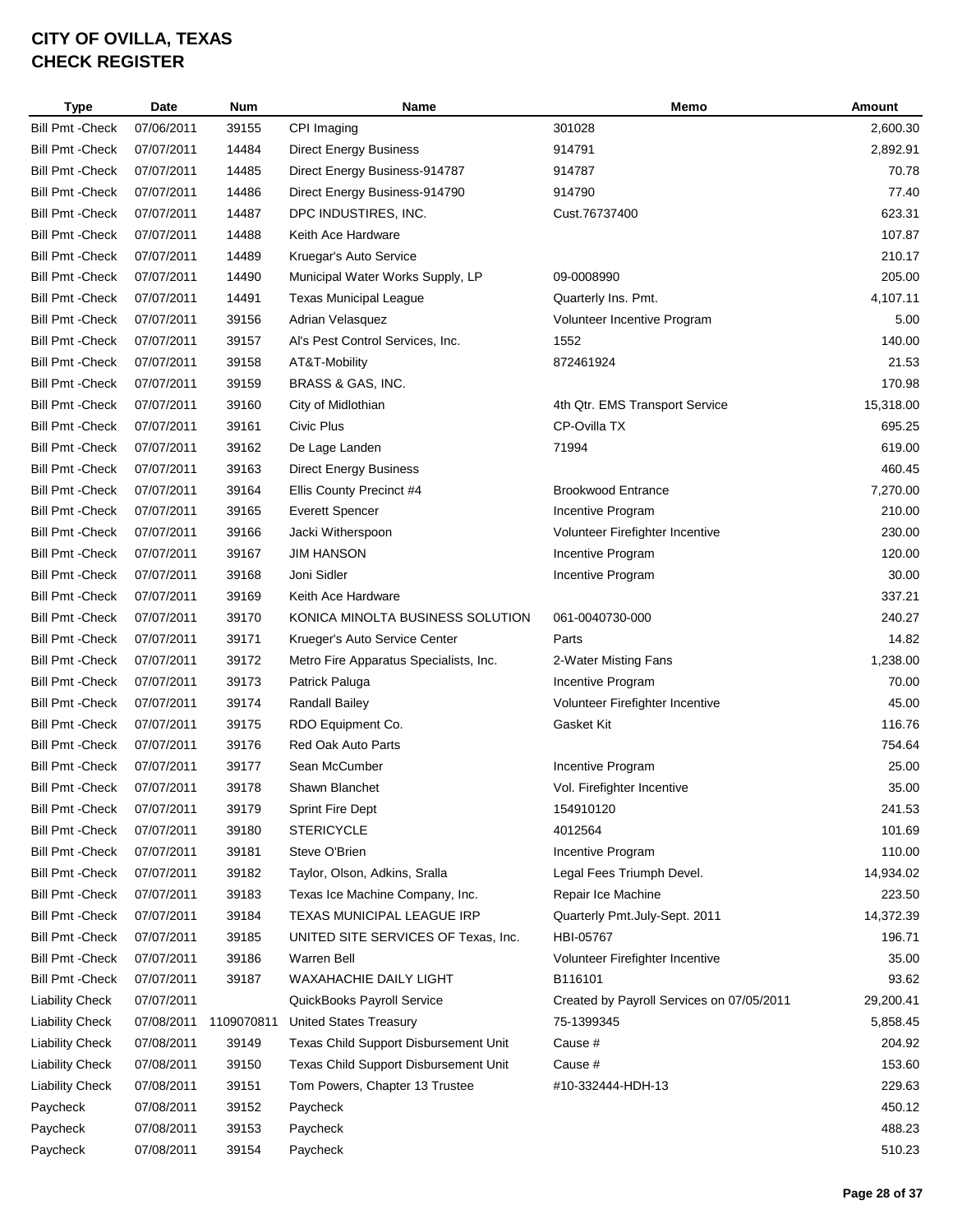| <b>Type</b>             | Date       | <b>Num</b> | Name                                      | Memo                                        | <b>Amount</b> |
|-------------------------|------------|------------|-------------------------------------------|---------------------------------------------|---------------|
| <b>Bill Pmt - Check</b> | 07/12/2011 | 39188      | <b>STATE COMPTROLLER</b>                  | quarter end 6-30-11 75-1399345              | 9,140.24      |
| <b>Liability Check</b>  | 07/14/2011 | 39189      | T. M. R. S.                               | 00961                                       | 8,705.49      |
| <b>Bill Pmt - Check</b> | 07/15/2011 | 14492      | Citibank                                  | 8639                                        | 377.09        |
| <b>Bill Pmt - Check</b> | 07/15/2011 | 14493      | City of Dallas                            | 100291064                                   | 28,531.93     |
| <b>Bill Pmt - Check</b> | 07/15/2011 | 14494      | DPC INDUSTIRES, INC.                      | Cust.76737400                               | 21.00         |
| <b>Bill Pmt - Check</b> | 07/15/2011 | 14495      | <b>First Check</b>                        | <b>Applicant Screening</b>                  | 55.50         |
| <b>Bill Pmt - Check</b> | 07/15/2011 | 14496      | Odessa Pumps                              | Hydromatic Grinder Pump 2 HP                | 1,261.00      |
| <b>Bill Pmt - Check</b> | 07/15/2011 | 14497      | <b>Verizon Wireless</b>                   | 722480877-00001                             | 147.80        |
| <b>Bill Pmt - Check</b> | 07/15/2011 | 39190      | AMERICAN TROPHY & AWARDS                  | Plaque                                      | 49.60         |
| <b>Bill Pmt - Check</b> | 07/15/2011 | 39191      | AT&T 287019411806                         | 03324549                                    | 65.70         |
| <b>Bill Pmt - Check</b> | 07/15/2011 | 39192      | AT&T 515-3390                             | 972 515-3390 980 3                          | 62.30         |
| <b>Bill Pmt - Check</b> | 07/15/2011 | 39193      | <b>Bound Tree Medical</b>                 |                                             | 270.15        |
| <b>Bill Pmt - Check</b> | 07/15/2011 | 39194      | Bureau Veritas North America, Inc.        |                                             | 898.38        |
| <b>Bill Pmt - Check</b> | 07/15/2011 | 39195      | CASCO INDUSTRIES, INC.                    | <b>Bunker Gear</b>                          | 1,861.00      |
| <b>Bill Pmt - Check</b> | 07/15/2011 | 39196      | Chief Supply Corporation Inc.             | 216286                                      | 295.14        |
| <b>Bill Pmt - Check</b> | 07/15/2011 | 39197      | Citibank                                  | 8639                                        | 1,874.91      |
| <b>Bill Pmt - Check</b> | 07/15/2011 | 39198      | Clifford Power Systems, Inc.              | Repair Generator                            | 481.92        |
| <b>Bill Pmt - Check</b> | 07/15/2011 | 39199      | Eagle Fire Extinguisher Co., Inc.         | OFDB50                                      | 704.55        |
| <b>Bill Pmt - Check</b> | 07/15/2011 | 39200      | <b>Ellis County Clerk</b>                 | File City of Ovilla's Budget                | 20.00         |
| <b>Bill Pmt - Check</b> | 07/15/2011 | 39201      | <b>First Check Applicant Screening</b>    | Fire Dept. Applicant Screening              | 75.00         |
| <b>Bill Pmt - Check</b> | 07/15/2011 | 39202      | Gear Cleaning Solutions, LLC              |                                             | 3,584.20      |
| <b>Bill Pmt - Check</b> | 07/15/2011 | 39203      | International Assoc of Arson Investigator | Jim Hanson #102791                          | 75.00         |
| <b>Bill Pmt - Check</b> | 07/15/2011 | 39204      | International Assoc of Fire Chiefs        | <b>IAFC Membership</b>                      | 209.00        |
| <b>Bill Pmt - Check</b> | 07/15/2011 | 39205      | John Binford                              | <b>Computer Support</b>                     | 225.00        |
| <b>Bill Pmt - Check</b> | 07/15/2011 | 39206      | Nichols, Jackson, Dillard, Hager & Smith  | Special Proscuetor for James Wade           | 160.00        |
| <b>Bill Pmt - Check</b> | 07/15/2011 | 39207      | <b>Ricoh Americas Corportation</b>        | 001-0084752-001                             | 108.22        |
| <b>Bill Pmt - Check</b> | 07/15/2011 | 39208      | <b>Sprint Fire Dept</b>                   | 154910120                                   | 241.22        |
| <b>Bill Pmt - Check</b> | 07/15/2011 | 39209      | <b>Verizon Wireless</b>                   | 722480877-00001                             | 624.32        |
| <b>Bill Pmt - Check</b> | 07/15/2011 | 39210      | WAXAHACHIE DAILY LIGHT                    | B116101                                     | 99.66         |
| <b>Bill Pmt - Check</b> | 07/15/2011 | 39211      | Wiseman Hardware, Inc.                    | Lawn Mower & Edger                          | 566.49        |
| <b>Bill Pmt - Check</b> | 07/18/2011 | 39218      | Lone Star Auctioneers, Inc.               | Projector                                   | 104.50        |
| Check                   | 07/19/2011 | Draft      | State Comptroller                         | 1-75-1399345-5                              | 1,027.59      |
| Check                   | 07/19/2011 |            | Sams Club                                 | <b>Supplies</b>                             | 173.08        |
| <b>Liability Check</b>  | 07/21/2011 |            | QuickBooks Payroll Service                | Created by Payroll Services on 07/18/2011   | 28,629.71     |
| <b>Liability Check</b>  | 07/22/2011 | 11090722   | <b>United States Treasury</b>             | 75-1399345                                  | 5,822.89      |
| <b>Bill Pmt - Check</b> | 07/22/2011 | 14498      | Grainger                                  | 802424754                                   | 787.05        |
| <b>Bill Pmt - Check</b> | 07/22/2011 | 14499      | Hilco Electric Cooperative, Inc.          | 5605450                                     | 69.22         |
| <b>Bill Pmt - Check</b> | 07/22/2011 | 14500      | Shell                                     | 80-728-0062-9                               | 863.12        |
| <b>Liability Check</b>  | 07/22/2011 | 39212      | Texas Child Support Disbursement Unit     | Cause #                                     | 204.92        |
| <b>Liability Check</b>  | 07/22/2011 | 39213      | Texas Child Support Disbursement Unit     | Cause #                                     | 153.60        |
| <b>Liability Check</b>  | 07/22/2011 | 39214      | Tom Powers, Chapter 13 Trustee            | #10-332444-HDH-13                           | 229.63        |
| Paycheck                | 07/22/2011 | 39215      | Paycheck                                  |                                             | 627.28        |
|                         |            |            |                                           |                                             | 436.67        |
| Paycheck                | 07/22/2011 | 39216      | Paycheck                                  |                                             | 462.52        |
| Paycheck                | 07/22/2011 | 39217      | Paycheck                                  |                                             |               |
| <b>Bill Pmt - Check</b> | 07/22/2011 | 39219      | <b>ATMOS Energy</b>                       | 000291506                                   | 22.70         |
| <b>Bill Pmt - Check</b> | 07/22/2011 | 39220      | AUGUST INDUSTRIES, INC.                   | Customer#9OVILL                             | 263.25        |
| <b>Bill Pmt - Check</b> | 07/22/2011 | 39221      | BIRKHOFF, HENDRICKS, & Carter, L.L.P.     | Project 0004035                             | 433.87        |
| <b>Bill Pmt - Check</b> | 07/22/2011 | 39222      | Fed Ex                                    | Courier for Bond Inform                     | 33.09         |
| <b>Bill Pmt - Check</b> | 07/22/2011 | 39223      | Gear Cleaning Solutions, LLC              | Inspection & Repair of 10 sets of fire Gear | 1,438.78      |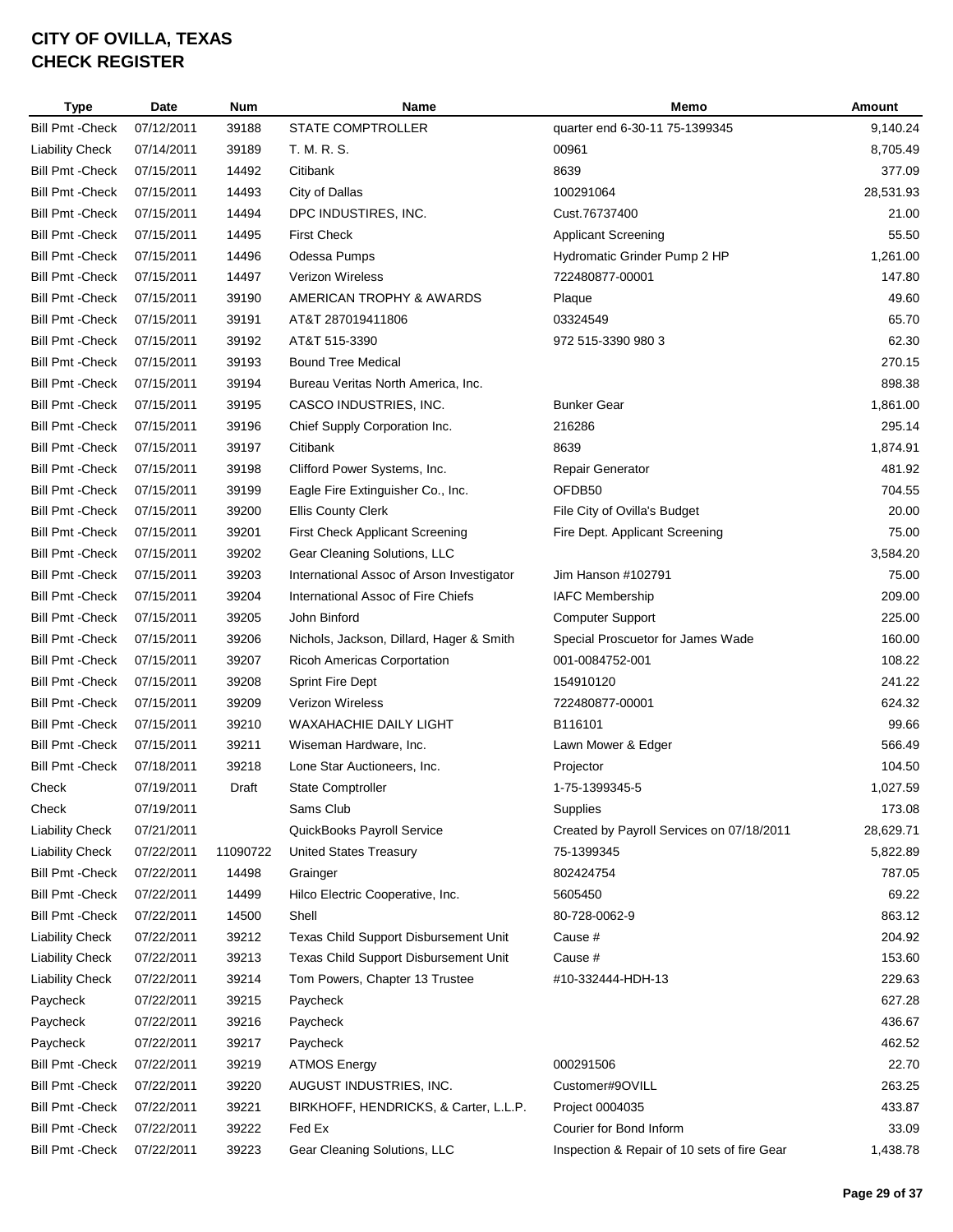| <b>Type</b>             | Date       | <b>Num</b> | Name                                    | Memo                                      | Amount     |
|-------------------------|------------|------------|-----------------------------------------|-------------------------------------------|------------|
| <b>Bill Pmt - Check</b> | 07/22/2011 | 39224      | HILCO ELECTRIC COOPERATIVE, INC.        | 4400864000                                | 410.14     |
| <b>Bill Pmt - Check</b> | 07/22/2011 | 39225      | Mueller Supply Co., Inc.                | 5456958                                   | 6,056.73   |
| <b>Bill Pmt - Check</b> | 07/22/2011 | 39226      | <b>NCTCOG</b>                           | Mario Ortegon-Field Training              | 300.00     |
| <b>Bill Pmt - Check</b> | 07/22/2011 | 39227      | NEMA 3 Electric, Inc.                   |                                           | 1,839.11   |
| <b>Bill Pmt - Check</b> | 07/22/2011 | 39228      | OAK CLIFF OFFICE SUPPLY & Printing Inc. | office supplies                           | 308.63     |
| <b>Bill Pmt - Check</b> | 07/22/2011 | 39229      | QUILL                                   |                                           | 310.67     |
| <b>Bill Pmt - Check</b> | 07/22/2011 | 39230      | <b>Shell Card Services</b>              | 80-728-0062-9                             | 4,011.79   |
| <b>Bill Pmt - Check</b> | 07/22/2011 | 39231      | <b>STERICYCLE</b>                       | 4012564                                   | 104.69     |
| <b>Bill Pmt - Check</b> | 07/22/2011 | 39232      | WAXAHACHIE ENVIRONMENTAL HEALTH         | Impound Services for June                 | 211.00     |
| <b>Bill Pmt - Check</b> | 07/22/2011 | 39233      | Zep Manufacturing Co.                   | NA0001903                                 | 173.57     |
| Check                   | 07/22/2011 | Draft      | AFLAC                                   | Insurance                                 | 797.00     |
| <b>Bill Pmt - Check</b> | 07/25/2011 | 14501      | Texas Dept. of Public Safety            | CDL License Mark Haase                    | 61.00      |
| <b>Bill Pmt - Check</b> | 07/25/2011 | 39234      | Carlos D. Garza                         | Replace Payroll Check                     | 436.58     |
| <b>Bill Pmt - Check</b> | 07/26/2011 | 14502      | <b>Bank of America</b>                  | 75-916148                                 | 1,315.97   |
| <b>Bill Pmt - Check</b> | 07/26/2011 | 39235      | Scott Kurth                             | <b>July Court Session</b>                 | 440.00     |
| <b>Bill Pmt - Check</b> | 07/26/2011 | 39236      | Smokin Hot                              | Food For Budget Workshop                  | 375.00     |
| General Journal         | 07/27/2011 | 9-188      |                                         | -MULTIPLE-                                | 520.86     |
| <b>Bill Pmt - Check</b> | 07/28/2011 | 14503      | U.S. Postal Service                     | Water Bil Postage                         | 401.94     |
| <b>Bill Pmt - Check</b> | 07/29/2011 | 14504      | <b>Blue Cross Blue Shield</b>           | 028829                                    | 1,533.00   |
| <b>Bill Pmt - Check</b> | 07/29/2011 | 14505      | Canvas Realty Partners                  | Water Deposit Refund                      | 49.38      |
| <b>Bill Pmt - Check</b> | 07/29/2011 | 14506      | Cbeyond                                 | 37994                                     | 155.12     |
| <b>Bill Pmt - Check</b> | 07/29/2011 | 14507      | De Lage Landen                          | 71994                                     | 619.00     |
| <b>Bill Pmt - Check</b> | 07/29/2011 | 14508      | DPC INDUSTIRES, INC.                    | Cust.76737400                             | 210.89     |
| <b>Bill Pmt - Check</b> | 07/29/2011 | 14509      | Harder Electric Inc.                    | Trenching Servic e                        | 200.00     |
| <b>Bill Pmt - Check</b> | 07/29/2011 | 14510      | Mueller Inc.                            |                                           | 2,408.30   |
| <b>Bill Pmt - Check</b> | 07/29/2011 | 14511      | <b>Tools Plus Industries</b>            | Safety Glasses                            | 228.93     |
| <b>Bill Pmt - Check</b> | 07/29/2011 | 14512      | <b>Trinity River Authority</b>          | CTR000610                                 | 3,421.00   |
| <b>Bill Pmt - Check</b> | 07/29/2011 | 14513      | Trinity Rivier Authority of Texas       | CTR000610                                 | 55.00      |
| <b>Bill Pmt - Check</b> | 07/29/2011 | 14514      | TXU 900010305937                        | 900010305937                              | 130.83     |
| <b>Bill Pmt - Check</b> | 07/29/2011 | 14515      | City of Ovilla General Fund             | Garbage Transfer for July                 | 16,480.77  |
| <b>Bill Pmt - Check</b> | 07/29/2011 | 14516      | Larry's Portable Welding & Steel LLC.   | Labor for PW Bldg.                        | 7,500.00   |
| <b>Bill Pmt - Check</b> | 07/29/2011 | 39237      | Aetna                                   | Acct#81628978                             | 467.10     |
| <b>Bill Pmt - Check</b> | 07/29/2011 | 39238      | <b>Blue Cross Blue Shield</b>           | 028829                                    | 6,978.86   |
| <b>Bill Pmt - Check</b> | 07/29/2011 | 39239      | <b>Bound Tree Medical</b>               | 202701                                    | 74.67      |
| <b>Bill Pmt - Check</b> | 07/29/2011 | 39240      | <b>CBEYOND Communications</b>           | 37994                                     | 583.57     |
| <b>Bill Pmt - Check</b> | 07/29/2011 | 39241      | <b>Colonial Life Processing Center</b>  | E3281110                                  | 87.40      |
| <b>Bill Pmt - Check</b> | 07/29/2011 | 39242      | Fed Ex                                  | Courier for Bond Inform                   | 22.43      |
| <b>Bill Pmt - Check</b> | 07/29/2011 | 39243      | Night Line Janitorial Services, Inc.    | Janitorial Service for July               | 265.00     |
| <b>Bill Pmt - Check</b> | 07/29/2011 | 39244      | Sardis Tires & Wheels                   | <b>New Holland Tire</b>                   | 149.65     |
| <b>Bill Pmt - Check</b> | 07/29/2011 | 39245      | The Bank of New York Mellon             | OVILLA2028                                | 255,000.00 |
| <b>Bill Pmt - Check</b> | 07/29/2011 | 39246      | UNITED SITE SERVICES OF Texas, Inc.     | HBI-05767                                 | 196.71     |
| <b>Bill Pmt - Check</b> | 07/29/2011 | 39247      | Petty Cash                              | Finance Petty Cash                        | 33.25      |
| <b>Liability Check</b>  | 08/01/2011 |            | QuickBooks Payroll Service              | Created by Payroll Services on 07/29/2011 | 2,773.23   |
| <b>Liability Check</b>  | 08/02/2011 | 1109080211 | <b>United States Treasury</b>           | 75-1399345                                | 81.20      |
| <b>Liability Check</b>  | 08/04/2011 |            | QuickBooks Payroll Service              | Created by Payroll Services on 08/01/2011 | 28,577.85  |
| <b>Liability Check</b>  | 08/05/2011 | 1109080511 | <b>United States Treasury</b>           | 75-1399345                                | 5,817.76   |
| <b>Bill Pmt - Check</b> | 08/05/2011 | 14517      | Direct Energy Business-914787           | 914787                                    | 87.96      |
| <b>Bill Pmt - Check</b> | 08/05/2011 | 14518      | Direct Energy Business-914790           | 914790                                    | 129.18     |
| <b>Bill Pmt - Check</b> | 08/05/2011 | 14519      | Direct Energy Business-914791           | 914791                                    | 2,923.31   |
|                         |            |            |                                         |                                           |            |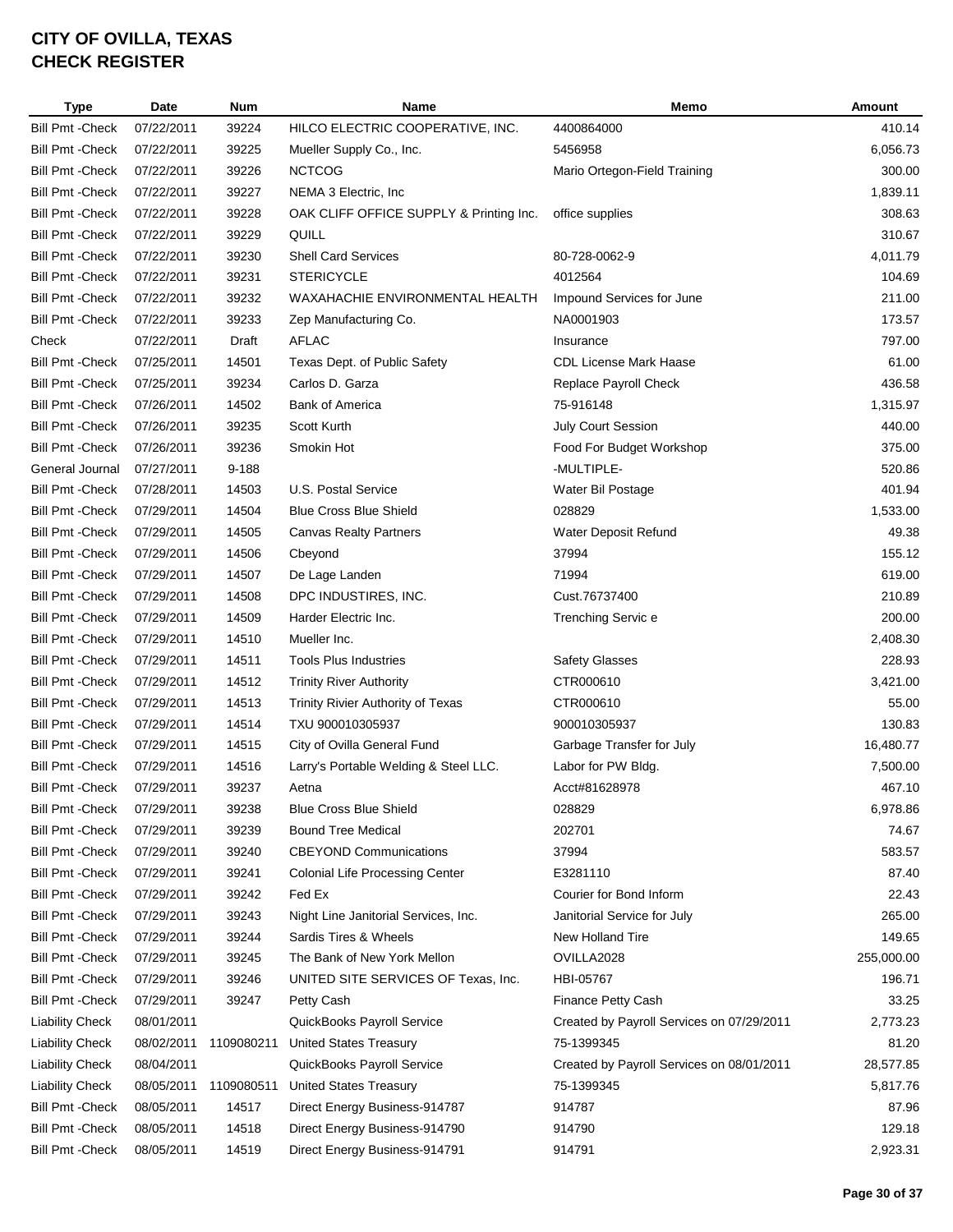| <b>Type</b>             | Date                     | <b>Num</b>     | Name                                  | Memo                                    | Amount    |
|-------------------------|--------------------------|----------------|---------------------------------------|-----------------------------------------|-----------|
| <b>Bill Pmt - Check</b> | 08/05/2011               | 14520          | DPC INDUSTIRES, INC.                  | Cust.76737400                           | 517.86    |
| <b>Bill Pmt - Check</b> | 08/05/2011               | 14521          | Keith Ace Hardware                    |                                         | 92.73     |
| <b>Bill Pmt - Check</b> | 08/05/2011               | 14522          | Kruegar's Auto Service                |                                         | 60.71     |
| <b>Bill Pmt - Check</b> | 08/05/2011               | 14523          | Morrison Supply Co.                   | Parts                                   | 34.98     |
| <b>Bill Pmt - Check</b> | 08/05/2011               | 14524          | Mueller Inc.                          |                                         | 6,855.37  |
| <b>Bill Pmt - Check</b> | 08/05/2011               | 14525          | <b>Trinity River Authority</b>        | CTR000610                               | 2,749.00  |
| <b>Bill Pmt - Check</b> | 08/05/2011               | 14526          | <b>Verizon Wireless</b>               | 722480877-00001                         | 156.42    |
| <b>Liability Check</b>  | 08/05/2011               | 39248          | Texas Child Support Disbursement Unit | Cause #                                 | 204.92    |
| <b>Liability Check</b>  | 08/05/2011               | 39249          | Texas Child Support Disbursement Unit | Cause #                                 | 153.60    |
| <b>Liability Check</b>  | 08/05/2011               | 39250          | Tom Powers, Chapter 13 Trustee        | #10-332444-HDH-13                       | 229.63    |
| Paycheck                | 08/05/2011               | 39251          | Paycheck                              |                                         | 488.89    |
| Paycheck                | 08/05/2011               | 39252          | Paycheck                              |                                         | 470.72    |
| Paycheck                | 08/05/2011               | 39253          | Paycheck                              |                                         | 492.70    |
| <b>Bill Pmt - Check</b> | 08/05/2011               | 39254          | <b>Advanced Telecom</b>               | 000292                                  | 120.00    |
| <b>Bill Pmt - Check</b> | 08/05/2011               | 39255          | Bureau Veritas North America, Inc.    |                                         | 407.95    |
| <b>Bill Pmt - Check</b> | 08/05/2011               | 39256          | <b>Direct Energy Business</b>         |                                         | 519.62    |
| <b>Bill Pmt - Check</b> | 08/05/2011               | 39257          | Fed Ex                                | Courier for Bond Inform                 | 22.43     |
| <b>Bill Pmt - Check</b> | 08/05/2011               | 39258          | <b>GST PUBLIC SAFETY SUPPLY</b>       | 12244                                   | 143.70    |
| <b>Bill Pmt - Check</b> | 08/05/2011               | 39259          | John Binford                          | <b>Computer Support</b>                 | 187.50    |
| <b>Bill Pmt - Check</b> | 08/05/2011               | 39260          | Keith Ace Hardware                    |                                         | 91.26     |
| <b>Bill Pmt - Check</b> | 08/05/2011               | 39261          | Krueger's Auto Service Center         |                                         | 270.94    |
| <b>Bill Pmt - Check</b> | 08/05/2011               | 39262          | Taylor, Olson, Adkins, Sralla         | Legal Fees for May & June               | 1,513.54  |
| <b>Bill Pmt - Check</b> | 08/05/2011               | 39263          | TXU Energy 900012116108               | 900012116108                            | 5,131.69  |
| <b>Bill Pmt - Check</b> | 08/05/2011               | 39264          | <b>Verizon Wireless</b>               | 722480877-00001                         | 586.91    |
| <b>Bill Pmt - Check</b> | 08/05/2011               | 39265          | Victor O.Schinnerer & Co. Inc.        |                                         | 900.00    |
| <b>Bill Pmt - Check</b> | 08/05/2011               | 39266          | WAXAHACHIE DAILY LIGHT                | B116101                                 | 48.32     |
| <b>Bill Pmt - Check</b> | 08/05/2011               | 39267          | WAXAHACHIE ENVIRONMENTAL HEALTH       | Impound Services for July               | 114.00    |
| <b>Bill Pmt - Check</b> | 08/09/2011               | 39268          | Texas Coalition for Affordable Power  | Membership Fee for TCAP                 | 450.00    |
| <b>Liability Check</b>  | 08/10/2011               | 39269          | T. M. R. S.                           | 00961                                   | 8,537.10  |
| <b>Bill Pmt - Check</b> | 08/11/2011               | 14527          | Citibank                              | 8639                                    | 573.08    |
| <b>Bill Pmt - Check</b> | 08/11/2011               | 14528          | Municipal Water Works Supply, LP      |                                         | 376.00    |
| <b>Bill Pmt - Check</b> | 08/11/2011               | 14529          | <b>Quill Corporation</b>              | C5884618                                | 43.75     |
| <b>Bill Pmt - Check</b> | 08/11/2011               | 14530          | Mueller Inc.                          |                                         | 253.09    |
| <b>Bill Pmt - Check</b> | 08/11/2011               | 39270          | 3-D GraphX                            | 3-Banners Heritage Day                  | 375.00    |
| <b>Bill Pmt - Check</b> | 08/11/2011               | 39271          | Adrian Velasquez                      | Volunteer Firefighter Incentive         | 30.00     |
| <b>Bill Pmt - Check</b> | 08/11/2011               | 39272          | Archon Equipment Service, LLC         | Service on GMC 7000                     | 405.52    |
| <b>Bill Pmt - Check</b> | 08/11/2011               | 39273          | AT&T-Mobility                         | 872461924                               | 21.50     |
| <b>Bill Pmt - Check</b> | 08/11/2011               | 39274          | AT&T 287019411806                     | 03324549                                | 55.94     |
| <b>Bill Pmt - Check</b> | 08/11/2011               | 39275          | AT&T 515-3390                         | 972 515-3390 980 3                      | 62.29     |
| <b>Bill Pmt - Check</b> | 08/11/2011               | 39276          | <b>Bound Tree Medical</b>             | 202701                                  | 209.65    |
| <b>Bill Pmt - Check</b> | 08/11/2011               | 39277          | BRASS & GAS, INC.                     | <b>Cylinder Rental</b>                  | 21.90     |
| <b>Bill Pmt - Check</b> | 08/11/2011               | 39278          | CHEST DIAGNOSTIC THERAPEUTIC          |                                         | 25.00     |
| <b>Bill Pmt - Check</b> | 08/11/2011               | 39279          | Citibank                              | 8639                                    | 2,400.73  |
| <b>Bill Pmt - Check</b> | 08/11/2011               | 39280          | <b>Community Waste Disposal</b>       | 102326-001                              | 16,036.40 |
| <b>Bill Pmt - Check</b> |                          |                | Critical Information Network, LLC     | 400141209                               | 117.50    |
| <b>Bill Pmt - Check</b> | 08/11/2011<br>08/11/2011 | 39281<br>39282 | Dulworth Septic Systems               | Pump Sceptic, Repairs, 1 yr. Monitoring | 1,560.00  |
| <b>Bill Pmt - Check</b> | 08/11/2011               | 39283          | <b>Erick Martinez</b>                 | Volunteer Firefighter Incentive         | 75.00     |
| <b>Bill Pmt - Check</b> | 08/11/2011               | 39284          | <b>Everett Spencer</b>                | Incentive Program                       | 225.00    |
|                         |                          |                |                                       |                                         |           |
| <b>Bill Pmt - Check</b> | 08/11/2011               | 39285          | First Check Applicant Screening       | <b>Background Screening</b>             | 25.00     |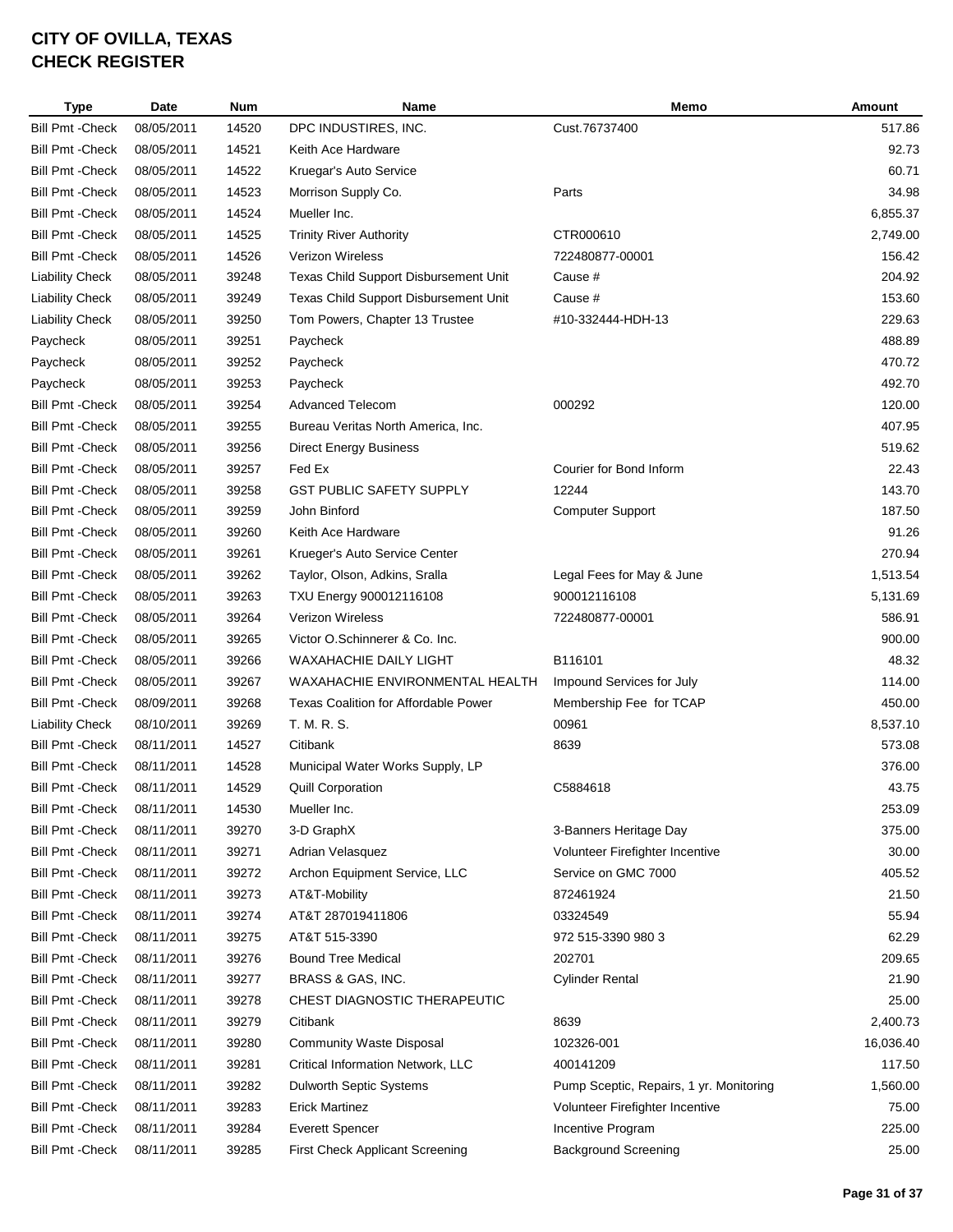| <b>Type</b>             | Date       | <b>Num</b> | Name                                   | Memo                                             | Amount     |
|-------------------------|------------|------------|----------------------------------------|--------------------------------------------------|------------|
| <b>Bill Pmt - Check</b> | 08/11/2011 | 39286      | <b>Impact Promotional Services</b>     | 7 Prs. of Pants                                  | 279.93     |
| <b>Bill Pmt - Check</b> | 08/11/2011 | 39287      | Jacki Witherspoon                      | Volunteer firefighter Incentive                  | 180.00     |
| <b>Bill Pmt - Check</b> | 08/11/2011 | 39288      | <b>JIM HANSON</b>                      | Incentive Program                                | 280.00     |
| <b>Bill Pmt - Check</b> | 08/11/2011 | 39289      | Joni Sidler                            | Incentive Program                                | 5.00       |
| <b>Bill Pmt - Check</b> | 08/11/2011 | 39290      | KONICA MINOLTA BUSINESS SOLUTION       | 061-0040730-000                                  | 215.81     |
| <b>Bill Pmt - Check</b> | 08/11/2011 | 39291      | Metro Fire Apparatus Specialists, Inc. | 6-wildfire helmet w/neck protectors              | 458.00     |
| <b>Bill Pmt - Check</b> | 08/11/2011 | 39292      | <b>NFPA</b>                            | <b>Member Dues</b>                               | 150.00     |
| <b>Bill Pmt - Check</b> | 08/11/2011 | 39293      | Patrick Paluga                         | Incentive Program                                | 130.00     |
| <b>Bill Pmt - Check</b> | 08/11/2011 | 39294      | Physio-Control, Inc.                   | 01844502                                         | 53.45      |
| <b>Bill Pmt - Check</b> | 08/11/2011 | 39295      | QUILL                                  |                                                  | 198.72     |
| <b>Bill Pmt - Check</b> | 08/11/2011 | 39296      | Randall Bailey                         | Volunteer Firefighter Incentive                  | 10.00      |
| <b>Bill Pmt - Check</b> | 08/11/2011 | 39297      | <b>Red Oak Auto Parts</b>              | Customer #300                                    | 4.49       |
| <b>Bill Pmt - Check</b> | 08/11/2011 | 39298      | Sean McCumber                          | Incentive Program                                | 5.00       |
| <b>Bill Pmt - Check</b> | 08/11/2011 | 39299      | Shawn Blanchet                         | Vol. Firefighter Incentive                       | 20.00      |
| <b>Bill Pmt - Check</b> | 08/11/2011 | 39300      | Steve O'Brien                          | Incentive Program                                | 150.00     |
| <b>Bill Pmt - Check</b> | 08/11/2011 | 39301      | <b>Target Safety</b>                   | 9750                                             | 468.75     |
| <b>Bill Pmt - Check</b> | 08/11/2011 | 39302      | U. S. Postal Service                   | Permit 13                                        | 190.00     |
| <b>Bill Pmt - Check</b> | 08/11/2011 | 39303      | U.S. Assemblers, Inc.                  | Patch Paver Truck Exhaust Repair                 | 707.97     |
| <b>Bill Pmt - Check</b> | 08/11/2011 | 39304      | <b>Warren Bell</b>                     | Volunteer Firefighter Incentive                  | 10.00      |
| <b>Bill Pmt - Check</b> | 08/11/2011 | 39305      | Westex Welding Co.                     | Firecom Wireless Headset                         | 368.90     |
| Check                   | 08/15/2011 | 8152011    | The Bank of New York                   |                                                  | 5,100.00   |
| General Journal         | 08/15/2011 | $9 - 190$  |                                        | Trans. funds to debt service for Bond Pmt.       | 71,704.00  |
| Check                   | 08/15/2011 | Draft      | <b>US Bank</b>                         |                                                  | 124,187.48 |
| Check                   | 08/16/2011 |            | Sams Club                              | Supplies                                         | 139.18     |
| General Journal         | 08/17/2011 | 4-215      |                                        | Returned Ck. Charge & Ck. for pmt. of Police Fin | 493.00     |
| Check                   | 08/17/2011 | Draft      | <b>State Comptroller</b>               | 1-75-1399345-5                                   | 1,024.91   |
| General Journal         | 08/18/2011 | 4-216      |                                        | CNB - opened 6 month CD                          | 240,000.00 |
| Check                   | 08/18/2011 | Draft      | <b>AFLAC</b>                           | Insurance                                        | 797.00     |
| <b>Liability Check</b>  | 08/18/2011 |            | QuickBooks Payroll Service             | Created by Payroll Services on 08/15/2011        | 29,523.67  |
| <b>Liability Check</b>  | 08/19/2011 | 11090819   | <b>United States Treasury</b>          | 75-1399345                                       | 5,932.81   |
| <b>Bill Pmt - Check</b> | 08/19/2011 | 14531      | City of Dallas                         | 100291064                                        | 34,515.68  |
| <b>Bill Pmt - Check</b> | 08/19/2011 | 14532      | <b>Direct Energy Business</b>          | 914791                                           | 4,503.36   |
| <b>Bill Pmt - Check</b> | 08/19/2011 | 14533      | Direct Energy Business-914787          | 914787                                           | 105.19     |
| <b>Bill Pmt - Check</b> | 08/19/2011 | 14534      | Hilco Electric Cooperative, Inc.       | 5605450                                          | 84.69      |
| <b>Bill Pmt - Check</b> | 08/19/2011 | 14535      | John Binford                           | <b>AVR SW Repair</b>                             | 75.00      |
| <b>Bill Pmt - Check</b> | 08/19/2011 | 14536      | <b>KW Utilities</b>                    | <b>Test Water Meter</b>                          | 25.00      |
| <b>Bill Pmt - Check</b> | 08/19/2011 | 14537      | Municipal Water Works Supply, LP       | 09-0008990                                       | 790.00     |
| <b>Bill Pmt - Check</b> | 08/19/2011 | 14538      | Shell                                  | 80-728-0062-9                                    | 1,286.06   |
| <b>Liability Check</b>  | 08/19/2011 | 39306      | Texas Child Support Disbursement Unit  | Cause #                                          | 204.92     |
| <b>Liability Check</b>  | 08/19/2011 | 39307      | Texas Child Support Disbursement Unit  | Cause #                                          | 153.60     |
| <b>Liability Check</b>  | 08/19/2011 | 39308      | Tom Powers, Chapter 13 Trustee         | #10-332444-HDH-13                                | 229.63     |
| Paycheck                | 08/19/2011 | 39309      | Paycheck                               |                                                  | 480.42     |
| Paycheck                | 08/19/2011 | 39310      | Paycheck                               |                                                  | 468.35     |
| <b>Bill Pmt - Check</b> | 08/19/2011 | 39311      | <b>ATMOS Energy</b>                    | 000291506                                        | 22.89      |
| <b>Bill Pmt - Check</b> | 08/19/2011 | 39312      | AUGUST INDUSTRIES, INC.                | Customer#9OVILL                                  | 316.75     |
| <b>Bill Pmt - Check</b> | 08/19/2011 | 39313      | <b>Direct Energy Business</b>          |                                                  | 687.62     |
| <b>Bill Pmt - Check</b> | 08/19/2011 | 39314      | Doug Hunt                              | Change Banner For Heritage Day                   | 112.00     |
| <b>Bill Pmt - Check</b> | 08/19/2011 | 39315      | Ellis County Garage Door Service       | Fire Dept. Garage Door Repair                    | 189.50     |
| <b>Bill Pmt - Check</b> | 08/19/2011 | 39316      | Ennis Ford Inc.                        | Oil & Filters                                    | 164.49     |
|                         |            |            |                                        |                                                  |            |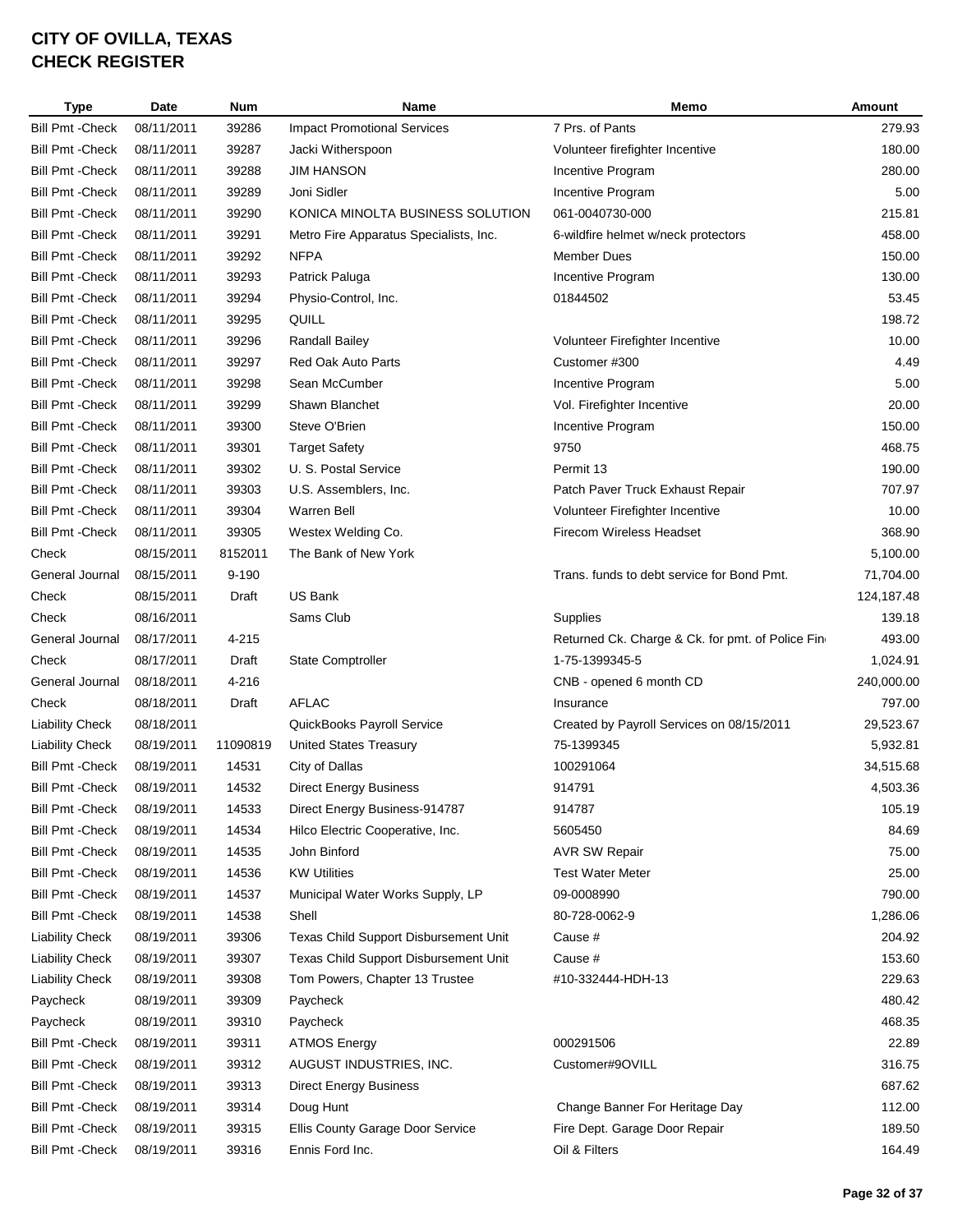| <b>Type</b>             | Date       | <b>Num</b> | <b>Name</b>                            | Memo                                   | Amount    |
|-------------------------|------------|------------|----------------------------------------|----------------------------------------|-----------|
| <b>Bill Pmt - Check</b> | 08/19/2011 | 39317      | HILCO ELECTRIC COOPERATIVE, INC.       | 4400864000                             | 376.15    |
| <b>Bill Pmt - Check</b> | 08/19/2011 | 39318      | <b>Impact Promotional Services</b>     | 3 pairs of pants                       | 119.97    |
| <b>Bill Pmt - Check</b> | 08/19/2011 | 39319      | <b>KWIK KAR LUBE</b>                   | oil change 2007 Suburban               | 31.49     |
| <b>Bill Pmt - Check</b> | 08/19/2011 | 39320      | Metro Fire Apparatus Specialists, Inc. | Cost to replace Door Alarm Switch      | 1,048.39  |
| <b>Bill Pmt - Check</b> | 08/19/2011 | 39321      | Petty Cash                             | Stamps Police Dept.                    | 26.40     |
| <b>Bill Pmt - Check</b> | 08/19/2011 | 39322      | QUILL                                  |                                        | 400.26    |
| <b>Bill Pmt - Check</b> | 08/19/2011 | 39323      | <b>Ricoh Americas Corportation</b>     | 001-0084752-001                        | 108.22    |
| <b>Bill Pmt - Check</b> | 08/19/2011 | 39324      | <b>Shell Card Services</b>             | 80-728-0062-9                          | 4,140.09  |
| <b>Bill Pmt - Check</b> | 08/19/2011 | 39325      | <b>Sprint Fire Dept</b>                | 154910120                              | 247.22    |
| <b>Bill Pmt - Check</b> | 08/19/2011 | 39326      | <b>STERICYCLE</b>                      | 4012564                                | 104.69    |
| <b>Bill Pmt - Check</b> | 08/19/2011 | 39327      | <b>Talbert Gutters</b>                 | Gutter Repair from Lightning           | 425.00    |
| <b>Bill Pmt - Check</b> | 08/19/2011 | 39328      | Ten Hagen Electric                     |                                        | 1,500.00  |
| <b>Bill Pmt - Check</b> | 08/19/2011 | 39329      | The Bank of New York Mellon            | OVILLA2028                             | 300.00    |
| <b>Bill Pmt - Check</b> | 08/19/2011 | 39330      | Westex Welding Co.                     | 1 firecom system                       | 418.29    |
| <b>Bill Pmt - Check</b> | 08/23/2011 | 39331      | Scott Kurth                            | August Court Pmt.                      | 440.00    |
| <b>Bill Pmt - Check</b> | 08/24/2011 | 39332      | Paul Day Excavating Co.                | Ashburne Glen Alley Repair             | 3,234.00  |
| <b>Bill Pmt - Check</b> | 08/26/2011 | 14539      | <b>Blue Cross Blue Shield</b>          | 028829                                 | 1,533.00  |
| <b>Bill Pmt - Check</b> | 08/26/2011 | 14540      | Cbeyond                                | 37994                                  | 155.35    |
| <b>Bill Pmt - Check</b> | 08/26/2011 | 14541      | DPC INDUSTIRES, INC.                   | Cust.76737400                          | 27.00     |
| <b>Bill Pmt - Check</b> | 08/26/2011 | 14542      | TEK-NIQ-KATOR of Designs, Inc.         | Insulating of Dog Kennel               | 2,299.50  |
| <b>Bill Pmt - Check</b> | 08/26/2011 | 14543      | <b>Trinity River Authority</b>         | CTR000610                              | 3,421.00  |
| <b>Bill Pmt - Check</b> | 08/26/2011 | 14544      | Cindy Kahl                             | Water Deposit Refund                   | 23.55     |
| <b>Bill Pmt - Check</b> | 08/26/2011 | 14545      | <b>Erick Martinez</b>                  | Water Deposit Refund                   | 12.10     |
| <b>Bill Pmt - Check</b> | 08/26/2011 | 14546      | Louis Grinage                          | Water Deposit Refund                   | 37.15     |
| <b>Bill Pmt - Check</b> | 08/26/2011 | 14547      | U.S. Postal Service                    | Water Bil Postage                      | 395.27    |
| <b>Bill Pmt - Check</b> | 08/26/2011 | 14548      | Walter & Judy Green                    | Water Deposit Refund                   | 8.60      |
| <b>Bill Pmt - Check</b> | 08/26/2011 | 39333      | Aetna                                  | Acct#81628978                          | 467.10    |
| <b>Bill Pmt - Check</b> | 08/26/2011 | 39334      | <b>Blue Cross Blue Shield</b>          | 028829                                 | 6,978.86  |
| <b>Bill Pmt - Check</b> | 08/26/2011 | 39335      | <b>CBEYOND Communications</b>          | 37994                                  | 584.39    |
| <b>Bill Pmt - Check</b> | 08/26/2011 | 39336      | <b>Colonial Life Processing Center</b> | E3281110                               | 87.40     |
| <b>Bill Pmt - Check</b> | 08/26/2011 | 39337      | De Lage Landen                         | 71994                                  | 619.00    |
| <b>Bill Pmt - Check</b> | 08/26/2011 | 39338      | Ellis Central Appraisal District       | 4th Qtr. Pmt. 2011 EAD Budget          | 3,789.58  |
| <b>Bill Pmt - Check</b> | 08/26/2011 | 39339      | Night Line Janitorial Services, Inc.   | <b>Cleaning Services for August</b>    | 265.00    |
| <b>Bill Pmt - Check</b> | 08/26/2011 | 39340      | TXU Energy 900012116108                | 900012116108                           | 1,736.81  |
| <b>Bill Pmt - Check</b> | 08/26/2011 | 39341      | UNITED SITE SERVICES OF Texas, Inc.    | HBI-05767                              | 196.71    |
| Check                   | 08/29/2011 |            | Sams Club                              | Supplies                               | 105.00    |
| Check                   | 08/30/2011 | 1189       | Oak Cliff Office Supply                |                                        | 299.99    |
| <b>Bill Pmt - Check</b> | 08/30/2011 | 14549      | City of Ovilla General Fund            |                                        | 86,547.97 |
| <b>Bill Pmt - Check</b> | 08/30/2011 | 14550      | DPC INDUSTIRES, INC.                   | Cust.76737400                          | 316.34    |
| <b>Bill Pmt - Check</b> | 08/30/2011 | 14551      | Municipal Water Works Supply, LP       | 09-0008990                             | 75.95     |
| <b>Bill Pmt - Check</b> | 08/30/2011 | 14552      | Trinity Rivier Authority of Texas      | CTR000610                              | 55.00     |
| <b>Bill Pmt - Check</b> | 08/30/2011 | 14553      | TXU 900010305937                       | 900010305937                           | 58.45     |
| Bill Pmt - Check        | 08/30/2011 | 39347      | <b>ASCAP</b>                           | License Fee                            | 50.00     |
| <b>Bill Pmt - Check</b> | 08/30/2011 | 39348      | AT&T-Mobility                          | 872461924                              | 21.50     |
| <b>Bill Pmt - Check</b> | 08/30/2011 | 39349      | <b>Bound Tree Medical</b>              |                                        | 277.63    |
| Bill Pmt - Check        | 08/30/2011 | 39350      | Clifford Power Systems, Inc.           | Repair Costs on Generator              | 5,815.00  |
| <b>Bill Pmt - Check</b> | 08/30/2011 | 39351      | <b>Community Waste Disposal</b>        | 102326-001                             | 16,049.05 |
| <b>Bill Pmt - Check</b> | 08/30/2011 | 39352      | Franklin Legal Publishing, Inc.        | <b>Ordinance Codification</b>          | 2,510.00  |
| <b>Bill Pmt - Check</b> | 08/30/2011 | 39353      | <b>HK9 Tactical</b>                    | Use of Force against Dangerous Animals | 250.00    |
|                         |            |            |                                        |                                        |           |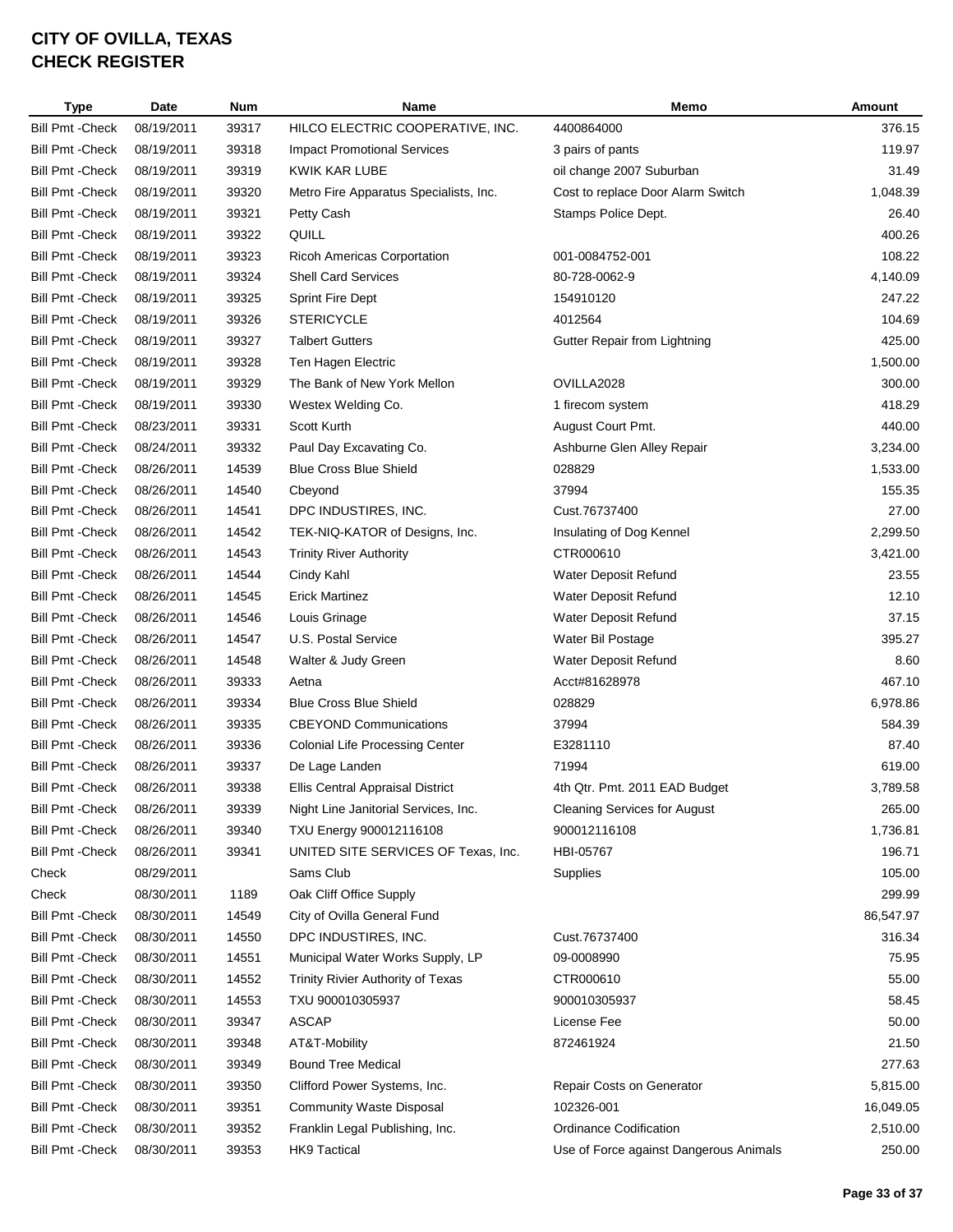| <b>Type</b>             | Date       | <b>Num</b> | <b>Name</b>                             | Memo                                      | Amount    |
|-------------------------|------------|------------|-----------------------------------------|-------------------------------------------|-----------|
| <b>Bill Pmt - Check</b> | 08/30/2011 | 39354      | Mueller Supply Co., Inc.                | 5456958                                   | 58.26     |
| <b>Bill Pmt - Check</b> | 08/30/2011 | 39355      | Petty Cash                              | <b>Office Supplies</b>                    | 18.05     |
| Check                   | 08/30/2011 |            | Sams Club                               | Supplies                                  | 254.02    |
| General Journal         | 08/31/2011 | 9-194      |                                         | -MULTIPLE-                                | 548.28    |
| <b>Liability Check</b>  | 08/31/2011 |            | QuickBooks Payroll Service              | Created by Payroll Services on 08/30/2011 | 2,426.99  |
| <b>Liability Check</b>  | 09/01/2011 | 1109090111 | <b>United States Treasury</b>           | 75-1399345                                | 71.02     |
| <b>Liability Check</b>  | 09/01/2011 |            | QuickBooks Payroll Service              | Created by Payroll Services on 08/29/2011 | 29,863.91 |
| <b>Liability Check</b>  | 09/02/2011 | 1109090211 | <b>United States Treasury</b>           | 75-1399345                                | 6,055.21  |
| <b>Liability Check</b>  | 09/02/2011 | 39342      | Texas Child Support Disbursement Unit   | Cause #                                   | 204.92    |
| <b>Liability Check</b>  | 09/02/2011 | 39343      | Texas Child Support Disbursement Unit   | Cause #                                   | 153.60    |
| <b>Liability Check</b>  | 09/02/2011 | 39344      | Tom Powers, Chapter 13 Trustee          | #10-332444-HDH-13                         | 229.63    |
| Paycheck                | 09/02/2011 | 39345      | Paycheck                                |                                           | 519.19    |
| Paycheck                | 09/02/2011 | 39346      | Paycheck                                |                                           | 462.51    |
| <b>Bill Pmt - Check</b> | 09/07/2011 | 39356      | Columba J. Reid                         | Purchase a Safe                           | 400.00    |
| <b>Bill Pmt - Check</b> | 09/07/2011 | 39357      | Vision Printing Inc.                    | Heritage Day Post Cards                   | 1,239.14  |
| General Journal         | 09/07/2011 | $9 - 202$  |                                         | -MULTIPLE-                                | 487.04    |
| <b>Bill Pmt - Check</b> | 09/09/2011 | 14554      | <b>CPI</b>                              | Overage Charges for Copier                | 970.57    |
| <b>Bill Pmt - Check</b> | 09/09/2011 | 14555      | <b>Direct Energy Business</b>           |                                           | 1,544.43  |
| <b>Bill Pmt - Check</b> | 09/09/2011 | 14556      | Direct Energy Business-914790           | 914790                                    | 143.38    |
| <b>Bill Pmt - Check</b> | 09/09/2011 | 14557      | Harder Electric Inc.                    | Electricity for PW Bldg.                  | 3,875.00  |
| <b>Bill Pmt - Check</b> | 09/09/2011 | 14558      | Keith Ace Hardware                      | Customer 862250                           | 21.56     |
| <b>Bill Pmt - Check</b> | 09/09/2011 | 14559      | Kruegar's Auto Service                  | Parts                                     | 5.91      |
| <b>Bill Pmt - Check</b> | 09/09/2011 | 14560      | Lower Colorado River Authority          | 003979                                    | 314.00    |
| <b>Bill Pmt - Check</b> | 09/09/2011 | 14561      | Morrison Supply Co.                     | Flex Coup                                 | 22.62     |
| <b>Bill Pmt - Check</b> | 09/09/2011 | 14562      | Municipal Water Works Supply, LP        | 09-0008990                                | 37.00     |
| <b>Bill Pmt - Check</b> | 09/09/2011 | 14563      | <b>Quill Corporation</b>                | C5884618                                  | 123.88    |
| <b>Bill Pmt - Check</b> | 09/09/2011 | 14564      | <b>Verizon Wireless</b>                 | 722480877-00001                           | 150.84    |
| <b>Bill Pmt - Check</b> | 09/09/2011 | 39358      | Adrian Velasquez                        | Volunteer Incentive Program               | 15.00     |
| <b>Bill Pmt - Check</b> | 09/09/2011 | 39359      | APAC TEXAS, INC                         | Customer#209019                           | 636.50    |
| <b>Bill Pmt - Check</b> | 09/09/2011 | 39360      | CPI Imaging                             | 301028                                    | 1,455.83  |
| <b>Bill Pmt - Check</b> | 09/09/2011 | 39361      | Dallas Central Appraisal District       | 1st Qtr. Budget Allocation                | 203.00    |
| <b>Bill Pmt - Check</b> | 09/09/2011 | 39362      | <b>Direct Energy Business</b>           |                                           | 3,031.18  |
| <b>Bill Pmt - Check</b> | 09/09/2011 | 39363      | <b>Erick Martinez</b>                   | Volunteer firefighter incentive           | 150.00    |
| <b>Bill Pmt - Check</b> | 09/09/2011 | 39364      | <b>Everett Spencer</b>                  | Incentive Program                         | 200.00    |
| <b>Bill Pmt - Check</b> | 09/09/2011 | 39365      | Jacki Witherspoon                       | Volunteer Incentive Program               | 265.00    |
| <b>Bill Pmt - Check</b> | 09/09/2011 | 39366      | Jeanette Sanders                        | Dusti The Clown Heritage Day              | 100.00    |
| <b>Bill Pmt - Check</b> | 09/09/2011 | 39367      | <b>JIM HANSON</b>                       | Incentive Program                         | 305.00    |
| <b>Bill Pmt - Check</b> | 09/09/2011 | 39368      | Joni Sidler                             | Incentive Program                         | 10.00     |
| <b>Bill Pmt - Check</b> | 09/09/2011 | 39369      | Keith Ace Hardware                      |                                           | 364.90    |
| <b>Bill Pmt - Check</b> | 09/09/2011 | 39370      | Krueger's Auto Service Center           |                                           | 180.52    |
| <b>Bill Pmt - Check</b> | 09/09/2011 | 39371      | OAK CLIFF OFFICE SUPPLY & Printing Inc. | office supplies                           | 19.60     |
| <b>Bill Pmt - Check</b> | 09/09/2011 | 39372      | Patrick Paluga                          | Incentive Program                         | 45.00     |
| <b>Bill Pmt - Check</b> | 09/09/2011 | 39373      | QUILL                                   | Account#C5884618                          | 148.33    |
| <b>Bill Pmt - Check</b> | 09/09/2011 | 39374      | Randall Bailey                          | Volunteer Firefighter Incentive           | 55.00     |
| <b>Bill Pmt - Check</b> | 09/09/2011 | 39375      | Robert Lopez                            | Repair Garage Door for PW                 | 90.00     |
| <b>Bill Pmt - Check</b> | 09/09/2011 | 39376      | Safety Vision                           | 160G Sata HD                              | 243.69    |
| <b>Bill Pmt - Check</b> | 09/09/2011 | 39377      | Sean McCumber                           | Incentive Program                         | 10.00     |
| <b>Bill Pmt - Check</b> | 09/09/2011 | 39378      | Shawn Blanchet                          | Vol. Firefighter Incentive                | 65.00     |
| <b>Bill Pmt - Check</b> | 09/09/2011 | 39379      | Steve O'Brien                           | Incentive Program                         | 120.00    |
|                         |            |            |                                         |                                           |           |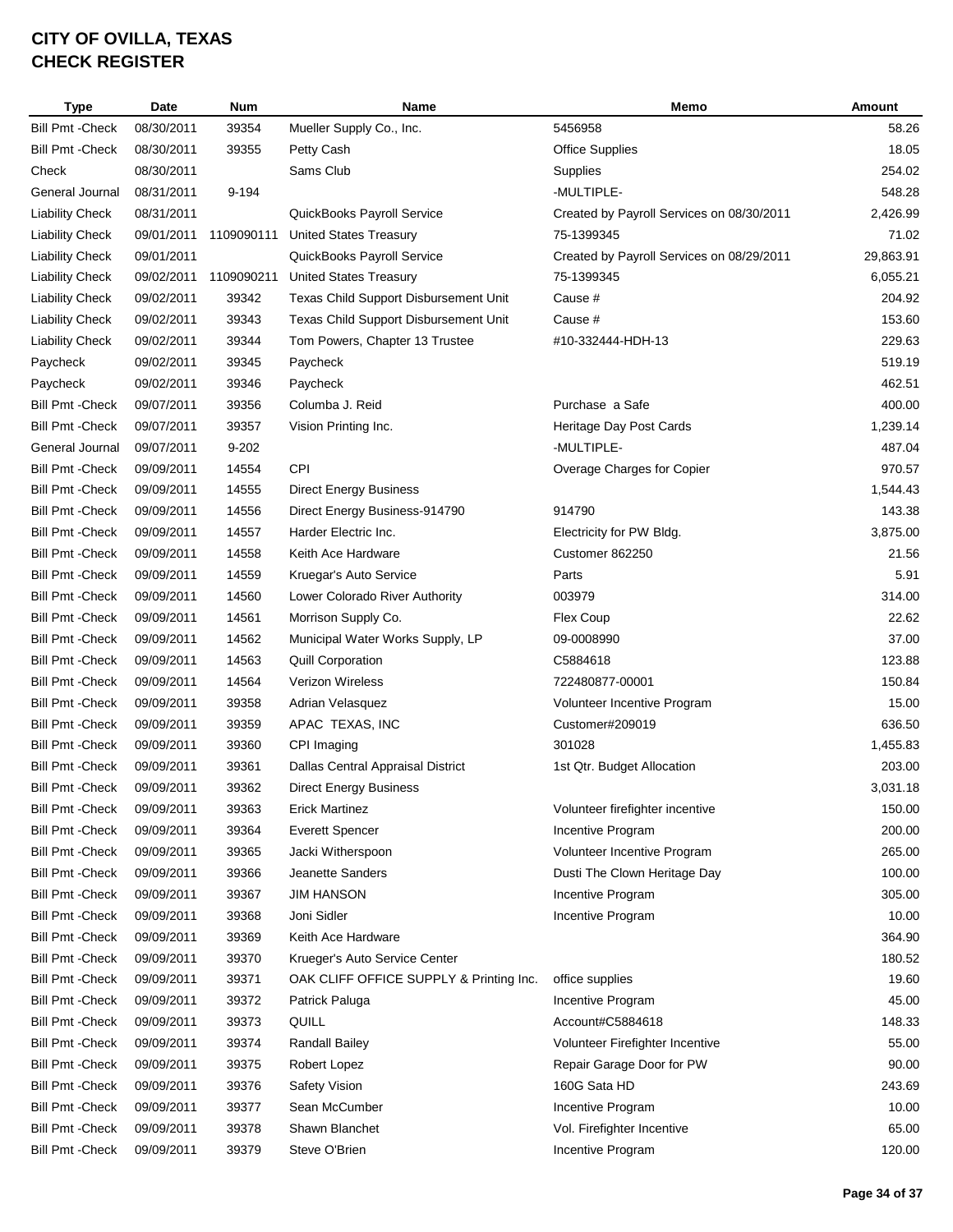|                         | <b>Type</b> | Date       | <b>Num</b> | Name                                   | Memo                                      | Amount    |
|-------------------------|-------------|------------|------------|----------------------------------------|-------------------------------------------|-----------|
| <b>Bill Pmt - Check</b> |             | 09/09/2011 | 39380      | <b>Verizon Wireless</b>                | 722480877-00001                           | 475.25    |
| <b>Bill Pmt - Check</b> |             | 09/09/2011 | 39381      | <b>Warren Bell</b>                     | Volunteer Firefighter Incentive           | 70.00     |
| <b>Bill Pmt - Check</b> |             | 09/09/2011 | 39382      | WAXAHACHIE DAILY LIGHT                 | 1368821                                   | 363.83    |
| <b>Bill Pmt - Check</b> |             | 09/09/2011 | 39383      | WAXAHACHIE ENVIRONMENTAL HEALTH        | <b>Impound Services for August</b>        | 184.00    |
| <b>Liability Check</b>  |             | 09/14/2011 | 39388      | T. M. R. S.                            | 00961                                     | 8,317.80  |
| Check                   |             | 09/15/2011 | Draft      | <b>AFLAC</b>                           | Insurance                                 | 797.00    |
| <b>Liability Check</b>  |             | 09/15/2011 |            | QuickBooks Payroll Service             | Created by Payroll Services on 09/12/2011 | 30,140.77 |
| <b>Liability Check</b>  |             | 09/16/2011 | 1109091611 | <b>United States Treasury</b>          | 75-1399345                                | 5,832.61  |
| <b>Bill Pmt - Check</b> |             | 09/16/2011 | 14565      | Citibank                               | 8639                                      | 67.46     |
| <b>Bill Pmt - Check</b> |             | 09/16/2011 | 14566      | City of Dallas                         | 100291064                                 | 28,388.47 |
| <b>Bill Pmt - Check</b> |             | 09/16/2011 | 14567      | De Lage Landen                         | 24936467                                  | 836.35    |
| <b>Bill Pmt - Check</b> |             | 09/16/2011 | 14568      | John Binford                           | <b>AVR Help</b>                           | 37.50     |
| <b>Bill Pmt - Check</b> |             | 09/16/2011 | 14569      | Shell                                  | 80-728-0062-9                             | 929.79    |
| <b>Bill Pmt - Check</b> |             | 09/16/2011 | 14570      | <b>Trinity River Authority</b>         | CTR000610                                 | 3,421.00  |
| <b>Liability Check</b>  |             | 09/16/2011 | 39384      | Texas Child Support Disbursement Unit  | Cause #                                   | 204.92    |
| <b>Liability Check</b>  |             | 09/16/2011 | 39385      | Texas Child Support Disbursement Unit  | Cause #                                   | 153.60    |
| <b>Liability Check</b>  |             | 09/16/2011 | 39386      | Tom Powers, Chapter 13 Trustee         | #10-332444-HDH-13                         | 229.63    |
| Paycheck                |             | 09/16/2011 | 39387      | Paycheck                               |                                           | 450.12    |
| <b>Bill Pmt - Check</b> |             | 09/16/2011 | 39389      | Paul Day Excavating Co.                | Repairs to Fire Dept. Bays & Alleys       | 1,242.00  |
| <b>Bill Pmt - Check</b> |             | 09/16/2011 | 39390      | Al's Pest Control Services, Inc.       | 1552                                      | 140.00    |
| <b>Bill Pmt - Check</b> |             | 09/16/2011 | 39391      | AMERICAN TROPHY & AWARDS               | Plaque                                    | 105.50    |
| <b>Bill Pmt - Check</b> |             | 09/16/2011 | 39392      | AT&T 287019411806                      | 03324549                                  | 56.94     |
| <b>Bill Pmt - Check</b> |             | 09/16/2011 | 39393      | AT&T 515-3390                          | 972 515-3390 980 3                        | 62.92     |
| <b>Bill Pmt - Check</b> |             | 09/16/2011 | 39394      | <b>ATMOS Energy</b>                    | 000291506                                 | 23.90     |
| <b>Bill Pmt - Check</b> |             | 09/16/2011 | 39395      | BIRKHOFF, HENDRICKS, & Carter, L.L.P.  | Midlothian School Project                 | 815.50    |
| <b>Bill Pmt - Check</b> |             | 09/16/2011 | 39396      | <b>Bound Tree Medical</b>              | 202701                                    | 185.33    |
| <b>Bill Pmt - Check</b> |             | 09/16/2011 | 39397      | BRASS & GAS, INC.                      | <b>Cylinder Rental</b>                    | 21.90     |
| <b>Bill Pmt - Check</b> |             | 09/16/2011 | 39398      | Bureau Veritas North America, Inc.     |                                           | 1,442.39  |
| <b>Bill Pmt - Check</b> |             | 09/16/2011 | 39399      | Citibank                               | 8639                                      | 3,954.95  |
| <b>Bill Pmt - Check</b> |             | 09/16/2011 | 39400      | Civic Plus                             | CP-Ovilla TX                              | 2,696.12  |
| <b>Bill Pmt - Check</b> |             | 09/16/2011 | 39401      | D & H Printing Inc.                    | Hats for Heritage Day                     | 393.00    |
| Bill Pmt - Check        |             | 09/16/2011 | 39402      | <b>First Check Applicant Screening</b> | Cust. # 20090                             | 75.00     |
| <b>Bill Pmt - Check</b> |             | 09/16/2011 | 39403      | <b>GST PUBLIC SAFETY SUPPLY</b>        | 12244                                     | 63.40     |
| <b>Bill Pmt - Check</b> |             | 09/16/2011 | 39404      | John Binford                           | <b>Computer Support</b>                   | 150.00    |
| <b>Bill Pmt - Check</b> |             | 09/16/2011 | 39405      | KONICA MINOLTA BUSINESS                | 143030                                    | 238.33    |
| <b>Bill Pmt - Check</b> |             | 09/16/2011 | 39406      | McMaster-Carr Supply Co.               | 118195901                                 | 401.01    |
| <b>Bill Pmt - Check</b> |             | 09/16/2011 | 39407      | MED-TECH RESOURCE, INC.                | MTR 2 piece Metal Buckle                  | 370.80    |
| <b>Bill Pmt - Check</b> |             | 09/16/2011 | 39408      | MES - Texas                            | 32402                                     | 145.27    |
| <b>Bill Pmt - Check</b> |             | 09/16/2011 | 39409      | PETE'S TIRE & AUTO SERVICE             | Fire Dept. 2002 Ford F550                 | 101.50    |
| <b>Bill Pmt - Check</b> |             | 09/16/2011 | 39410      | Red Oak Auto Parts                     | Customer #300                             | 115.04    |
| <b>Bill Pmt - Check</b> |             | 09/16/2011 | 39411      | Ricoh Americas Corportation            | 001-0084752-001                           | 108.22    |
| <b>Bill Pmt - Check</b> |             | 09/16/2011 | 39412      | Rob Wiedemann                          | 1 16" Diamond Blade                       | 317.15    |
| <b>Bill Pmt - Check</b> |             | 09/16/2011 | 39413      | Sharon Jungman                         | Flags for Heritage Day                    | 41.12     |
| <b>Bill Pmt - Check</b> |             | 09/16/2011 | 39414      | <b>Shell Card Services</b>             | 80-728-0062-9                             | 4,528.29  |
| <b>Bill Pmt - Check</b> |             | 09/16/2011 | 39415      | Sprint Fire Dept                       | 154910120                                 | 247.22    |
| <b>Bill Pmt - Check</b> |             | 09/16/2011 | 39416      | <b>Texas Police Association</b>        | Membership Renewal Chief Moon             | 30.00     |
| <b>Bill Pmt - Check</b> |             | 09/16/2011 | 39417      | <b>WAXAHACHIE DAILY LIGHT</b>          | b116101                                   | 70.97     |
| <b>Bill Pmt - Check</b> |             | 09/16/2011 | 39418      | Westex Welding Co.                     | 1 Firecom Base Unit                       | 368.90    |
| <b>Bill Pmt - Check</b> |             | 09/16/2011 | 39419      | Wingfoot Commercial Tire Systems, Inc. | 2 Tires for Brush Truck 744               | 762.27    |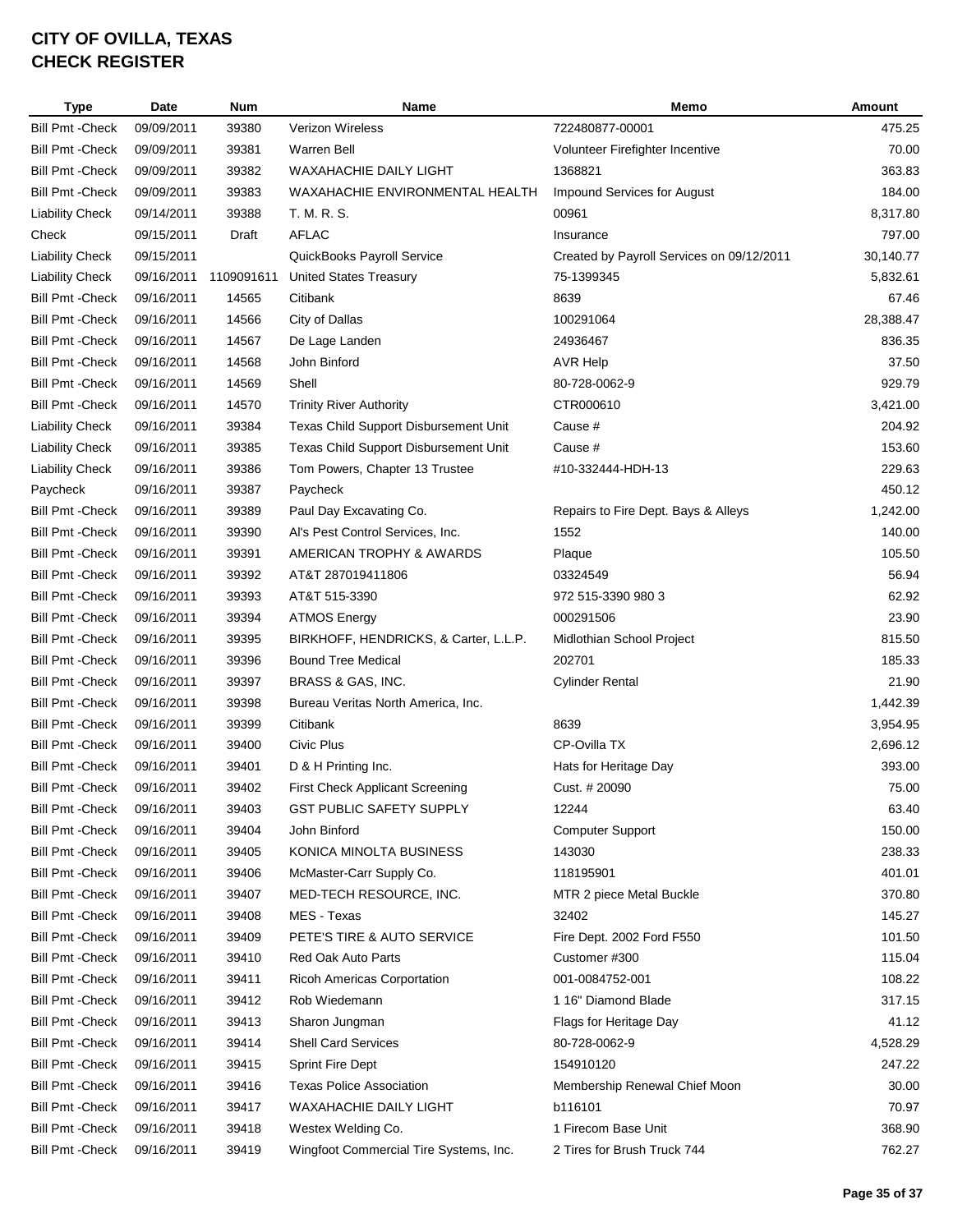| <b>Type</b>             | Date       | <b>Num</b> | Name                                     | Memo                                      | Amount     |
|-------------------------|------------|------------|------------------------------------------|-------------------------------------------|------------|
| <b>Bill Pmt - Check</b> | 09/16/2011 | 39420      | Wiseman Hardware, Inc.                   | Chain Saw & Chains                        | 360.74     |
| Check                   | 09/16/2011 | Draft      | State Comptroller                        | 1-75-1399345-5                            | 986.42     |
| <b>Bill Pmt - Check</b> | 09/20/2011 | 14571      | Larry's Portable Welding & Steel LLC.    | Final Payment for Labor on PW Bldg.       | 1,306.00   |
| <b>Bill Pmt - Check</b> | 09/21/2011 | 39421      | Alexander Tent Rentals, Inc.             | Tent, Chairs & Tables                     | 1,251.00   |
| Check                   | 09/21/2011 | draft      | Intuit/Quickbooks                        |                                           | 495.00     |
| <b>Bill Pmt - Check</b> | 09/22/2011 | 14572      | A&B State Inspection                     | State Inspection 2008 Chevy               | 29.99      |
| <b>Bill Pmt - Check</b> | 09/22/2011 | 14573      | <b>Blue Cross Blue Shield</b>            | 028829                                    | 2,163.96   |
| <b>Bill Pmt - Check</b> | 09/22/2011 | 14574      | DPC INDUSTIRES, INC.                     | Cust.76737400                             | 24.00      |
| <b>Bill Pmt - Check</b> | 09/22/2011 | 14575      | Hilco Electric Cooperative, Inc.         | 5605450                                   | 80.47      |
| <b>Bill Pmt - Check</b> | 09/22/2011 | 14576      | Preventative Tire Maintenance Group, LTD | <b>Tires for Backhoe</b>                  | 1,373.00   |
| <b>Bill Pmt - Check</b> | 09/22/2011 | 39422      | <b>Blue Cross Blue Shield</b>            | 028829                                    | 8,467.77   |
| <b>Bill Pmt - Check</b> | 09/22/2011 | 39423      | <b>Charles Kelly Cofer</b>               | <b>Project Completion</b>                 | 4,250.00   |
| <b>Bill Pmt - Check</b> | 09/22/2011 | 39424      | Doug Hunt                                | UV Cards for Heritage Day                 | 109.54     |
| <b>Bill Pmt - Check</b> | 09/22/2011 | 39425      | Henry Farrish                            | DJ for Heritage Day                       | 425.00     |
| <b>Bill Pmt - Check</b> | 09/22/2011 | 39426      | HILCO ELECTRIC COOPERATIVE, INC.         | 4400864000                                | 410.14     |
| <b>Bill Pmt - Check</b> | 09/22/2011 | 39427      | KBEC                                     | Heritage Day                              | 75.00      |
| <b>Bill Pmt - Check</b> | 09/22/2011 | 39428      | Mueller Supply Co., Inc.                 | 5456958                                   | 10.50      |
| <b>Bill Pmt - Check</b> | 09/22/2011 | 39429      | Night Line Janitorial Services, Inc.     | Janitorial Service for Sept. 2011         | 265.00     |
| <b>Bill Pmt - Check</b> | 09/22/2011 | 39430      | OAK CLIFF OFFICE SUPPLY & Printing Inc.  |                                           | 255.00     |
| <b>Bill Pmt - Check</b> | 09/22/2011 | 39431      | One of a Kind Pony Party                 | Heritage Day 2011                         | 200.00     |
| <b>Bill Pmt - Check</b> | 09/22/2011 | 39432      | The Pollice and Sheriffs Press           | ID Cards-                                 | 12.44      |
| <b>Bill Pmt - Check</b> | 09/22/2011 | 39433      | UNITED SITE SERVICES OF Texas, Inc.      | HBI-05767                                 | 196.71     |
| <b>Bill Pmt - Check</b> | 09/22/2011 | 39434      | <b>Wendell Stewart</b>                   | Hay for Heritage Day                      | 240.00     |
| <b>Bill Pmt - Check</b> | 09/22/2011 | 39435      | <b>Rene Bates</b>                        | 9 Steel Benches with Table                | 4,255.00   |
| <b>Bill Pmt - Check</b> | 09/28/2011 | 14577      | U.S. Postal Service                      | Water Bil Postage                         | 386.28     |
| <b>Bill Pmt - Check</b> | 09/28/2011 | 39440      | Ellis County Precinct #4                 |                                           | 141,500.00 |
| <b>Bill Pmt - Check</b> | 09/28/2011 | 39442      | Scott Kurth                              | Judge Fee for September                   | 440.00     |
| <b>Liability Check</b>  | 09/29/2011 |            | QuickBooks Payroll Service               | Created by Payroll Services on 09/26/2011 | 30,744.62  |
| Check                   | 09/30/2011 | 039483     | City of Ovilla Debt Fund                 | Transfer Dept. to Debt Fund               | 635.61     |
| <b>Liability Check</b>  | 09/30/2011 | 1109093011 | <b>United States Treasury</b>            | 75-1399345                                | 6,034.85   |
| Bill Pmt - Check        | 09/30/2011 | 14578      | Ashburne Glen Homeowners Assoc. Inc.     | Ashburne Glen Jun-Aug. 2011               | 4,550.79   |
| <b>Bill Pmt - Check</b> | 09/30/2011 | 14579      | Cbeyond                                  | 37994                                     | 155.57     |
| <b>Bill Pmt - Check</b> | 09/30/2011 | 14580      | <b>Direct Energy Business</b>            |                                           | 2,333.89   |
| <b>Bill Pmt - Check</b> | 09/30/2011 | 14581      | <b>Herchel Smith</b>                     | Water Deposit Refund                      | 1.20       |
| <b>Bill Pmt - Check</b> | 09/30/2011 | 14583      | Kruegar's Auto Service                   | Parts                                     | 9.16       |
| <b>Bill Pmt - Check</b> | 09/30/2011 | 14584      | L & L Graphics                           | <b>Print Water Bills</b>                  | 493.44     |
| <b>Bill Pmt - Check</b> | 09/30/2011 | 14585      | <b>MSC Waterworks Company</b>            | Main Valve Kit                            | 364.80     |
| <b>Bill Pmt - Check</b> | 09/30/2011 | 14586      | Municipal Water Works Supply, LP         |                                           | 413.76     |
| <b>Bill Pmt - Check</b> | 09/30/2011 | 14587      | <b>Quill Corporation</b>                 | C5884618                                  | 195.27     |
| Bill Pmt - Check        | 09/30/2011 | 14588      | Trinity Rivier Authority of Texas        | CTR000610                                 | 55.00      |
| <b>Bill Pmt - Check</b> | 09/30/2011 | 14589      | Homeowners of Meadow Glen                | HO Dues Jun-Aug. 2011                     | 990.61     |
| <b>Bill Pmt - Check</b> | 09/30/2011 | 14590      | City of Ovilla General Fund              |                                           | 29,098.25  |
| <b>Liability Check</b>  | 09/30/2011 | 39436      | Texas Child Support Disbursement Unit    | Cause #                                   | 204.92     |
| <b>Liability Check</b>  | 09/30/2011 | 39437      | Texas Child Support Disbursement Unit    | Cause #                                   | 153.60     |
| <b>Liability Check</b>  | 09/30/2011 | 39438      | Tom Powers, Chapter 13 Trustee           | #10-332444-HDH-13                         | 229.63     |
| Paycheck                | 09/30/2011 | 39439      | Paycheck                                 |                                           | 588.50     |
| <b>Bill Pmt - Check</b> | 09/30/2011 | 39443      | A & B State Inspection                   | State Inspection 1998 Crown Victoria      | 29.99      |
| <b>Bill Pmt - Check</b> | 09/30/2011 | 39444      | <b>ACS Firehouse Software</b>            | 719095                                    | 1,404.58   |
| <b>Bill Pmt - Check</b> | 09/30/2011 | 39445      | Aetna                                    | Acct#81628978                             | 463.90     |
|                         |            |            |                                          |                                           |            |